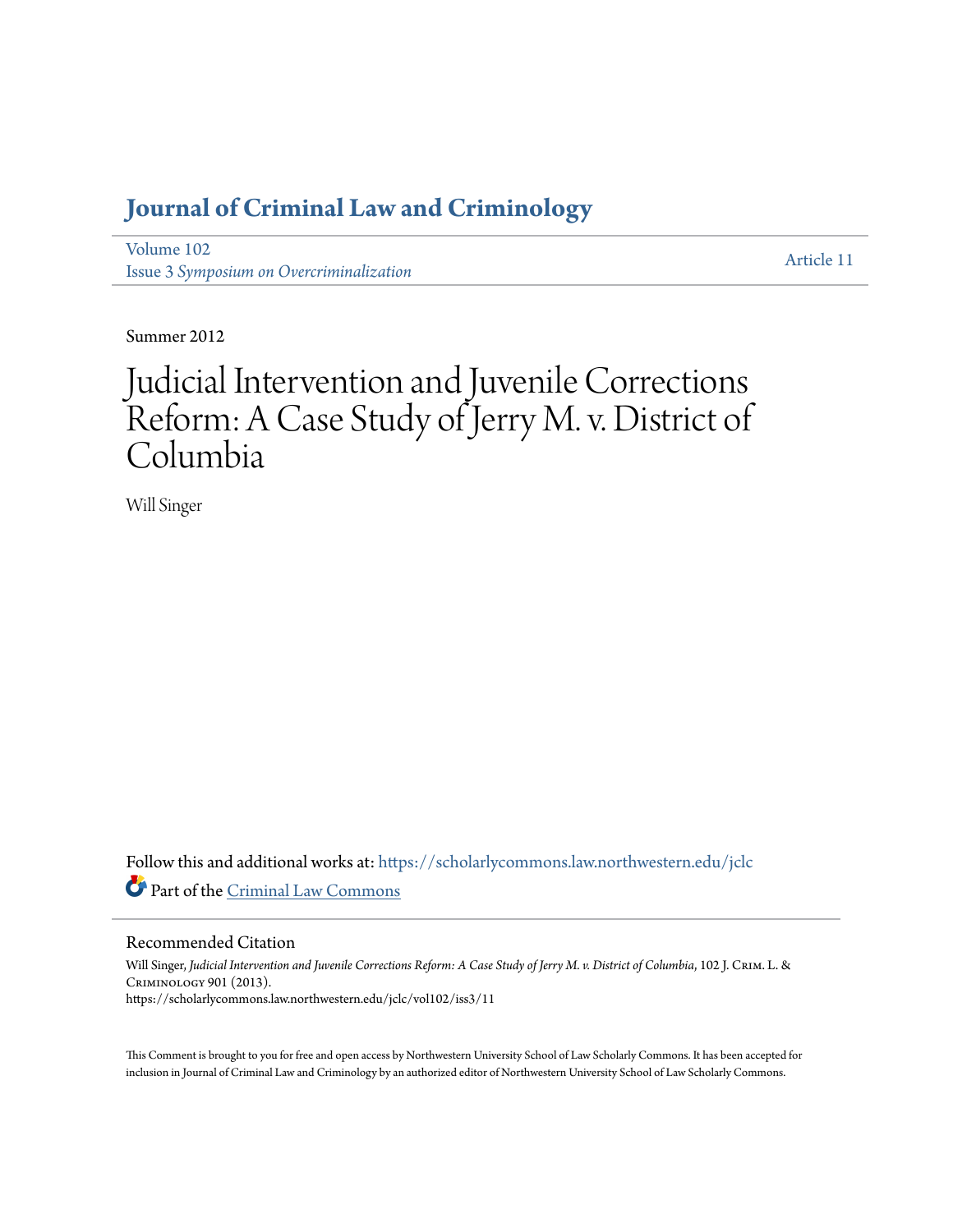# **JUDICIAL INTERVENTION AND JUVENILE CORRECTIONS REFORM: A CASE STUDY OF**  *JERRY M. V. DISTRICT OF COLUMBIA*

Will Singer<sup>\*</sup>

# I. INTRODUCTION

In January 2007, Vincent N. Schiraldi was the head of the District of Columbia's juvenile corrections agency.<sup>1</sup> By that time, the agency had struggled for decades to comply with a comprehensive consent decree aimed at remedying constitutionally deficient conditions of juvenile confinement.<sup>2</sup> In a meeting with the city administrator, Schiraldi was asked to describe his top three management problems.

<span id="page-1-0"></span>"My three biggest management problems right now," Schiraldi said, emphasizing *right now* as if the list might change by the end of the day, "are keeping the staff from beating up my kids, figuring out how to cut down on the sex-for-overtime trade between managers and the line staff, and keeping the court off my back long enough so I can fix this damn place."<sup>3</sup>

<sup>\*</sup> J.D., Northwestern University School of Law, 2012; B.A., Oberlin College, 2003. My perspective on these issues is both informed and tainted by my experiences as clerk to the D.C. Council's committee on human services (2005–2006) and chief of budget execution in the Office of the City Administrator (D.C.) (2007–2009).

I owe thanks to Courtney Armour, Natalie Bump, James M. Carter, Paul A. Dawson, James Lindgren, Laura Nirider, Mike Rowe, Marc Schindler, Vinny Schiraldi, and Dan Tangherlini. Special thanks to Molly Ptacek Singer and Leigh B. Bienen.

<sup>1</sup> Schiraldi was then in his second year as director. *See* Mayor's Order 2005-20, Appointment, Acting Director, Department of Youth Rehabilitation Services, 52 D.C. Reg. 2840 (Mar. 18, 2005).

<sup>2</sup> *See* Consent Decree, Jerry M. v. District of Columbia, C.A. No. 1519-85 (D.C. Super. Ct. July 24, 1986) [hereinafter *Jerry M.* Consent Decree]. The lawsuit remains active today.

<sup>&</sup>lt;sup>3</sup> Email from Vincent N. Schiraldi to author (Oct. 13, 2010) (on file with the author) (regarding a meeting in 2007); Email from Dan Tangherlini, former City Administrator and Deputy Mayor, to author (Jan. 28, 2011) (on file with the author) (regarding the same meeting).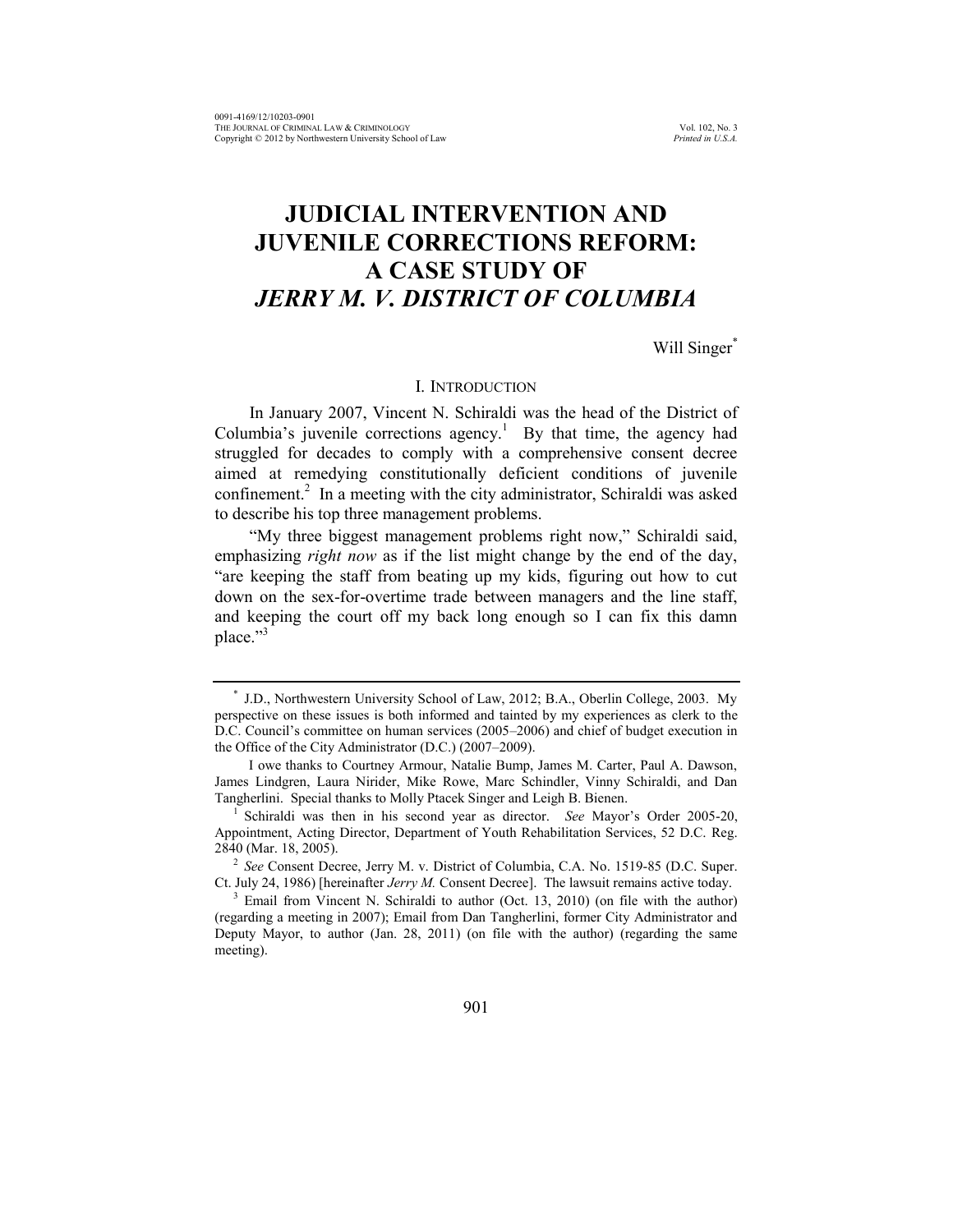# 902 *WILL SINGER* [Vol. 102

<span id="page-2-3"></span><span id="page-2-1"></span><span id="page-2-0"></span>To unpack that statement is to understand the challenges facing the would-be reformer of a juvenile corrections agency subject to a lawsuit. Keeping children safe is easier to say than to do.<sup>4</sup> The difficulty exists because public sector management demands a great deal of skill<sup>5</sup> and because the political system introduces considerations—such as the imperatives of patronage politics<sup>6</sup> and the popular appeal of promises to get tough on new generations of "radically impulsive, brutally remorseless youngsters"<sup>7</sup>—that sometimes take priority over maintaining safe conditions inside a juvenile correctional facility.<sup>8</sup> Further, any far-reaching reform effort will challenge the entrenched institutional culture that created these unacceptable conditions.<sup>9</sup>

<sup>7</sup> *E.g.*, Elizabeth Becker, *As Ex-Theorist on Young 'Superpredators,' Bush Aide Has Regrets*, N.Y. TIMES, Feb. 9, 2001, at A19 (recounting the effects on public policy of John DiIulio's juvenile superpredator theory, which DiIulio later conceded was "wrong").

8 *See, e.g.*, MILLER, *supra* note [6,](#page-2-0) at 202 (summarizing a 1971 report on Massachusetts county training schools where delinquent youths were treated as "truly children in bondage, with fewer civil rights than any other group in the Commonwealth, even including inmates in our state prisons" (internal quotations omitted)).

<span id="page-2-2"></span><sup>4</sup> *See* RICHARD A. MENDEL, ANNIE E. CASEY FOUND., NO PLACE FOR KIDS: THE CASE FOR REDUCING JUVENILE INCARCERATION 5, 7 & fig. 2 (2011), *available at* http://www.aecf.org/ OurWork/JuvenileJustice/~/media/Pubs/Topics/Juvenile Justice/Detention Reform/ NoPlaceForKids/JJ\_NoPlaceForKids\_Full.pdf (stating that "systemic violence, abuse, and/or excessive use of isolation or restraints have been documented" since 2000 in twenty-two states and the District).

<sup>5</sup> *See generally, e.g.*, KENNETH H. ASHWORTH, CAUGHT BETWEEN THE DOG AND THE FIREPLUG, OR HOW TO SURVIVE PUBLIC SERVICE (2001) (offering an experienced realist's practical advice to the newcomer).

<sup>6</sup> *See* JEROME G. MILLER, LAST ONE OVER THE WALL: THE MASSACHUSETTS EXPERIMENT IN CLOSING REFORM SCHOOLS 200 (2d ed., 1998) (referring to county-run training schools, where truants were incarcerated in 1970s Massachusetts, and stating: "The true reason for their existence—to provide patronage jobs for friends and relatives of county commissioners—was clear from a simple scan of staff résumés. The superintendent of one of the schools had degrees in massage and embalming. The superintendent of another came to his position after a stint as a pie salesman. What they had in common was having worked in the campaign of a county commissioner or otherwise endeared themselves to a local politician or state legislator.").

<sup>&</sup>lt;sup>9</sup> See, e.g., *id.* at 18–19 (stating that Massachusetts reformers successfully introduced effective therapeutic programs into the state's training schools, but that beatings, isolation, and other hallmarks of institutional culture persisted; ultimately, the reformers decided to close all the state's training schools). Missouri's innovative and very effective approach to juvenile corrections is perhaps most remarkable for its rejection of the widely accepted purposes of criminal punishment. *See* RICHARD A. MENDEL, ANNIE E. CASEY FOUND., THE MISSOURI MODEL: REINVENTING THE PRACTICE OF REHABILITATING YOUTHFUL OFFENDERS 6–12 (2010) [hereinafter MISSOURI MODEL], *available at* http://www.aecf.org/~/media/Pubs/ Initiatives/Juvenile Detention Alternatives Initiative/MOModel/MO\_Fullreport\_webfinal.pdf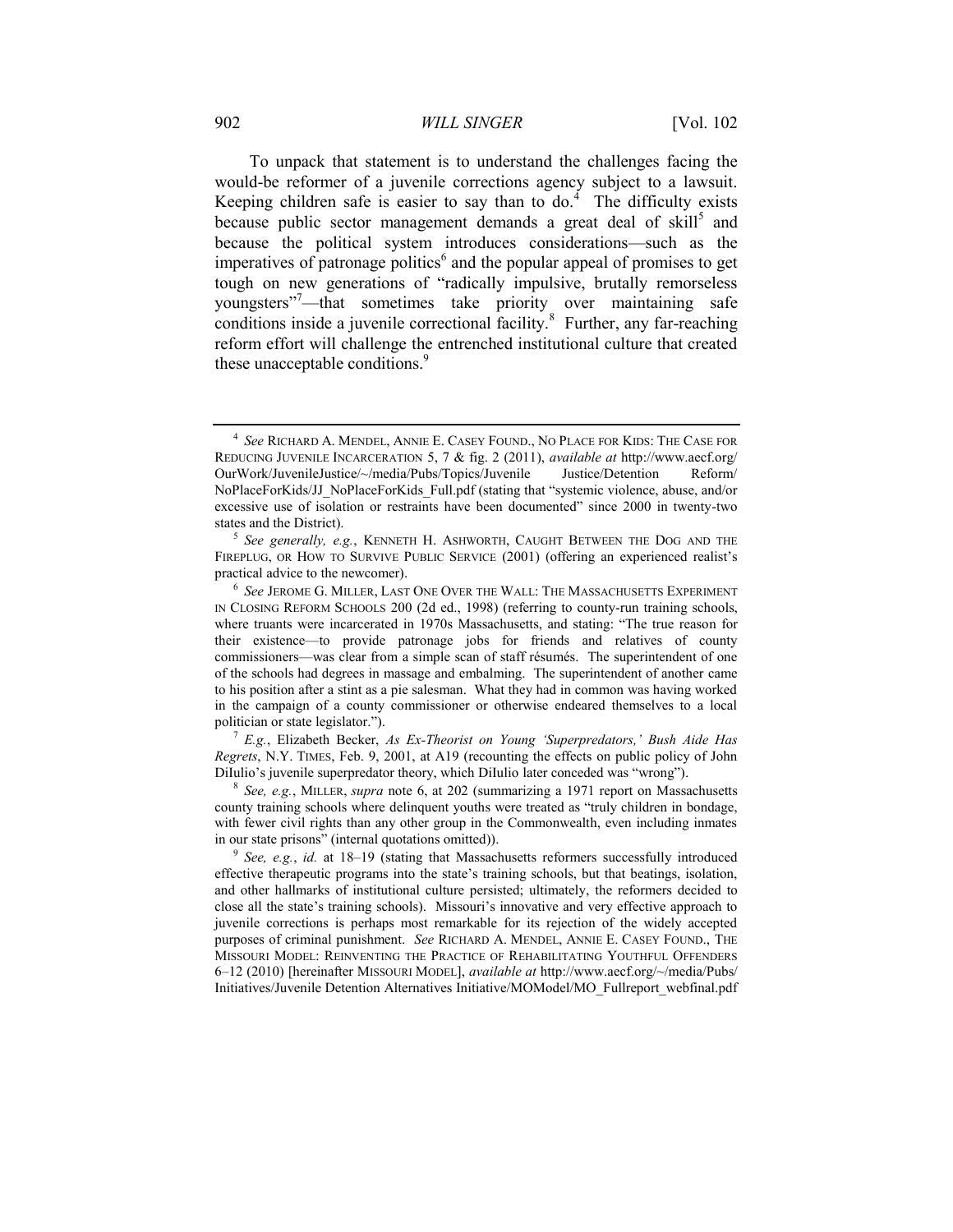<span id="page-3-1"></span><span id="page-3-0"></span>At their best, juvenile corrections lawsuits require public officials to honor their responsibilities to the troubled children placed in their custody.<sup>10</sup> At their worst, the lawsuits become an interfering distraction, prioritizing technical compliance ahead of true reform.<sup>11</sup> Yet these suits, and calls for major reform, exist because the conditions inside juvenile institutions often fail to reflect the ideals that are the basis of a separate juvenile corrections system.<sup>12</sup>

This Comment seeks to inform the participants in a lawsuit aimed at reforming a juvenile justice system so that they may define a constructive role for the court. To that end, this Comment examines the District of Columbia's juvenile corrections lawsuit over its lifespan—twenty-seven years and counting.<sup>13</sup>

From the outset of this type of suit, the plaintiffs may be entirely correct that conditions of confinement deprive youths of their rights. But the court and parties must continue the inquiry to assess the real problems that make conditions what they are. This is so because the litigation seeks not merely to determine whether conditions fall below constitutional and statutory standards, but more importantly to change the agency's operations so it will meet those standards.<sup>14</sup> Conceivably, the judge or plaintiffs might

<sup>11</sup> See, e.g., JOHN J. DIIULIO, GOVERNING PRISONS 248 (1987) (stating that, in the context of lawsuits regarding conditions in adult prisons, "prison officials have been forced to act where court edicts contradicted both correctional judgments and operational reality"); Ross Sandler & David Schoenbrod, *From Status to Contract and Back Again: Consent Decrees in Institutional Reform Litigation*, 27 REV. LITIG. 115, 115–16 (2007) (criticizing the tendency to transform consent decrees from flexible and equitable remedies into rigid contracts).

<sup>12</sup> See, e.g., PATRICIA PURITZ & MARY ANN SCALI, OFFICE OF JUVENILE JUSTICE & DELINQUENCY PREVENTION, U.S. DEP'T OF JUSTICE, BEYOND THE WALLS: IMPROVING CONDITIONS OF CONFINEMENT FOR YOUTH IN CUSTODY, at xi (1998) (calling litigation a response to well-documented deficiencies in the conditions of confinement).

<sup>13</sup> *See* Jerry M. v. District of Columbia, C.A. No. 1519-85 (D.C. Super. Ct. filed Mar. 1, 1985).

<sup>14</sup> *See* Dale, *supra* note [10,](#page-3-0) at 733 (stating that constitutional and statutory constraints will limit the extent of relief ordered in juvenile corrections litigation); *see also* Alphonse Gerhardstein, *Leveraging Maximum Reform While Enforcing Minimum Standards*, 36 FORDHAM URB. L.J. 9, 16, 21 (2009) (arguing that, whenever cooperation with political and administrative officials is possible, juvenile corrections litigation should extend its focus

<span id="page-3-2"></span><sup>(</sup>comparing the effectiveness of other states' juvenile corrections programs with that of Missouri); *id.* at 36–45 (explaining Missouri's philosophy of youth corrections).

<sup>10</sup> *See* Michael J. Dale, *Lawsuits and Public Policy: The Role of Litigation in Correcting Conditions in Juvenile Detention Centers*, 32 U.S.F. L. REV. 675, 732–33 (1998) ("Lawsuits reduce population, increase staffing, generate reasonable classification systems, improve food, clean up the institution, get staff trained, cause bad staff to get fired, increase medical, dental, and mental health care, improve the children's education, produce alternative programs, and perhaps most importantly, reduce the number of youngsters who get hurt.").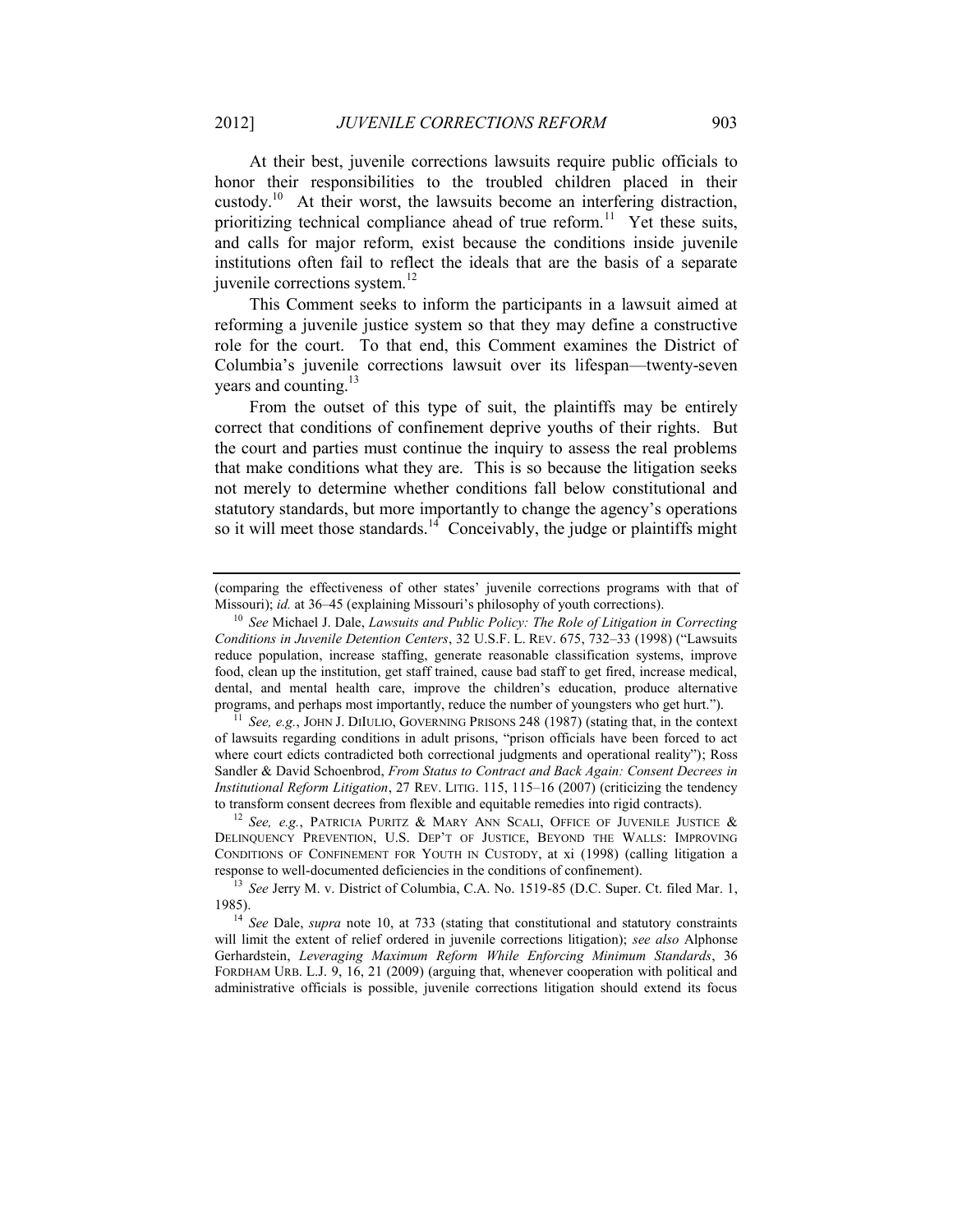#### 904 *WILL SINGER* [Vol. 102

believe that operational issues present problems only for the government defendant; this view is correct only if they do not care to implement an effective remedy. The goal of successful implementation introduces a vast universe of practical operational problems that merit the attention of the court and the parties.<sup>15</sup> Yet this Comment will argue that the court's interest in operational problems does not justify judicial micromanagement.

<span id="page-4-1"></span>This Comment begins, in Part [II,](#page-4-0) with an overview of the lawsuit and consent decree seeking to reform the secure facilities in the District of Columbia's juvenile justice system. Part [III](#page-13-0) reviews the theoretical framework of "institutional reform litigation," focusing on lawsuits challenging conditions of juvenile and criminal confinement. Much of this literature supposes that litigation can solve problems indirectly, by arousing a "political will" that in turn solves the problem. Political will may be a necessary condition, but it is far from sufficient.

Part [IV](#page-22-0) shows that other considerations are important, too. A wide variety of institutional actors react to lawsuits in ways that create barriers to and opportunities for reform. Institutional actors of particular relevance to this case include agency management, line staff, judges, the media, the legislature, and the chief executive. Part [IV](#page-22-0) considers each of these groups separately. An epilogue to Part [IV](#page-22-0) emphasizes the potential for political considerations to shift in rapid and unexpected ways, testing the durability of hard-earned progress after it has been made. In conclusion, Part [V](#page-63-0) develops the implications for how courts and parties should see their own roles and the purposes of institutional reform litigation.

### <span id="page-4-2"></span><span id="page-4-0"></span>II. JUVENILE CORRECTIONS REFORM IN THE DISTRICT OF COLUMBIA

In 1985, plaintiffs representing the District's detained and committed youths filed a class action, *Jerry M. v. District of Columbia*.<sup>16</sup> The

beyond the minimal adequacy of conditions to promote the adoption of approaches that reduce recidivism).

<sup>15</sup> *See* Owen M. Fiss, *Foreword: The Forms of Justice*, 93 HARV. L. REV. 1, 2–3 (1979) [hereinafter *Forms of Justice*] (stating that implementation of court orders to desegregate public schools "required new procedures for the assignment of students; new criteria for the construction of schools; reassignment of faculty; revision of the transportation systems to accommodate new routes and new distances; reallocation of resources among schools and among new activities; curriculum modification; increased appropriations; revision of interscholastic sports schedules; new information systems for monitoring the performance of the organization; and more" (citations omitted)).

<sup>&</sup>lt;sup>16</sup> *Jerry M.*, C.A. No. 1519–85 (amended complaint filed Apr. 15, 1986; consent decree entered July 24, 1986). Detained youth are those who are awaiting trial or sentencing; committed youth are those who have been adjudicated delinquent and placed in the District's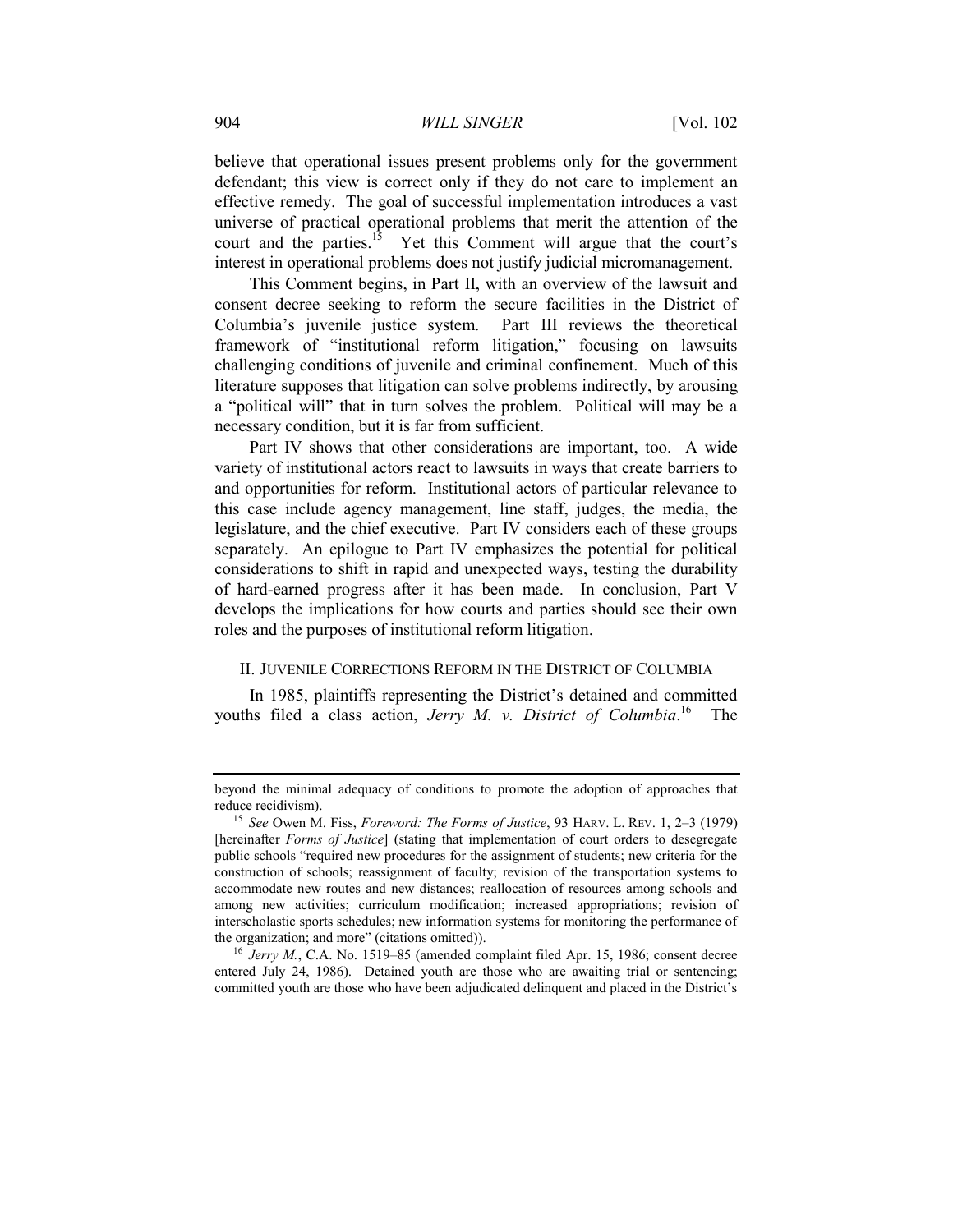<span id="page-5-0"></span>plaintiffs alleged that practices inside the District's secure juvenile correctional facilities violated their constitutional and statutory rights.<sup>17</sup> Specifically, the plaintiffs alleged deprivations of their Eighth Amendment right to be free from cruel and unusual punishment,<sup>18</sup> their Fifth Amendment due process rights,<sup>19</sup> and their statutory rights to appropriate care<sup>20</sup> and educational services.<sup>21</sup> Somewhat unusually, *Jerry M*. was filed and has remained in D.C. Superior Court.<sup>22</sup>

<span id="page-5-3"></span><span id="page-5-1"></span>After extensive discovery and briefing, the parties agreed to a consent decree based on three general principles: (1) youths should be housed in the least restrictive setting consistent with public safety, their individual needs, and constitutional and statutory requirements; (2) youths should not be held in secure confinement when a community-based placement is suitable; and (3) detained youths placed in secure confinement while awaiting trial should remain there for the shortest possible time.<sup>23</sup> Like the complaint,<sup>24</sup>

<sup>18</sup> Amended Complaint at 53–55, *Jerry M.*, C.A. No. 1519-85 (D.C. Super. Ct. Apr. 15, 1986) [hereinafter *Jerry M. Complaint*].

<span id="page-5-2"></span>custody for up to two years. District of Columbia v. Jerry M., 571 A.2d 178, 180 n.3, 4 (D.C. 1990) (citing D.C. CODE § 16-2320 (LexisNexis 2001)).

<sup>17</sup> *Jerry M.*, 571 A.2d at 180; *see also* Ed Bruske, *Suit Decries Youth Home Conditions*, WASH. POST, Mar. 2, 1985, at A1 ("Youths held at the District's facilities for juvenile delinquents are subjected to vermin-infested housing that would not pass fire inspections, as well as beatings from their counselors, inadequate medical attention and insufficient educational programs, according to a lawsuit filed against the city. . . .").

 $19$  *Id.* (referencing due process rights to be free from harm, to receive rehabilitative treatment, and to access the courts and counsel); *cf.* Paul Holland & Wallace J. Mlyniec, *Whatever Happened to the Right to Treatment?: The Modern Quest for a Historical Promise*, 68 TEMP. L. REV. 1791, 1793–94 (1995) (stating that by the mid-1980s the prospects for constitutional protection of juveniles' right to treatment were "drastically limited").

<sup>20</sup> *Jerry M. Complaint*, *supra* note [18,](#page-5-0) at 53 (citing D.C. CODE §§ 16-2313(b), -2320 (LexisNexis 2001)).

<sup>21</sup> *Id.* (citing 20 U.S.C. §§ 1401–82 (2006) and D.C. CODE §§ 31-401, -403 (LexisNexis 2001)).

<sup>22</sup> *See* Alison Brill, Note, *Rights Without Remedy: The Myth of State Court Accessibility After the Prison Litigation Reform Act*, 30 CARDOZO L. REV. 645, 651–53 (2008) (explaining why "federal courts [became] the preferred forum for challenging prison conditions" via § 1983 claims).

<sup>23</sup> *See Jerry M.* Consent Decree, *supra* note [2,](#page-1-0) at 1–2 (stating the decree's general principles); District of Columbia v. Jerry M., 571 A.2d 178, 180–81 (D.C. 1990) (characterizing the discovery and briefing).

<sup>24</sup> *Jerry M. Complaint*, *supra* not[e 18,](#page-5-0) at 51–52 (alleging that the District inappropriately confined youths even when public safety and rehabilitative needs did not call for secure confinement); *id*. at 25–26, 36–37, 48–49 (alleging that staff were too few and too poorly trained, creating a climate of violence in juvenile confinement facilities).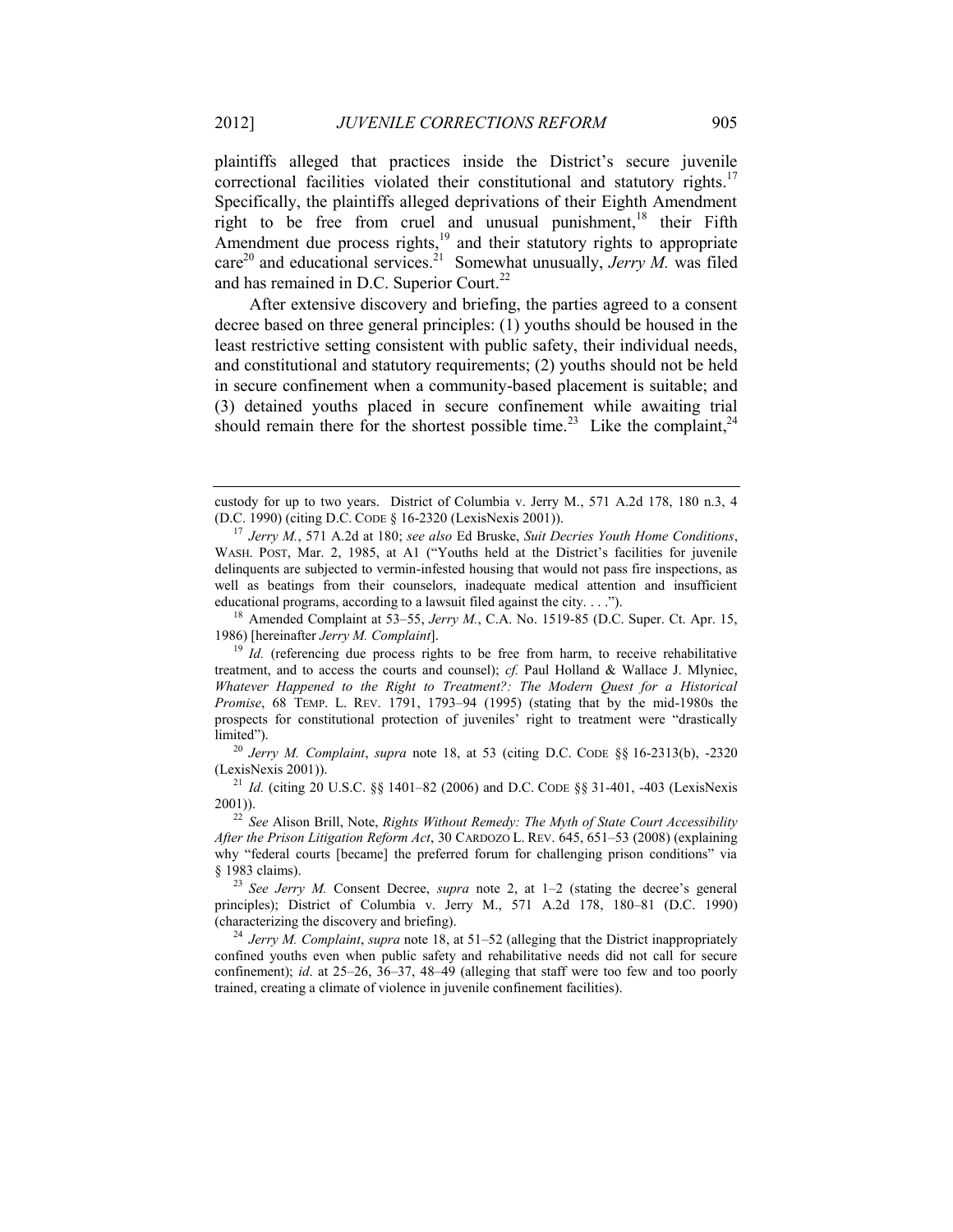these principles recognize the dangers of overconfinement<sup>25</sup> and overcrowding<sup>26</sup> in juvenile correctional facilities.

<span id="page-6-0"></span>The consent decree's core provisions followed from its principles. The consent decree empowered a panel of three experts to set a binding cap on the number of youths confined to locked custody and to plan a continuum of community-based alternatives to secure confinement.<sup>27</sup> It required the District to close the notorious Cedar Knoll facility<sup>28</sup> by December 1, 1987, and to obtain the court's permission before constructing additional space for secure rooms.<sup>29</sup> And it prohibited the District from housing more than one child in a cell.<sup>30</sup>

<span id="page-6-1"></span>But the consent decree did not stop there. It established a court monitor to track compliance, mediate disputes between the parties, and make recommendations on how to comply with the decree.<sup>31</sup> Other provisions sought to regulate nearly every aspect of the facilities'  $overline{32}$  including:

 *Staffing*. The consent decree mandated training standards for newly hired line staff, created an internal compliance unit, required a minimum ratio of one staff on duty to supervise every ten youths during the daytime, and

 $25$  On the effects of confining youths unnecessarily, in light of the risk they pose to public safety and their rehabilitative needs, see generally BARRY HOLMAN & JASON ZIEDENBERG, JUSTICE POLICY INST., THE DANGERS OF DETENTION: THE IMPACT OF INCARCERATING YOUTH IN DETENTION AND OTHER SECURE FACILITIES (2006), *available at* http://www.justicepolicy.org/images/upload/06-11\_REP\_DangersOfDetention\_JJ.pdf.

<sup>&</sup>lt;sup>26</sup> On the effects of confining too many youths in a single facility, see generally Sue Burrell, *The Human Impact of Crowding in Juvenile Detention*, 13 J. FOR JUV. JUST. & DETENTION SERVICES 42 (1998), *available at* http://www.ylc.org/pdfs/Human\_ Impact\_of\_Crowding.pdf.

<sup>27</sup> *Jerry M.* Consent Decree, *supra* note [2,](#page-1-0) at 2–5 pt. I(B)(1)–(6); *see also* Jerry M. v. District of Columbia, C.A. No. 1519-85 (D.C. Super. Ct. Oct. 9, 1987) (Memorandum Order A) at 6–7 (accepting most of the panel's recommendations and ordering the District to comply).

<sup>28</sup> *See, e.g.*, *Jerry M. Complaint*, *supra* note [18](#page-5-0), at 5 ("Cedar Knoll is an antiquated 'reform school' whose buildings have become unfit for habitation. . . .").

<sup>29</sup> *Jerry M.* Consent Decree, *supra* note [2,](#page-1-0) at 7–8 (referring to Cedar Knoll as the "Oak Hill Annex").

<sup>30</sup> *Id.* at 7–8.

 $31$  *Id.* at 8–12. The court monitor "shall have access to all D.C. employees[,] ... all appropriate facilities[, and] all relevant records." *Id.* at 9.

<sup>&</sup>lt;sup>32</sup> The consent decree stopped short of setting appropriations. *See id.* at 12 ("The Mayor of the District of Columbia and the District of Columbia Public Schools will take all reasonable steps, employing their utmost diligence, to seek funds sufficient to implement fully the provisions of this Decree.").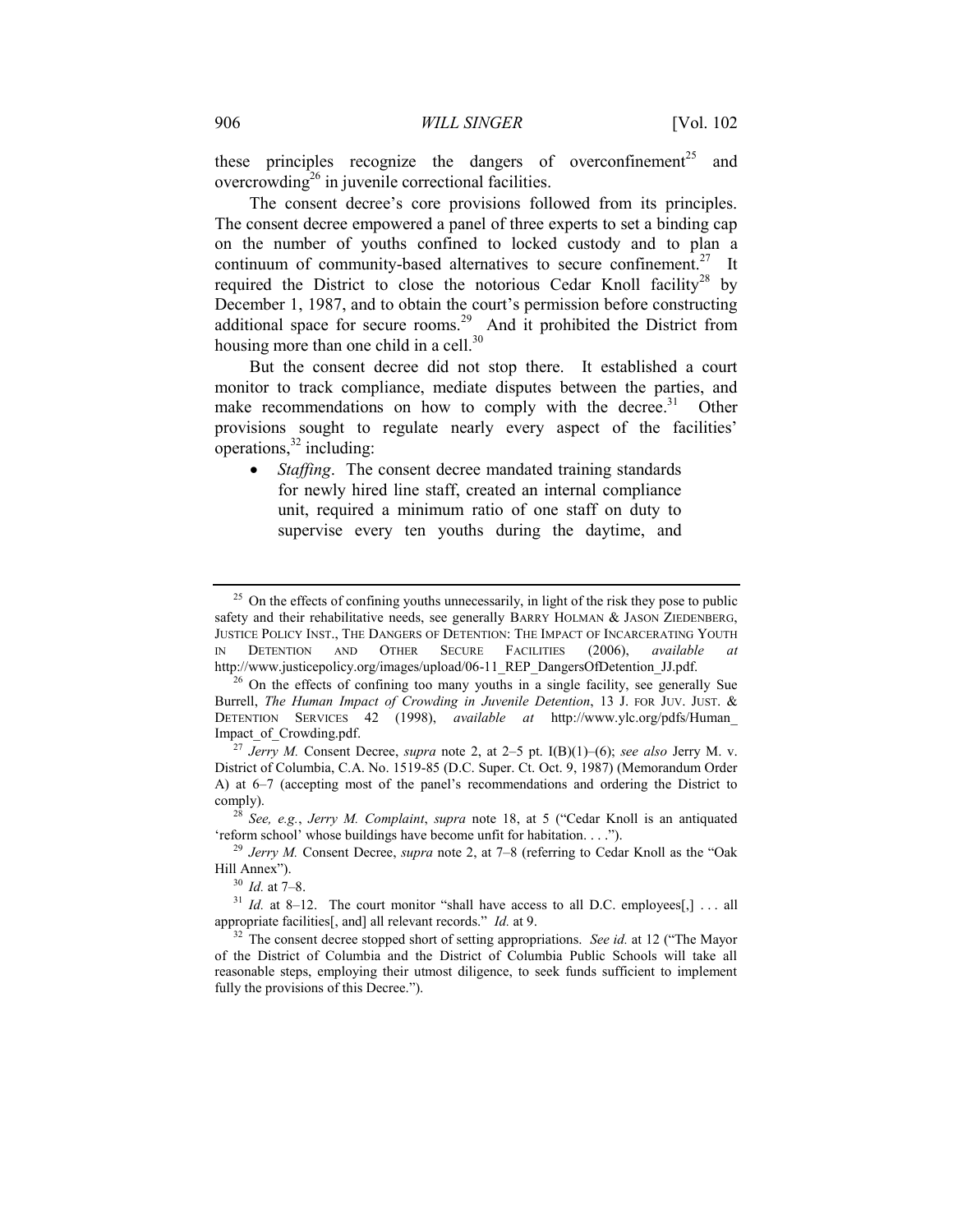required the District to discipline staff as appropriate while limiting their overtime.<sup>33</sup>

- *Individual Service Plans*. The decree detailed procedures for individualized diagnosis and treatment of educational and behavioral needs.<sup>3</sup>
- *Recreation and Aftercare*. The decree fixed minimum amounts of daily exercise<sup>35</sup> and required meetings about aftercare.<sup>36</sup>
- *Mental Health and Social Services*. The decree specified staff-to-youth ratios and educational qualifications for mental health professionals and social workers.<sup>37</sup>
- *Education*. The decree required full compliance with the federal Individuals with Disabilities Education Act;<sup>38</sup> set different teacher-to-student ratios for regular academic classes, special education classes, and classes for seriously emotionally disturbed youths; required use of the standard D.C. Public Schools curriculum; required an administrative structure consisting of a principal and assistant principal as well as a roster of available substitute teachers; required at least five hours of school each day; and required vocational programming.<sup>39</sup>
- *Discipline*. The decree revised the existing disciplinary code by reducing the maximum punishment from seven to five days of isolation, during which time educational and recreational services must continue.<sup>40</sup>
- *Use of Restraints*. The decree limited the use of restraints by enumerating the circumstances in which a youth could wear leg irons or handcuffs and requiring a standardized written record of every occasion on which restraints were used. $41$

<sup>33</sup> *Id.* at 13–14.

<sup>&</sup>lt;sup>34</sup> *Id.* at 14–20. It required, inter alia, a team leader to "supervise the cottage life staff with respect to all areas of the youth's [individualized service plan]." *Id* at 9.

<sup>35</sup> *Id.* at 20–21 (requiring "large muscle activity" for a minimum of two hours, including one hour outdoors, weather permitting).

<sup>&</sup>lt;sup>36</sup> *Id.* at 23–24. Aftercare refers to supervision of the youth after leaving locked custody.

<sup>37</sup> *Id.* at 21–23.

<sup>38</sup> *See* 20 U.S.C. § 1400 *et seq.* (2006).

<sup>39</sup> *Jerry M.* Consent Decree, *supra* not[e 2,](#page-1-0) at 24–27.

<sup>40</sup> *Id.* at 28–30.

<sup>41</sup> *Id.* at 30–32.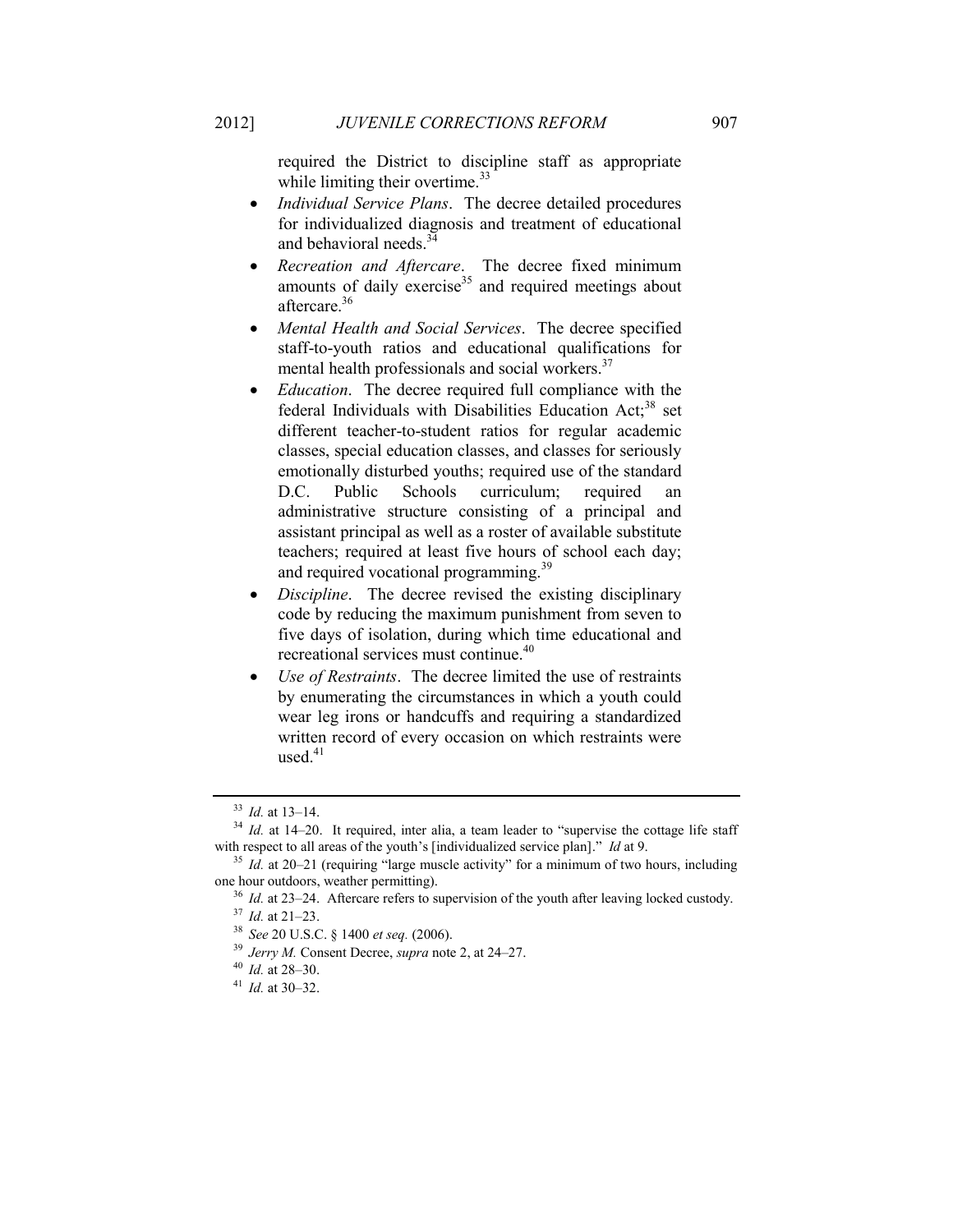- *Environmental Health and Safety*. The decree regulated youths' access to bathrooms and required adherence to standards for food, housekeeping, laundry, waste disposal, vermin control, plumbing, temperature controls, fire safety, and the size of each room.<sup>42</sup>
- *Medical Services and Family/Attorney Contact*. The decree required adequate onsite medical services and access to visits and telephone calls from family or attorneys.<sup>43</sup>
- *Student Handbook*. The decree required the agency to publish all of the youths' rights and facilities' rules in a student handbook, to be distributed to each youth upon arrival<sup>44</sup>

Throughout the consent decree, provisions fixed deadlines or required the District to develop timetables for achieving compliance.<sup>45</sup> One provision stated that the decree would remain in effect—and thus that court supervision would continue—until the monitor found "sustained and satisfactory implementation and substantial compliance in all areas of the Decree."<sup>46</sup>

<span id="page-8-1"></span><span id="page-8-0"></span>If the parties hoped that the decree's specificity would facilitate compliance, they would be disappointed. During much of the case's history, the government's attempts to comply with the 1986 consent decree were insincere and ineffectual.<sup>47</sup> The District violated even central, straightforward terms. For example, despite the clear mandate to close the Cedar Knoll facility by December 1, 1987, the District continued to operate

<sup>42</sup> *Id.* at 33–36.

<sup>43</sup> *Id.* at 37–39.

<sup>44</sup> *Id.* at 39–40.

<sup>45</sup> *E.g.*, *id.* at 33 (requiring the District to comply with environmental health standards by August 1, 1988, and to produce a timetable for compliance with all requirements within two weeks of the consent decree taking effect).

<sup>46</sup> *Id.* at 11.

<sup>47</sup> *See* REAGAN DALY ET AL., VERA INST. OF JUSTICE, CAPITAL CHANGE: A PROCESS EVALUATION OF WASHINGTON, DC'S SECURE JUVENILE PLACEMENT REFORM 4 (2011), *available at* http://www.vera.org/download?file=3191/Capital-Change-process-evaluation-DC-FINAL2.pdf; Holland & Mlyniec, *supra* note [19](#page-5-1), at 1824 (calling the District's juvenile justice system "an abject failure" despite nearly a decade of court intervention).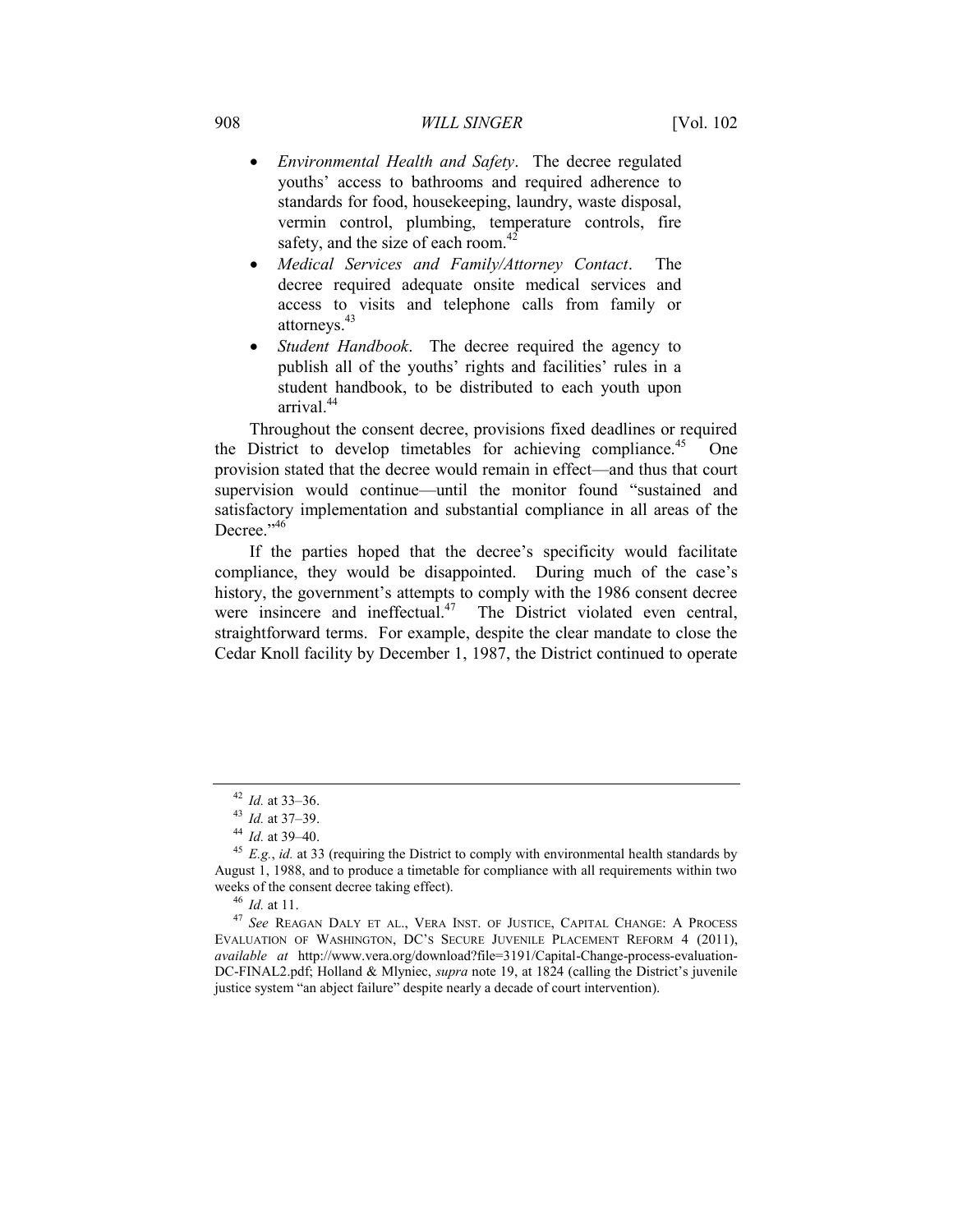the facility—even reopening portions that it had closed<sup>48</sup>—until an act of Congress barred any appropriations for its operation after June 1, 1993.<sup>49</sup>

<span id="page-9-0"></span>At various moments, a frustrated court issued remedial orders to enforce the decree,<sup>50</sup> attempted to define the District's obligations in further detail than the decree specified,<sup>51</sup> found the District in civil contempt,<sup>52</sup> awarded attorneys' fees to plaintiffs,<sup>53</sup> levied several million dollars in fines for noncompliance with the decree and remedial orders,  $54$  appointed a series

<sup>50</sup> The first judge presiding over *Jerry M*. issued eighteen remedial orders, labeled from A to R, between 1986 and 1994; his successor labeled such orders with numbers, thus sparing the District "the embarrassment of receiving Memorandum Order  $Z$ ." Holland  $\&$ Mlyniec, *supra* note [19,](#page-5-1) at 1823 n.232. "There have been orders to remedy violations of the consent decree in medical care, education, environmental issues, physical abuse, lack of programming, and overcrowding, to name a few." Michael White et al., Symposium, *Systemic Critique and Transformation*, 3 D.C. L. REV. 403, 412 (1995) (quoting Donna Wulkan, co-counsel to the *Jerry M.* plaintiffs).

<sup>51</sup> District of Columbia v. Jerry M., 571 A.2d 178, 180 (D.C. 1990) (reversing, "with some reluctance," trial court orders that exceeded the scope of the consent decree). The court invalidated orders that the District construct smaller, decentralized facilities to replace its existing secure institutions; place no more than sixty committed youths in secure facilities; and institute wide-ranging management reforms. *Id.* at 179–80, 189–90.

<sup>52</sup> *Id.* at 192 (affirming the trial court's finding of contempt). The District "failed to comply with practically every provision of the Decree," including mandates to close Cedar Knoll, reduce the number of youths in secure confinement, and end the practice of housing more than one youth in a single room. *Id.* at 184 n.16 (quoting the trial court's Memorandum Order D, dated November 28, 1988).

<sup>54</sup> *E.g.*, Jerry M. v. District of Columbia, C.A. No. 1519-85 (D.C. Super. Ct. April 15, 2004) (Order VIII) at 21–22 (establishing fines of \$1,000 per day for failure to train staff in making educational diagnoses, \$1,000 per day for failure to convene treatment teams to develop and review educational plans, \$1,000 per day for failure to fully implement a policy requiring treatment team leaders to supervise line staff in all areas of a youth's treatment plan, and \$5,000 per day for failure to establish a pre-release unit outside the perimeter fence at Oak Hill); *see also* Nancy Lewis, *Judge's Costly Ruling*, WASH. POST, April 22, 1994, at D1 (reporting the court's imposition of a \$1,000 fine per youth per day for overcrowding at juvenile institutions). In imposing the fines rather than appointing a receiver, the court

<span id="page-9-1"></span><sup>48</sup> *See* Patrice Gaines-Carter, *Cedar Knoll Population Up*, WASH. POST, Dec. 6, 1985, at B1 (stating that, in the preceding five months, "the number of youths there has quadrupled and officials are reopening cottages").

<sup>49</sup> Keith A. Harriston, *D.C. to Close Cedar Knoll by May 31*, WASH. POST, Apr. 1, 1993, at A28 (referencing an act introduced by Rep. Steny H. Hoyer (D-Md.), whose district included the facility); News Brief, *D.C. Empties Detention Center*, WASH. POST, June 2, 1993, at D5. Congress had previously defunded all appropriations for the facility known as Cedar Knoll, but the District renamed the reopened cottages "Oak Hill Annex" and kept operating them. LISA FELDMAN, MICHAEL MALES & VINCENT SCHIRALDI, BUILDING BLOCKS FOR YOUTH, A TALE OF TWO JURISDICTIONS: YOUTH CRIME AND DETENTION RATES IN MARYLAND AND THE DISTRICT OF COLUMBIA 11 (2001), *available at* http://www.justicepolicy.org/uploads/justicepolicy/documents/tale\_of\_2.pdf.

<sup>53</sup> District of Columbia v. Jerry M., 580 A.2d 1270, 1273, 1282 (D.C. 1990).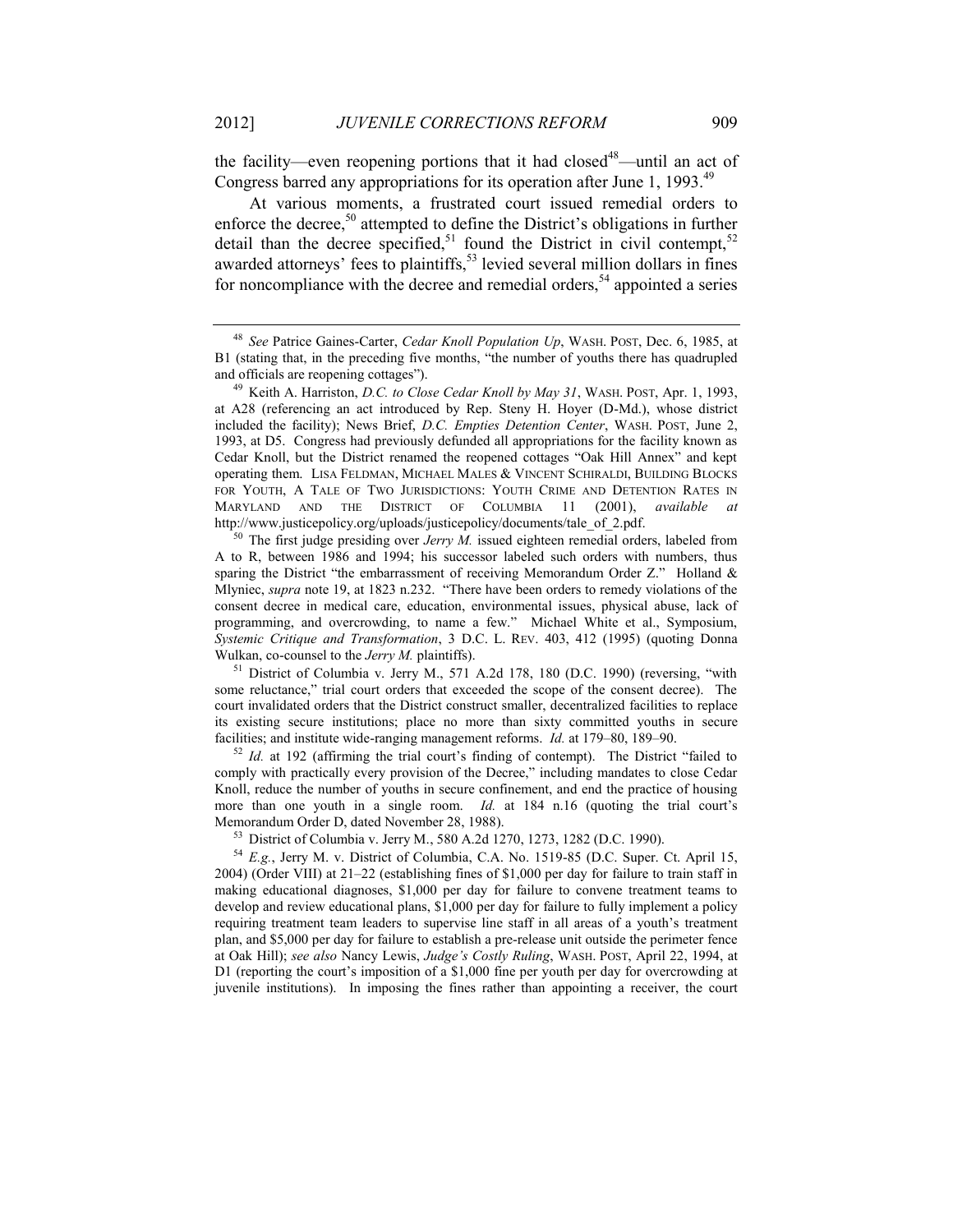of court monitors and special masters,<sup>55</sup> attempted to appoint a receiver in charge of youth offenders' education,<sup>56</sup> and even summoned the mayor to a "closed-door meeting about the District's trouble-plagued juvenile facilities."<sup>57</sup>

<span id="page-10-2"></span><span id="page-10-1"></span><span id="page-10-0"></span>None of these actions resulted in compliance with the decree.<sup>58</sup> In 2004, the court monitor gave a "dispiriting" assessment in his fifty-second (and final) report: "Unfortunately, much of the halting, stutter-step, movement toward compliance seen for much of the past eighteen years continued."<sup>59</sup> The plaintiffs asked the court to place the entire juvenile justice agency in receivership.<sup>60</sup> Before the court ruled on the motion—and with every indication that the court intended to grant  $it^{61}$ —the parties agreed instead to appoint a new special arbiter with both expanded powers to

hoped that "with the right incentives[,] compliance may be achieved without substituting a court officer for government officials." *Id.* at D5 (quoting Judge Ricardo M. Urbina).

<sup>55</sup> *E.g.*, White et al., *supra* note [50,](#page-9-0) at 413 (noting the existence, at the time, of a court monitor and separate special masters for suicide prevention, and development of a continuum of care).

<sup>&</sup>lt;sup>56</sup> The D.C. Court of Appeals overturned the trial court's order appointing an educational receiver. District of Columbia v. Jerry M., 738 A.2d 1206, 1213–14 (D.C. 1999) (holding that the trial court abused its discretion in appointing the receiver because it considered only a single factor—"[t]he District's abysmal response to its mandates for such a protracted period of time"—without making findings with respect to other relevant factors, including the prospects for better compliance under newly appointed management).

<sup>57</sup> Nancy Lewis, *Kelly to Skip Meeting on Youth Facilities*, WASH. POST, Aug. 25, 1993, at B5 (reporting that Judge Urbina invited the mayor, but also required the director of the Department of Human Services to attend). Mayor Sharon Pratt (née Kelly) declined the invitation, citing her concern for the separation of powers and her "ability as chief executive to function through executive agencies." *Id.* The director, Vincent C. Gray, became mayor in 2011 and surely has an opinion on the separation of powers.

<sup>58</sup> *See* AUSTIN A. ANDERSEN, OFFICE OF THE INSPECTOR GENERAL (D.C.), OIG NO. 03- 0014YS, YOUTH SERVICES ADMINISTRATION PART ONE: OAK HILL YOUTH CENTER 22 (Mar. 30, 2004) (on file with the Journal of Criminal Law and Criminology) (stating that "many of the same types of problems that resulted in the 1986 lawsuit against the District and the subsequent Decree . . . still exist 17 years later," and reporting that, as of October 2003, the District "still was not in full compliance with approximately one-third of the 185 provisions of the Decree").

<sup>59</sup> Fifty-Second Report of the Monitor at 1–2, *Jerry M.*, C.A. No. 1519-85 (D.C. Super. Ct. Oct. 8, 2004).

<sup>60</sup> *See Jerry M.*, C.A. No. 1519-85 (D.C. Super. Ct. May 13, 2004) (order approving memorandum of agreement providing for a special arbiter) at 1.

<sup>&</sup>lt;sup>61</sup> Judge Herbert B. Dixon Jr. issued a scathing order the previous month, concluding: "It is bewildering to this member of the court that over three years after the renewed pledges to achieve compliance with the Consent Decree . . . defendants continue to address fundamental provisions of the Consent Decree in isolation, with a flurry of attention prior to or following court involvement." *Jerry M.*, C.A. No. 1519-85 (D.C. Super. Ct. Apr. 15, 2004) (Order VIII) at 20.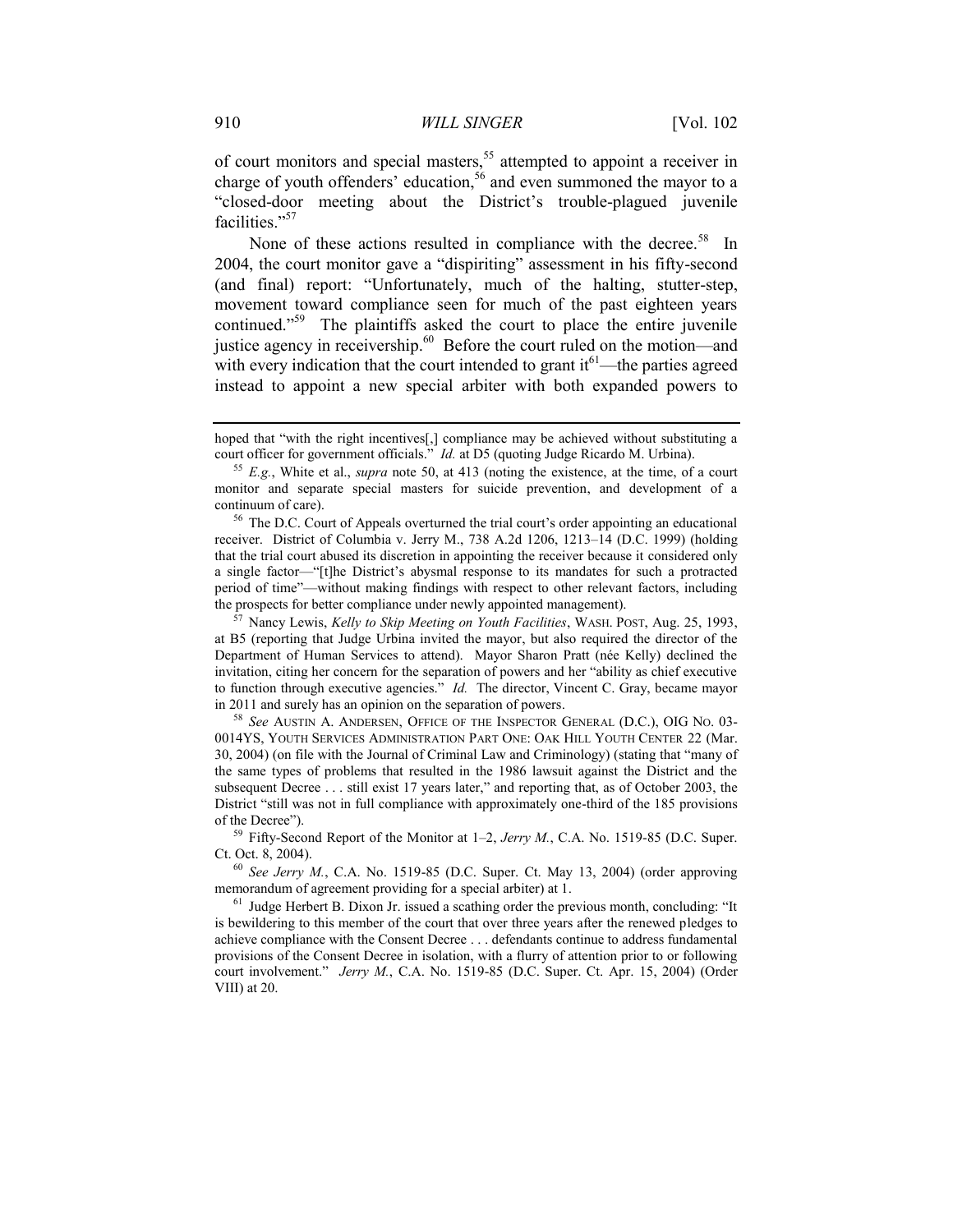monitor implementation of the decree and new authority to make a binding recommendation to the court on whether a receiver should run the entire youth corrections agency. 62

At the same time, the legislature reorganized the juvenile corrections agency by making it a cabinet-level agency whose director reported directly to the mayor.<sup>63</sup> Together, the new agency and special arbiter constituted a last-ditch effort that appeared likely, at best, to postpone receivership.<sup>64</sup> Receivership appeared not only an inevitable outcome of the litigation, but the only way to improve the District's juvenile correctional institutions; a plaintiff's expert even advised the agency's new director to plan for it.<sup>65</sup>

<span id="page-11-1"></span><span id="page-11-0"></span>And then something miraculous happened.<sup>66</sup> After decades of recalcitrance, the District—pushed by pressure from the public and politicians, and pulled by a team of reform-oriented administrators—made the kind of dramatic progress that had eluded consent decrees,

 $62$  *Jerry M.*, C.A. No. 1519-85 (D.C. Super. Ct. May 13, 2004) (order approving memorandum of agreement providing for a special arbiter). The special arbiter, Grace M. Lopes, had previously served as the general counsel to Mayor Anthony A. Williams. Thus, the court monitor wrote in his final report that "the appointment of a Special Arbiter . . . who has worked with the current Mayor, and who, therefore, will have access to him, and his considerable authority, when necessary, are both indications that the future may offer more promise than the past." Fifty-Second Report of the Monitor, *supra* note [59,](#page-10-0) at 1.

<sup>63</sup> *See* Department of Youth Rehabilitation Services Establishment Act of 2004, 52 D.C. Reg. 2025, D.C. Law 15-335 (Apr. 12, 2005) (codified at D.C. CODE §§ 2-1515.01–2- 1515.10 (LexisNexis 2001)). Previously, the agency had been known as the Youth Services Administration (YSA), a division of the larger Department of Human Services. Today it is the Department of Youth Rehabilitation Services (DYRS). *See* discussion *infra* Part [IV.A.2.](#page-28-0)

<sup>64</sup> *See* Theola S. Labbé, *Acting Chief Articulates His Juvenile Justice Plan*, WASH. POST, Feb. 26, 2005, at B3 ("Peter J. Nickles, an attorney for juveniles in the *Jerry M.* Consent Decree, testified [to the city council] that Schiraldi's nomination and the creation of the Cabinet-level Youth Rehabilitation Services Department were reasons he had not pushed for the District's juvenile justice system to be put into receivership . . . . 'If it's not done this time, there won't be any other option but to take the system away from the District,' Nickles said."). Nickles was later appointed the District's attorney general, a position he held from 2008 to 2010. *See infra* text accompanying note [368.](#page-60-0)

<sup>65</sup> *See* Vincent N. Schiraldi, Remarks to the National Academy of Sciences, Committee on Assessing Juvenile Justice (Oct. 12, 2010), at 2 (on file with the author) (stating that Paul DeMuro, a veteran of several reform efforts nationwide and the *Jerry M.* saga, believed that receivership was inevitable and advised Schiraldi to "develop a strategy to get appointed Receiver because that was the only way we'd ever fix this place") [hereinafter Remarks].

<sup>66</sup> *See* HANNAH ARENDT, THE HUMAN CONDITION 178 (2d ed. 1998) [hereinafter HUMAN CONDITION] ("The new always happens against the overwhelming odds of statistical laws and their probability, which for all practical, everyday purposes amounts to certainty; the new therefore always appears in the guise of a miracle. The fact that man is capable of action means that the unexpected can be expected from him, that he is able to perform what is infinitely improbable.").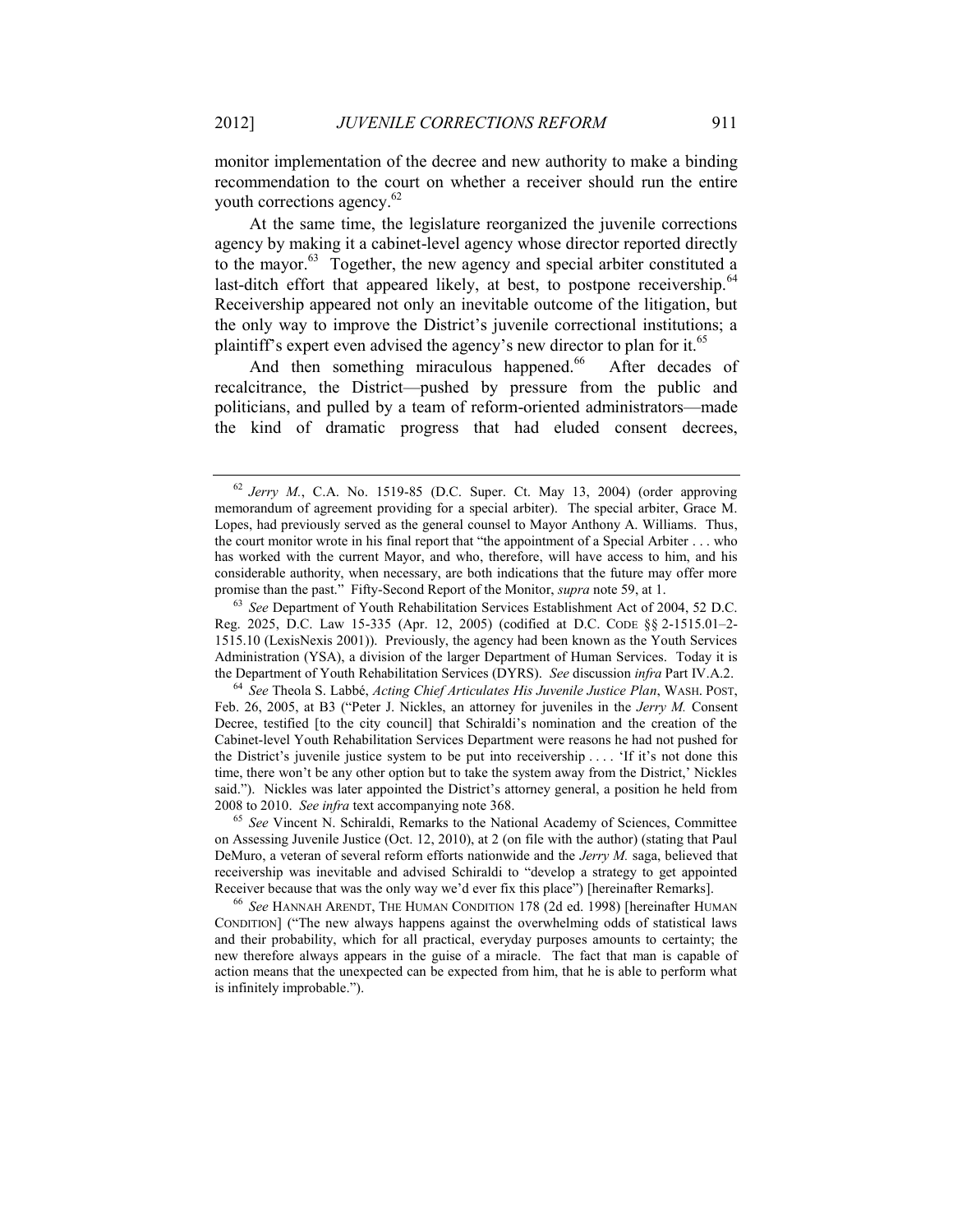memorandum orders, court monitors, and contempt findings. Some of the changes were programmatic, such as the District's full integration of therapeutic treatment with the educational programming for youths in secure confinement.<sup>67</sup> Other changes were more concrete: the District met a statutory deadline to replace the dilapidated Oak Hill Youth Center with the state-of-the-art New Beginnings Youth Development Center, a facility where therapeutic principles "are embodied both in the programming and the physical environment."<sup>68</sup>

Though the lawsuit remains active, there is no denying that the District's juvenile correctional facilities became vastly more humane in a relatively short time.<sup>69</sup> By December 2007, the plaintiffs were so encouraged by the agency's improvements that they withdrew their motion to appoint a receiver.<sup>70</sup> The District even became a model of reform for other jurisdictions with troubled juvenile correctional systems.<sup>7</sup>

<span id="page-12-1"></span><span id="page-12-0"></span>If juvenile justice reform can happen in the District of Columbia, it can happen anywhere.<sup>72</sup> This Comment examines the interaction between the lawsuit and actual reform. From the perspectives of several role-players with distinct interests, this Comment demonstrates that overly abstract views of institutional reform litigation gloss over complex practical challenges of the highest importance. The District's frustrating experience of judicially driven efforts suggests that this case study can illuminate some of the real obstacles to reform and ways in which court intervention addressed or ignored those obstacles. Finally, the District's tiny scale

<sup>67</sup> DALY ET AL., *supra* note [47,](#page-8-0) at 16.

<sup>68</sup> *Id.* at 15; *see also* Omnibus Juvenile Justice Act of 2004, § 1102, 52 D.C. Reg. 1188, D.C. Law 15-261 (effective Mar. 17, 2005) (codified at D.C. CODE § 24-941 (LexisNexis 2001)) (establishing a statutory mandate to close Oak Hill).

<sup>69</sup> Vincent N. Schiraldi, Op-Ed, *In D.C., A Promise Kept in Juvenile Justice*, WASH. POST, Jan. 31, 2010, at C5 (quoting plaintiffs' counsel's 2008 assessment that DYRS "has made more progress toward achieving the goals of the Consent Decree in the past three years than we had seen in the previous 20 years of this lawsuit").

<sup>70</sup> *E.g.*, DALY ET AL., *supra* note [47,](#page-8-0) at 4, n.15.

<sup>71</sup> *See, e.g.*, Radio: Robert Wildeboer, *Inside and Out: Building a New Prison Culture in D.C.* (WBEZ 91.5 FM broadcast June 16, 2010), *available at* http://www.wbez.org/series/ inside-and-out (audio recording and written transcript) (examining the District's reform effort for lessons applicable to Illinois).

 $72$  Over the course of its involvement in a host of institutional reform lawsuits, which date as far back as 1974 and include seven that are active today, the District has earned a reputation for being impossible to reform. *See, e.g.*, Mike DeBonis, *Getting the Courts to Stop Governing D.C.*, WASH. CITY PAPER (Jan. 15, 2010), http://www.washingtoncitypaper.com/articles/38334/getting-the-courts-to-stop-governingdc; *see also infra* note [162](#page-26-0) (summarizing the District's unsuccessful attempt to terminate the suits in 2010).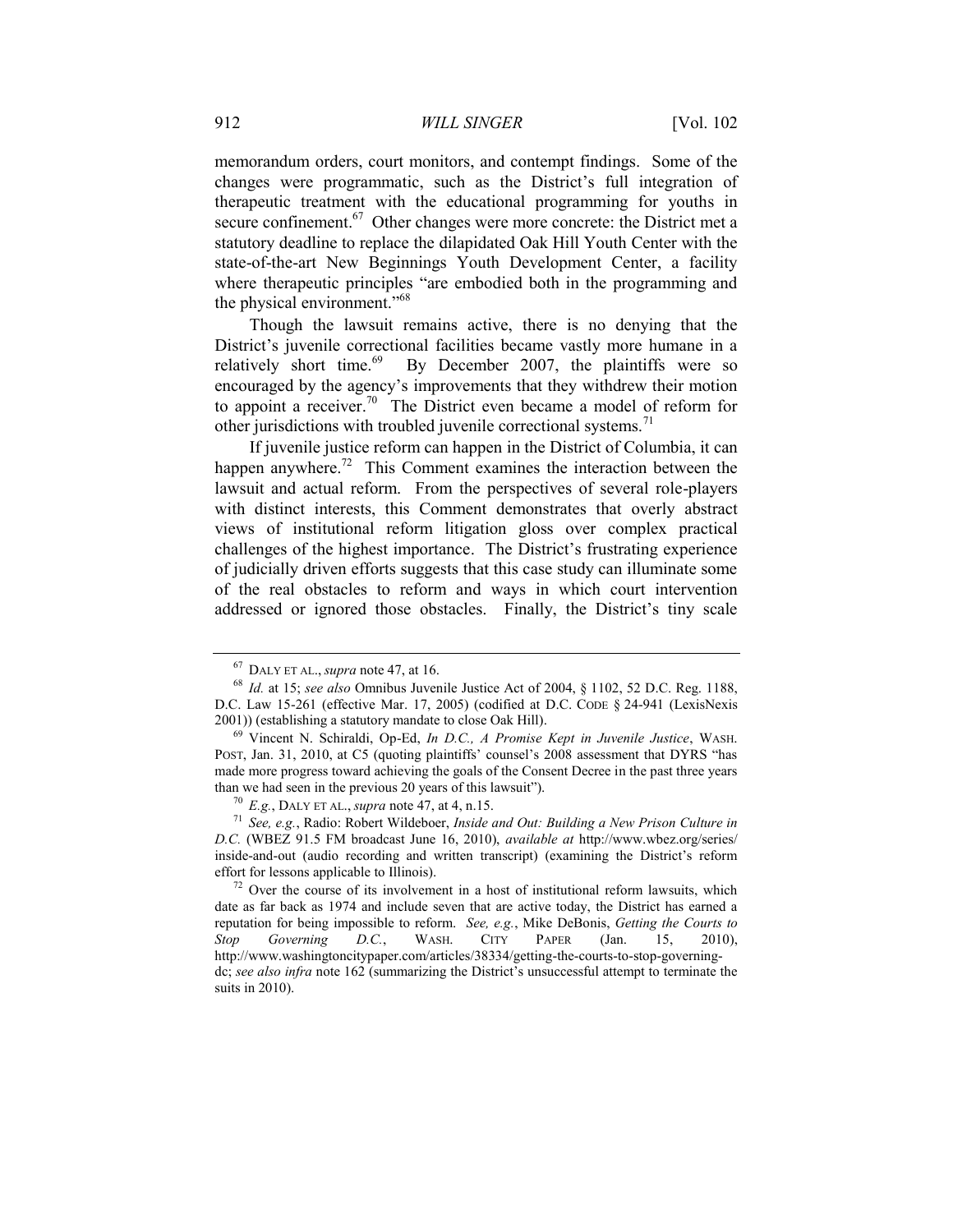narrows the number of factors bearing on the opportunities and barriers that may also exist in other states (notwithstanding the unwieldy length of this Comment).<sup>73</sup>

#### <span id="page-13-1"></span>III. THE IDEAS IN THE BACKGROUND

<span id="page-13-3"></span><span id="page-13-0"></span>In the abstract, judicial intervention seems like an appealing route to reform. Institutional reform litigation presents courts with a variety of available remedies that might be appropriate, depending on the suit's context.<sup>74</sup> Accordingly, this Part begins by briefly mentioning modern tenets of juvenile corrections reform. This Part then proceeds to consider evolving theories of institutional reform litigation, with an eye towards prisons and juvenile facilities.

#### A. OVERVIEW OF JUVENILE CORRECTIONS REFORM

Juvenile corrections exists in tension with the adult prison system. Juvenile justice systems are creatures of Progressive Era statutes growing from a belief that the state's interest in rehabilitating delinquent juveniles is fundamentally different from its need to punish hardened adult criminals.<sup>75</sup> Yet comparisons with the adult system are inevitable, and the reemergence of the notion that serious offenders should be punished severely no matter their age has returned with profound effects on juvenile justice.<sup>76</sup>

<span id="page-13-2"></span>All too often, incarcerated youths are subjected to conditions that are difficult, if not brutal. Incarcerated youths may suffer beatings from staff or other youths.<sup>77</sup> Corporal punishment may be rendered against a youth who

<sup>73</sup> *Cf.* White et al., *supra* note [50](#page-9-0), at 418 (expressing Jerome Miller's belief that "reform should not be all that difficult," particularly in the District, because there are relatively few people in the juvenile justice system and because institutions are expensive to operate compared to community-based alternatives to incarceration).

<sup>&</sup>lt;sup>74</sup> See OWEN M. FISS, THE CIVIL RIGHTS INJUNCTION 86–91 (1978) [hereinafter CIVIL RIGHTS INJUNCTION] (arguing that courts should use the remedy appearing most likely to succeed under the circumstances, instead of disfavoring equitable remedies unless there is no adequate remedy at law).

<sup>75</sup> *In re* Gault, 387 U.S. 1, 14–16 (1967); *see also* David S. Tanenhaus & Steven A. Drizin, *"Owing to the Extreme Youth of the Accused": The Changing Legal Response to Juvenile Homicide*, 92 J. CRIM. L. & CRIMINOLOGY 641, 645–46 (2002) (describing the origins of the Illinois Juvenile Court, the first in the nation). To the extent that juvenile court acts create statutory rights, they can impose higher standards on the conditions of confinement than the minimal Eighth Amendment standards.

<sup>76</sup> *See, e.g.*, Tanenhaus & Drizin, *supra* note [75,](#page-13-1) at 641–42 (referencing the contribution of rhetoric about unrepentant juvenile "superpredators" to the limits placed on juvenile court jurisdiction in the 1990s).

 $^{77}$  Interviews conducted in 2003 of a nationally representative sample found that 40% of youths in locked custody reported being afraid of being physically attacked by someone,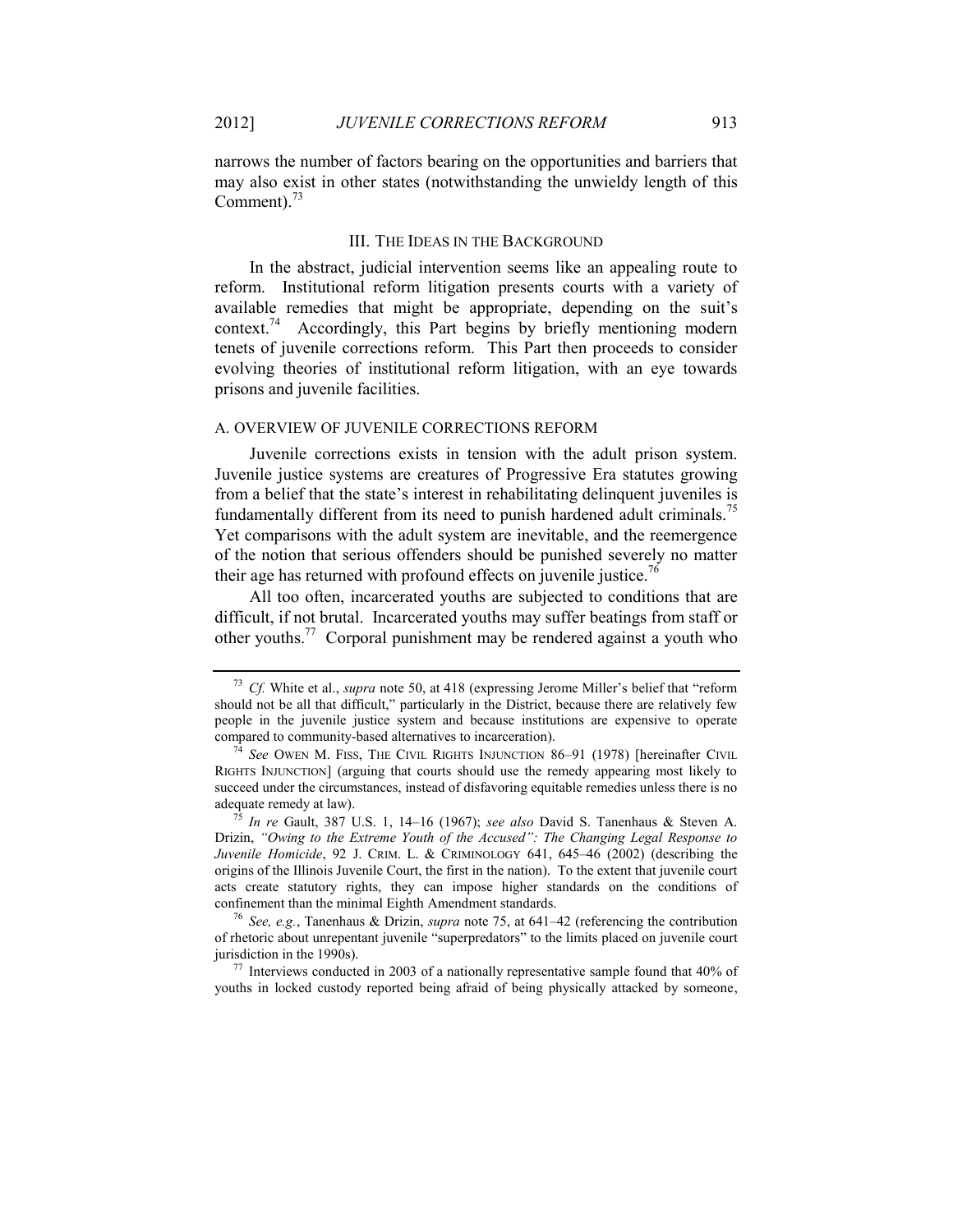<span id="page-14-1"></span>acts out<sup>78</sup> or against an entire unit collectively if one member acts out.<sup>79</sup> Youths may be put on "lockdowns," in which they are confined to the isolation of their rooms for hours at a time, either as a punishment or for administrative convenience.<sup>80</sup>

<span id="page-14-0"></span>While improving the conditions of confinement is certainly on the agenda, it is not the top priority for some leading juvenile justice reformers.<sup>81</sup> Instead, "[t]he most urgent need is to reduce our wasteful, counterproductive overreliance on incarceration and detention, and instead to redirect resources into proven strategies that cost less, enhance public safety, and increase the success of youth who come in contact with the juvenile courts."<sup>82</sup> In other words, this approach involves keeping courtinvolved youths out of secure confinement except when they truly belong there.

For youths who appropriately belong in secure confinement, reformers seek to create environments focused on rehabilitation; Missouri has

<sup>79</sup> *E.g.*, Benjamin Weiser, *Youth Facility Policy, Reality Clash*, WASH. POST, Oct. 26, 1985, at A1 [hereinafter *Youth Facility Policy*] (stating that staff administered "a hideously painful punishment" to an entire unit of youths for two hours because "somebody had thrown salt into somebody's hair in the dining room").

<sup>80</sup> *E.g.*, White et al., *supra* not[e 50,](#page-9-0) at 415 (stating that at Oak Hill, lockdowns could last up to seven hours at a time, either for disciplinary reasons or because there are not enough staff on the unit).

<sup>27%</sup> feared attacks from staff, and 25% from other youths. ANDREA J. SEDLAK & KARLA S. MCPHERSON, OFFICE OF JUVENILE JUSTICE & DELINQUENCY PREVENTION, CONDITIONS OF CONFINEMENT: FINDINGS FROM THE SURVEY OF YOUTH IN RESIDENTIAL PLACEMENT, 1–2, 7 tbl.5 (May 2010), *available at* https://www.ncjrs.gov/pdffiles1/ojjdp/227729.pdf. With respect to the District, see, e.g., Barton Gellman, *Abuse by Staff is Reported at Oak Hill*, WASH. POST, Nov. 3, 1989, at A1 (reporting that serious violence did not appear to be routine, but that incidents created a climate where "violence is feared and expected" by youths and staff alike).

<sup>78</sup> Gellman, *supra* note [77](#page-13-2) (reporting that an organized group of staff beat misbehaving youths on various occasions using "a brick, a knife, metal implements, a chair, milk cartons, and their fists").

<sup>81</sup> *E.g.*, MENDEL, *supra* note [4,](#page-2-1) at 28–37 (listing six priorities for juvenile justice reform, of which only the fifth priority pertains to conditions of confinement). The Annie E. Casey Foundation, a national advocacy organization that also has major initiatives in education and child welfare, observed that "among all of the policy areas affecting vulnerable children and families, juvenile justice probably suffers the most glaring gaps between best practice and common practice, between what we know works and what our public systems most often do on our behalf." ANNIE E. CASEY FOUND., ISSUE BRIEF: REFORM THE NATION'S JUVENILE JUSTICE SYSTEM 1 (Jan. 2009) [hereinafter ANNIE E. CASEY FOUND., ISSUE BRIEF], *available at* http://www.aecf.org/~/media/PublicationFiles/Juvenile\_Justice\_issuebrief3.pdf.

<sup>82</sup> ANNIE E. CASEY FOUND., ISSUE BRIEF, *supra* not[e 81,](#page-14-0) at 1.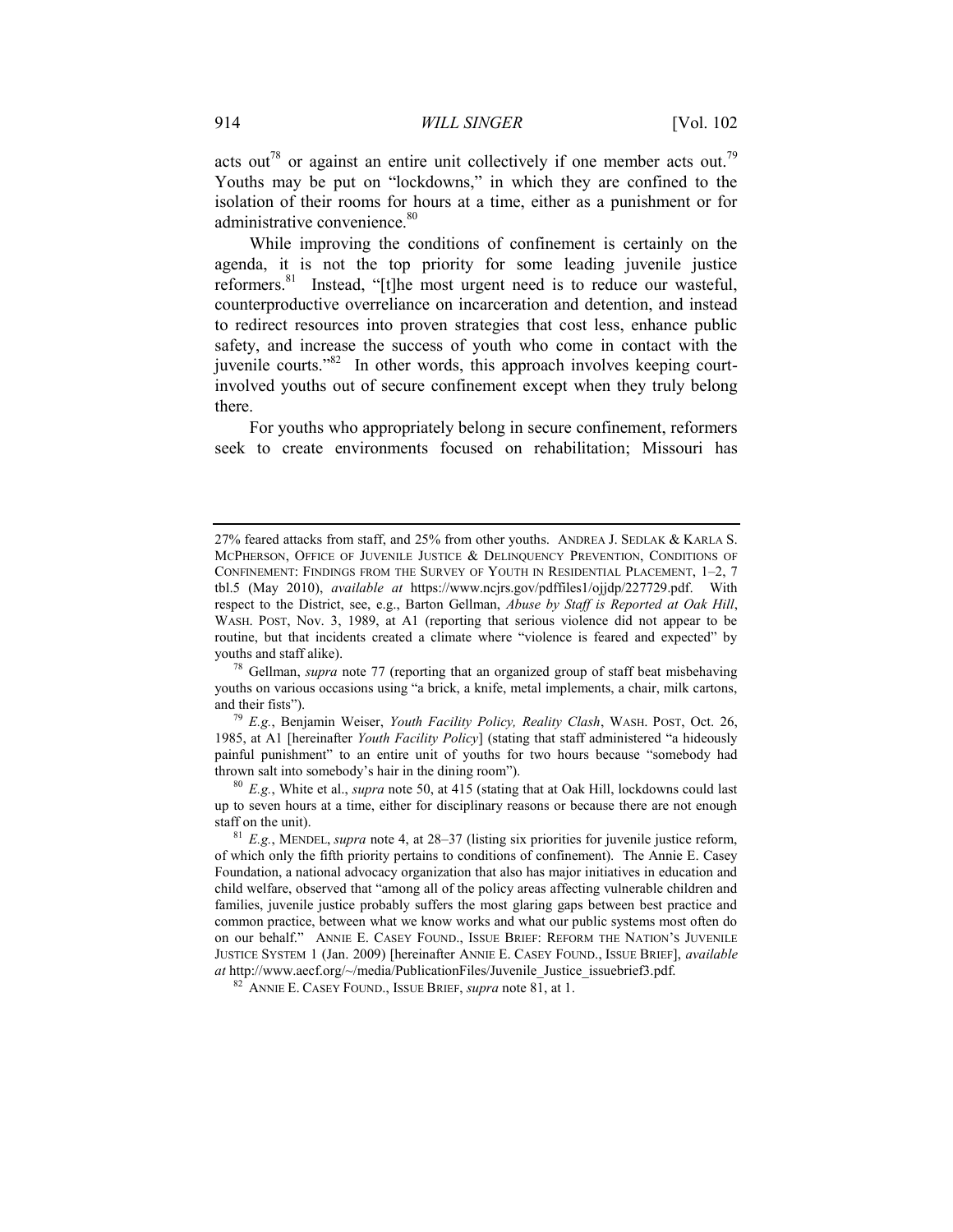developed a system that epitomizes this approach.<sup>83</sup> In the "Missouri model," secure facilities are small and homelike settings, rather than large, impersonal institutions.<sup>84</sup> Staff members maintain safety and order by developing relationships with youths, instead of through extensive use of isolation and overreliance on sophisticated surveillance technology.<sup>85</sup> More generally, the role of staff goes far beyond mere supervision and seeks to facilitate the positive development of youths.<sup>86</sup>

Though these approaches are very different from traditional incarceration practices, they do not represent a set of brand new ideas but instead advocate a "return to the roots" of juvenile justice systems. <sup>87</sup> Likewise, conditions litigation in this field seeks to correct the abuses of wayward institutions and to restore the rehabilitative purpose envisioned at the time juvenile justice systems were created by statute. $88$ 

#### B. INSTITUTIONAL REFORM LITIGATION IN THEORY

<span id="page-15-0"></span>Like institutional reform lawsuits themselves, scholarly consideration of this subject is only a few decades old.<sup>89</sup> As this Part will show, the early scholarship sought to develop a framework for understanding late-twentieth century judicial interventions that used wide-ranging injunctive remedies to address public policy problems. $90$  As these lawsuits proliferated, backlash followed; critics questioned both the efficacy and the legitimacy of the

<sup>87</sup> Jeffrey M. Y. Hammer, Hon. Curtis Heaston & Diane N. Walsh, *Denying Child Welfare Services to Delinquent Teens: A Call to Return to the Roots of Illinois' Juvenile Court*, 36 LOY. U. CHI. L.J. 925, 929 (2005) (citing Julian W. Mack, *The Chancery Procedure in the Juvenile Court*, *in* THE CHILD, THE CLINIC AND THE COURT 310, 310 (1925)) (discussing the approach of the early Illinois Juvenile Court, which looked beyond simple adjudication of guilt to determine and address the reasons why a youth offended).

<sup>88</sup> *See, e.g.*, U.S. v. Alsbrook, 336 F. Supp. 973, 974–75, 979 (D.D.C. 1971) (finding that overcrowded conditions at a D.C. correctional center violated the essentially rehabilitative purpose of the Youth Corrections Act, 18 U.S.C. §§ 5010–16 (repealed by Pub. L. 98-473, 98 Stat. 2027 (Oct. 27, 1984)), which provided separately for low-level adult offenders under age twenty-two).

<sup>89</sup> Margo Schlanger, *Civil Rights Injunctions Over Time: A Case Study of Jail and Prison Court Orders*, 81 N.Y.U. L. REV. 550, 552, 564 (2006) (dating institutional reform litigation to the 1955 decision in *Brown v. Board* and scholarly attention to the "canonical treatments" of the topic by Abram Chayes and Owen Fiss in the 1970s).

<sup>90</sup> *See generally, e.g.*, FISS, CIVIL RIGHTS INJUNCTION, *supra* note [74](#page-13-3) (considering the civil rights injunction as a device for making policy in various contexts).

<span id="page-15-2"></span><span id="page-15-1"></span>

<sup>83</sup> *See, e.g.*, Mark Soler, Dana Schoenberg & Marc Schindler, *Juvenile Justice: Lessons for a New Era*, 16 GEO. J. ON POVERTY L. & POL'Y 483, 525 (2009).

<sup>84</sup> MENDEL, MISSOURI MODEL, *supra* not[e 9,](#page-2-2) at 2.

<sup>85</sup> *Id.*

<sup>86</sup> *Id.*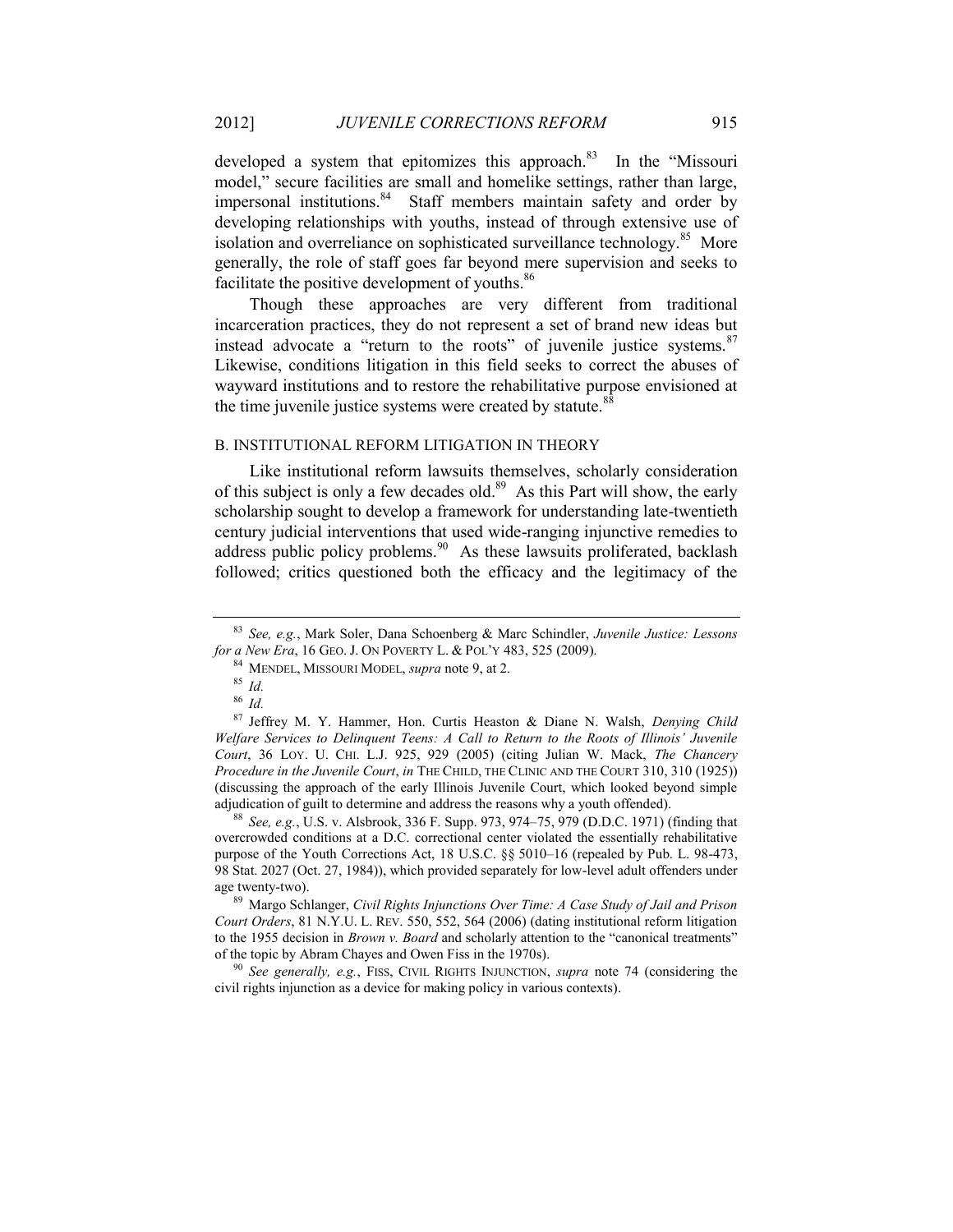<span id="page-16-3"></span>lawsuits.<sup>91</sup> Institutional reform lawsuits, especially over jails and prisons, fell out of newspapers and law journals alike; however, they had not disappeared, but rather changed in ways scholars generally failed to appreciate.<sup>92</sup> Some contemporary defenders emphasize litigation's ability to break up a malevolent institutional order.<sup>93</sup> While having some merit, this perspective glosses over the difficulty of building a new institutional culture because it supposes that reform will happen as soon as politicians want it to happen.<sup>94</sup> As other defenders have argued, understanding the actual and often peculiar bureaucratic and political factors in play is a task of the highest importance.<sup>95</sup>

#### <span id="page-16-2"></span><span id="page-16-1"></span><span id="page-16-0"></span>*1. Origins of Institutional Reform Litigation*

First, it will be useful to summarize the arc of institutional reform litigation and its antecedent, public law litigation. "Public law litigation" is Professor Chayes's term, referring broadly to cases where "the subject matter of the lawsuit is not a dispute between private individuals about private rights, but a grievance about the operation of public policy."<sup>96</sup> These suits persist after the court has ordered a remedy; the court remains involved to ensure that compliance with an injunction or decree honors the public rights that have been violated. $97$  Professor Chayes broadly applied

<sup>91</sup> *E.g.*, John J. DiIulio, Jr., Conclusion: *What Judges Can Do to Improve Prisons and*  Jails, in COURTS, CORRECTIONS, AND THE CONSTITUTION 281, 291, 317 (John DiIulio ed., 1990) [hereinafter *What Judges Can Do*] (granting that prison litigation contributed to improvements in prison conditions, but suggesting that the improvements would have happened in a less disruptive manner without court intervention); *id.* at 319–20 (arguing that judicial intervention in prison administration is inappropriate).

<sup>92</sup> *See* Schlanger, *supra* not[e 89,](#page-15-0) at 553–57 (refuting the conventional wisdom that prison litigation withered during the 1980s and died in 1996 with passage of the Prison Litigation Reform Act).

<sup>93</sup> *E.g.*, Charles F. Sabel & William H. Simon, *Destabilization Rights: How Public Law Litigation Succeeds*, 117 HARV. L. REV. 1015, 1016 (2004) (understanding "public law cases as core instances of 'destabilization rights'—rights to disentrench an institution that has systematically failed to meet its obligations and remained immune to traditional forces of political correction").

<sup>94</sup> *See id.* at 1073 (supposing that "experimentalist" approaches to crafting remedies in institutional reform suits will expose noncompliance, bringing broader scrutiny to institutions and spurring political branches to intervene).

<sup>95</sup> *See* Susan P. Sturm, *The Legacy and Future of Corrections Litigation*, 142 U. PA. L. REV. 639, 646 (1993) ("Too often, scholars and advocates ignore [the political context surrounding the institutions subject to litigation] and offer overarching generalizations about litigation's impact and potential.").

<sup>96</sup> Abram Chayes, *The Role of the Judge in Public Law Litigation*, 89 HARV. L. REV. 1281, 1302 (1976).

<sup>97</sup> *Id.*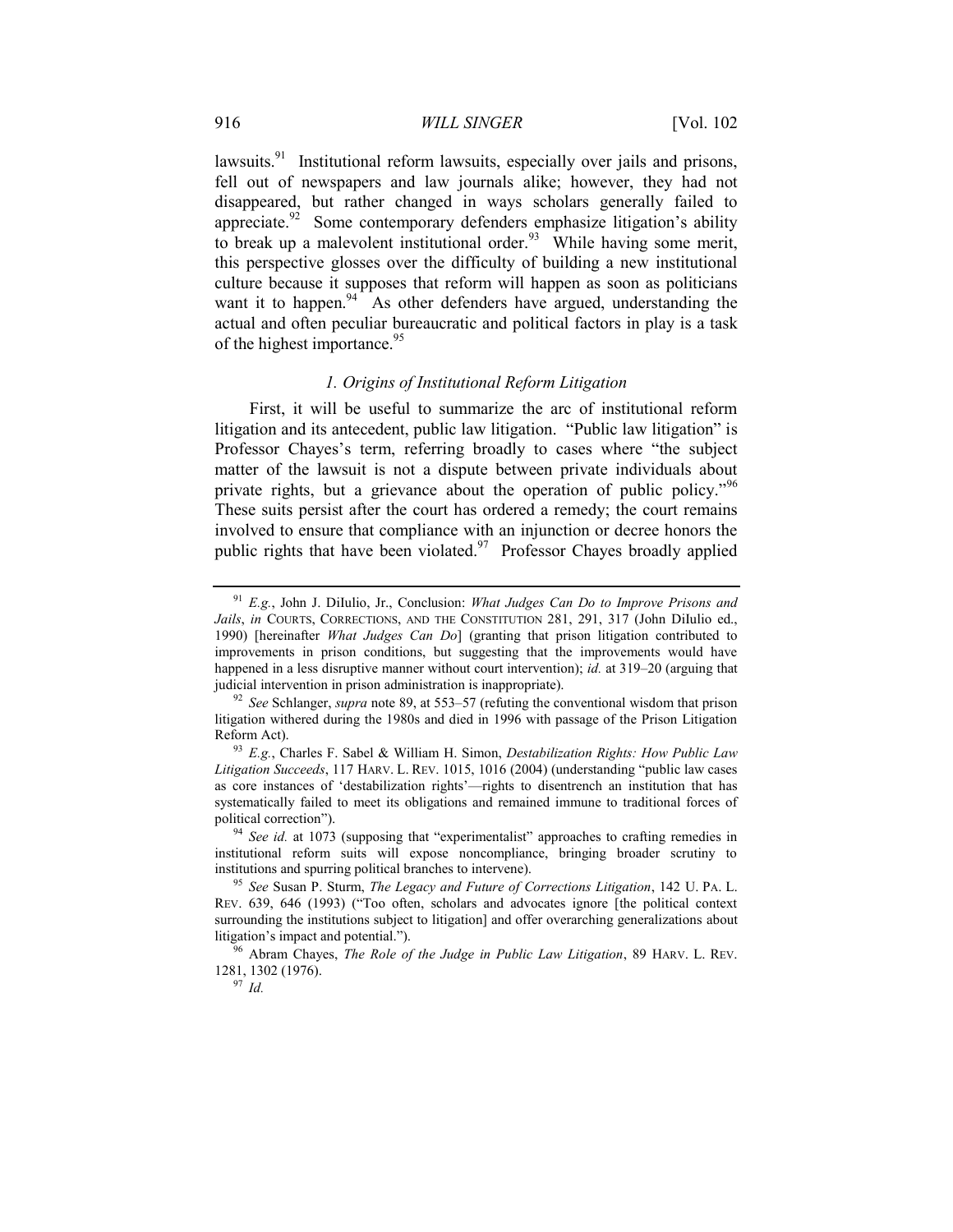his term to include suits enforcing public rights against the government (such as school desegregation cases and suits over substandard conditions in prisons or mental institutions), as well as those enforcing public rights against private parties (including antitrust, corporate governance, consumer protection, and housing discrimination).<sup>98</sup> In the course of these suits, the judge assumes an extraordinary role in ordering complex injunctive relief and supervising its implementation by the defendant.<sup>99</sup>

Institutional reform litigation is a subset of public law litigation in which plaintiffs, typically joined as a class, seek enforcement of their public rights against the government.<sup>100</sup> In the prototypical decision of *Brown v*. *Board of Education*, the Court's remand gave district courts broad license to enter orders and decrees that would desegregate public schools.<sup>101</sup> In one view, which is not terribly troubled by the separation of powers and federalism objections raised against it, a heroic judge can reform the system by ordering the policies that politicians were afraid to make.<sup>102</sup> In the early 1970s, federal courts began entering the first orders broadly aimed at reforming conditions in adult prisons and jails. $103$  Though falling short of the most ambitious reform goals, these suits helped improve some of the most dramatically deficient conditions; they also prompted the professionalization and bureaucratization of prison systems.<sup>104</sup> Some other suits sought to improve juvenile facilities, but they were fewer in number; substandard conditions in these facilities persisted in many states.<sup>105</sup>

<sup>&</sup>lt;sup>98</sup> *Id.* at 1284. For a critique of the increasing use of federal criminal prosecutions to force corporate defendants to undertake internal reforms, see Brandon L. Garrett, *Structural Reform Prosecution*, 93 VA. L. REV. 853 (2007).

<sup>99</sup> FISS, CIVIL RIGHTS INJUNCTION, *supra* note [74,](#page-13-3) at 26–27; Chayes, *supra* note [96,](#page-16-0) at 1301.

<sup>100</sup> Note, *Implementation Problems in Institutional Reform Litigation*, 91 HARV. L. REV. 428, 428 (1977).

<sup>101</sup> *See, e.g.*, Schlanger, *supra* note [89,](#page-15-0) at 552 (quoting Brown v. Bd. of Educ. of Topeka, Kan., 349 U.S. 294, 301 (1955)); *cf.* Banning v. Looney, 213 F.2d 771 (10th Cir. 1954) (per curiam), *cert. denied*, 348 U.S. 859 (1954) ("Courts are without power to supervise prison administration or to interfere with the ordinary prison rules or regulations . . . . No authorities are needed to support th[is] statement[].").

<sup>102</sup> *See* FISS, CIVIL RIGHTS INJUNCTION, *supra* note [74,](#page-13-3) at 90, 93; Fiss, *Forms of Justice*, *supra* not[e 15,](#page-4-1) at 2.

<sup>103</sup> Schlanger, *supra* note [89,](#page-15-0) at 552 n.4.

<sup>104</sup> Sturm, *supra* note [95,](#page-16-1) at 665–69, 674.

<sup>105</sup> *Id.* at 698.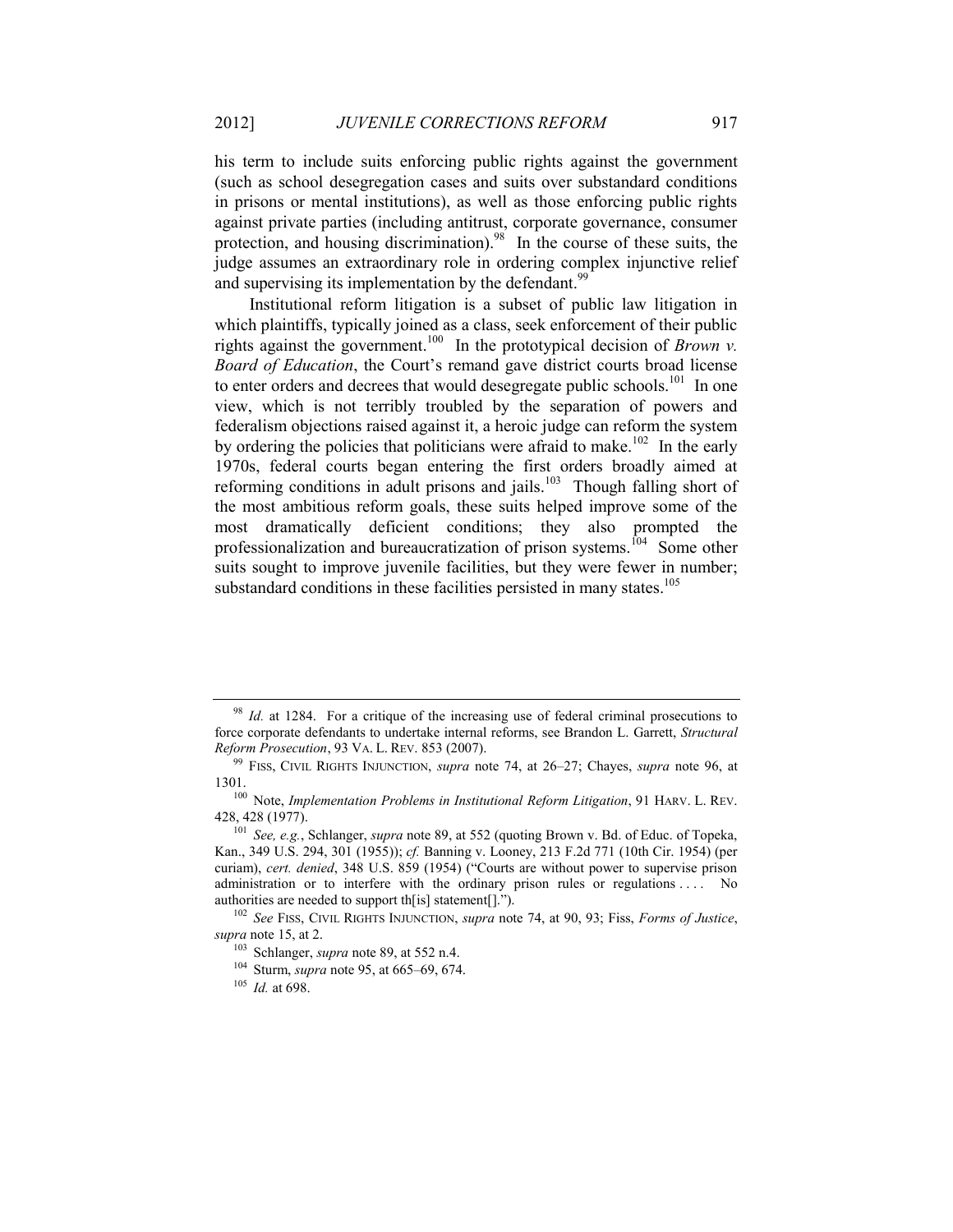#### 918 *WILL SINGER* [Vol. 102

#### <span id="page-18-0"></span>*2. Backlash Against Institutional Reform Litigation*

The golden age of institutional reform litigation did not last long before commentators counterattacked against the suits.<sup>106</sup> First, these critics charged that court supervision usurped the executive's authority to manage prisons and the legislature's authority to set standards and appropriate funds.<sup>107</sup> As a practical matter, there is almost no check or restraint on the power assumed by judges and masters.<sup>108</sup> If they seek to avoid contempt, the executive and legislature have no choice but to comply with orders to build new facilities, hire more staff, or create procedural rights for inmates.<sup>109</sup> A consent decree is unappealable by definition, since both parties agreed to the court's entry of the settlement; likewise, a master's determinations are effectively final because the trial court rarely reverses its own representative, who defendants may not wish to antagonize.<sup>110</sup> In addition, critics charged that federal judges conducting sweeping reviews of the management of state institutions had exceeded the bounds of federalism and ignored the separation of powers principle.<sup>111</sup> But as part of a broader defense of prison litigation, some argued that judicial policymaking is a necessary consequence of the courts' legitimate adjudication of Eighth Amendment rights and the concomitant implementation of remedies.<sup>112</sup>

<span id="page-18-1"></span>Even if we assume that court intervention is legitimate, there may be several reasons to doubt its effectiveness.<sup>113</sup> Whether courts have the right

<sup>110</sup> *See* Clair A. Cripe, *Courts, Corrections, and the Constitution: A Practitioner's View*, *in* COURTS, CORRECTIONS, AND THE CONSTITUTION, *supra* note [91,](#page-16-3) at 268, 274–75.

<sup>111</sup> *See, e.g.*, John Choon Yoo, *Who Measures the Chancellor's Foot? The Inherent Remedial Authority of the Federal Courts*, 84 CALIF. L. REV. 1121, 1140–41 (1996). Of course, in the District of Columbia the principles of federalism hardly constrain the federal courts. *See, e.g.*, Charles J. Ogletree, Jr., *Judicial Activism or Judicial Necessity: The D.C. District Court's Criminal Justice Legacy*, 90 GEO. L.J. 685, 686 (2002).

<sup>112</sup> See MALCOLM M. FEELEY & EDWARD L. RUBIN, JUDICIAL POLICY MAKING AND THE MODERN STATE 380–81 (1998).

<sup>&</sup>lt;sup>106</sup> Sabel & Simon, *supra* note [93](#page-16-2), at 1037 (referring to a "backlash" in the late 1980s); Schlanger, *supra* note [89,](#page-15-0) at 564.

<span id="page-18-2"></span><sup>107</sup> *E.g.*, DIIULIO, GOVERNING PRISONS, *supra* not[e 11,](#page-3-1) at 229.

<sup>&</sup>lt;sup>108</sup> A judge's order can only be appealed (if at all) to another judge. The Prison Litigation Reform Act, discussed *infra*, underscores the power legislatures have to stop the flow of institutional reform lawsuits.

<sup>109</sup> *See, e.g.*, Anthony DiSarro, *Six Decrees of Separation: Settlement Agreements and Consent Orders in Federal Civil Litigation*, 60 AM. U. L. REV. 275, 317–18 (2010) (noting that a consent decree, unlike a settlement, is an order of the court; the court's interest in enforcement is independent of the parties' interests, legal or otherwise).

<sup>113</sup> Alternatively, one could simply assume that litigation is effective. *See* GORDON SILVERSTEIN, LAW'S ALLURE 21 (2009) (charging that policy entrepreneurs, politicians, and lawyers act on such an assumption without empirical evidence).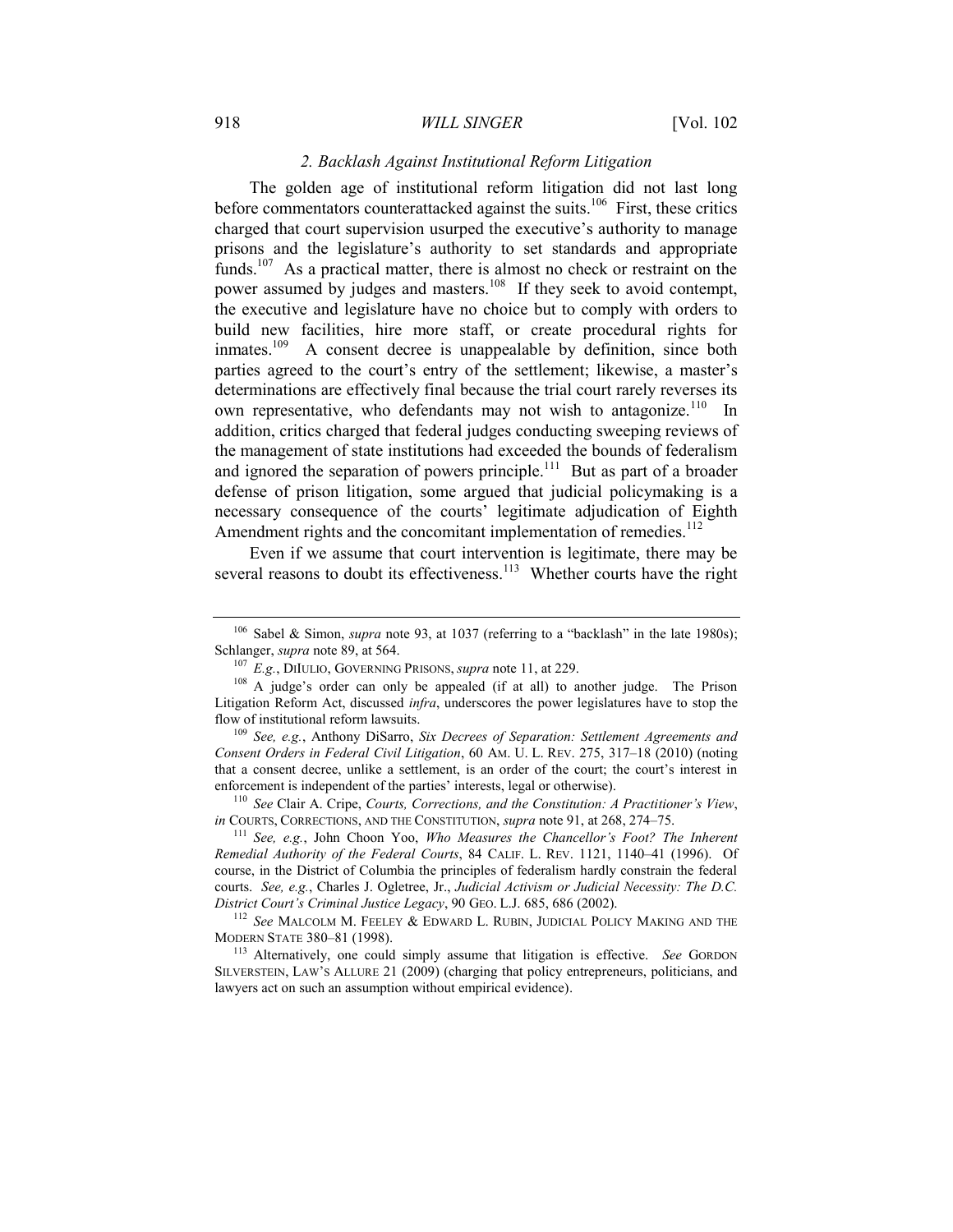tools to change complex institutions—or use the tools they have in the right ways—is a matter of some controversy. John DiIulio charged that a judge sitting in chambers is helpless to implement change or even understand the basic operations of a distant institution.<sup>114</sup> Even the assistance of special masters is not helpful if courts make poor use of them—for example, by appointing as masters individuals (often trained as lawyers) who lack correctional expertise.<sup>115</sup> Ideally, judges themselves are selected because they are outstanding lawyers, not strong managers, and so the special master might lack sound guidance.<sup>116</sup> Lastly, ongoing court supervision entails high costs in attorney fees and masters' expenses, which can generate skepticism about whether the attorneys and masters are interested in solving problems or in perpetuating their incomes.<sup>117</sup>

<span id="page-19-0"></span>With respect to prison litigation, these counterattacks on legitimacy and effectiveness—combined with the perceived avalanche of prisoners' meritless pro se suits—led Congress to enact the Prison Litigation Reform Act  $(PLRA)$ .<sup>118</sup> Although the PLRA facilitated the dismissal of existing prison lawsuits and frustrated the initiation of new ones, prison litigation endures.<sup>119</sup> Notably, the PLRA applies to litigation over conditions in juvenile justice facilities, even though juvenile lawsuits have not flooded the courts to any comparable extent.<sup>120</sup>

<span id="page-19-1"></span><sup>114</sup> *See* DIIULIO, GOVERNING PRISONS, *supra* note [11,](#page-3-1) at 229. For a vigorous criticism of DiIulio's views on judicial intervention and ideal prison management, see Sturm, *supra* note [95,](#page-16-1) at 657–60.

<sup>115</sup> *See* Cripe, *supra* not[e 110,](#page-18-0) at 274 (conceding that special masters typically have other skills—including an ability to mediate conflicts—that can have value in implementation).

<sup>116</sup> *See id.* at 274. In addition to management skills, successful implementation of an institutional reform order requires an understanding of local political sensibilities—another quality that judges might not have. *See* Sturm, *supra* not[e 95,](#page-16-1) at 646.

<sup>117</sup> *See* DIIULIO, GOVERNING PRISONS, *supra* note [11,](#page-3-1) at 216.

<sup>118</sup> Title VIII of Pub. L. No. 104-134, 110 Stat. 1321–66 (1996); *see* Margo Schlanger & Giovanna Shay, *Preserving the Rule of Law in America's Jails and Prisons: The Case for Amending the Prison Litigation Reform Act*, 11 U. PA. J. CONST. L. 139, 141 (2008); *see also* Schlanger, *supra* note [89,](#page-15-0) at 556 (stating that progressive policymakers incorrectly assumed that prison litigation had declined before the PLRA, so that there was diminished value in continuing prison litigation).

<sup>119</sup> Schlanger, *supra* note [89,](#page-15-0) at 554–55. Even after the PLRA, modern-day consent decrees involving juvenile facilities can be just as broad as that in *Jerry M. See, e.g.*, Gerhardstein, *supra* note [14,](#page-3-2) at 19–20 (listing the guiding principles of a 2008 consent decree involving Ohio's juvenile justice system).

<sup>120</sup> Schlanger & Shay, *supra* not[e 118,](#page-19-0) at 152; *see also* Anna Rapa, Comment, *One Brick Too Many: The Prison Litigation Reform Act As a Barrier to Legitimate Juvenile Lawsuits*, 23 T.M. COOLEY L. REV. 263, 273–74 (2006).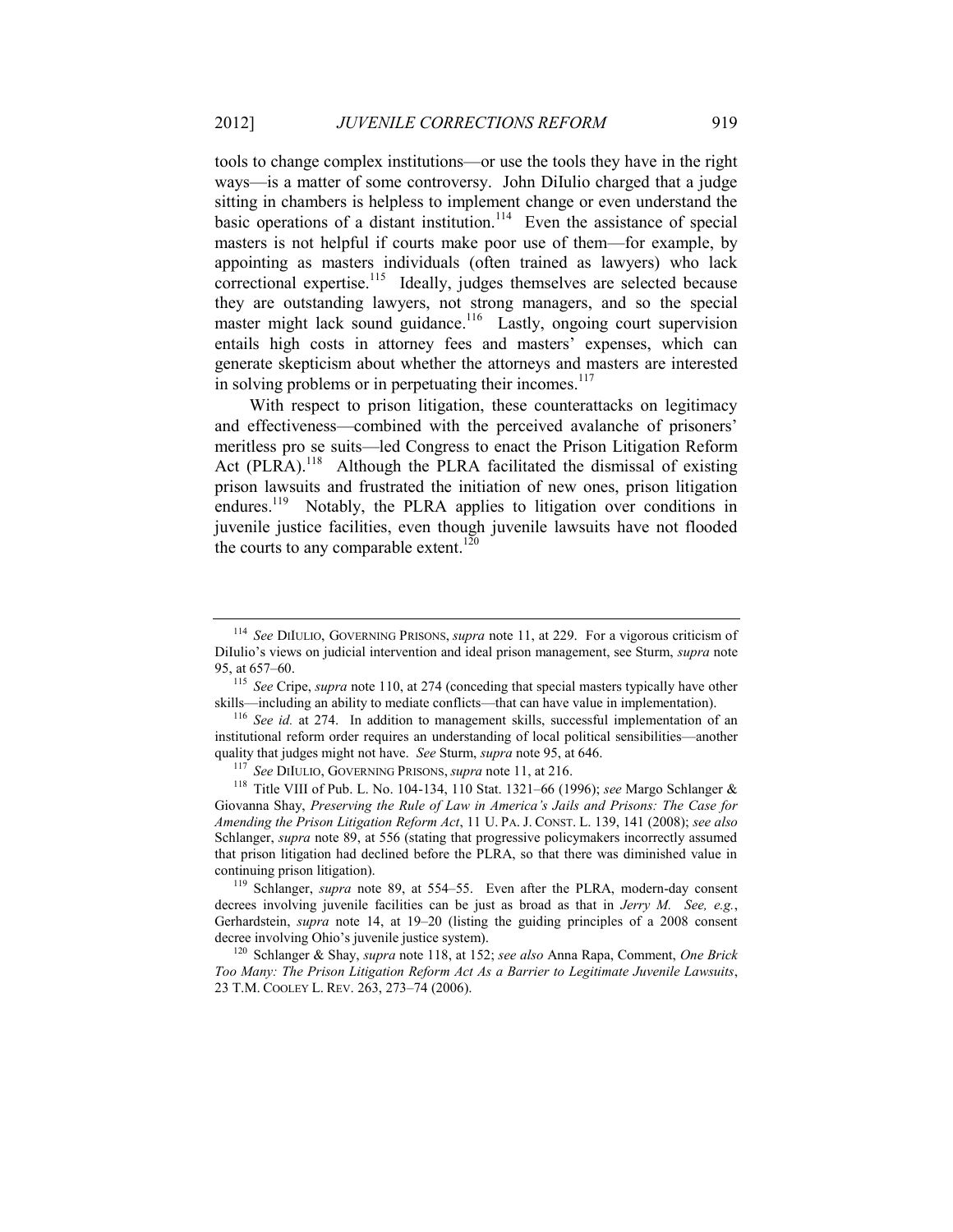#### 920 *WILL SINGER* [Vol. 102

# *3. Modern Institutional Reform Litigation*

The PLRA and the theoretical backlash against institutional reform litigation did more to diminish scholarly commentary for a few years than to block the suits themselves. $121$  Still, some recent commentators have identified ways in which institutional reform litigation has evolved since its inception.<sup>122</sup>

Most importantly for present purposes, Sabel and Simon argue that the implementation of remedies has moved beyond the traditional "commandand-control" model, in which the judge directs institutional reforms by issuing detailed, regulation-style orders that the bureaucracy must execute.<sup>123</sup> Instead, modern courts tend to adopt an "experimentalist" approach, in which all parties (including advocates for the institution's clients) collaborate to craft consensus-driven remedies.<sup>124</sup> On this view, public law litigation enforces a "destabilization right"—that is, a right to destabilize the political order that has led an institution to a dysfunctional breaking point.<sup>125</sup> In the juvenile justice context, line staff may beat children because they want control of the institution, and politicians may allow this state of affairs to persist because they are unwilling to offend the staff's labor union and because the political process fails to account for the interests of youth offenders. The court's involvement signals that this order cannot continue and calls upon government defendants (personified by politicians and head bureaucrats) to negotiate an acceptable set of reforms with advocates for youth offenders.<sup>126</sup> If the defendants fail to cooperate, then they "will suffer loss of independence and increased uncertainty" when the court enters remedial orders.<sup>127</sup>

Perhaps most ambitiously, Sabel and Simon describe how public law litigation can invoke the venerable political tradition of enlarged interest.<sup>128</sup>

<sup>121</sup> Sabel & Simon, *supra* note [93,](#page-16-2) at 1018–19; Schlanger, *supra* note [89,](#page-15-0) at 556; *see also* Myriam Gilles, *An Autopsy of the Structural Reform Injunction: Oops . . . It's Still Moving!*, 58 U. MIAMI L. REV. 143, 147 (2003).

<sup>122</sup> *E.g.*, Schlanger, *supra* note [89,](#page-15-0) at 569, 605 (noting a marked shift away from judgments and towards consent decrees, which caused the suits to fall out of case reporters; arguing that institutional reform lawsuits narrowed their focus to making specific improvements rather than trying to achieve wholesale reform).

<sup>123</sup> Sabel & Simon, *supra* note [93,](#page-16-2) at 1018–19, 1021–22.

<sup>124</sup> *Id.* at 1053.

<sup>&</sup>lt;sup>125</sup> *Id.* at 1055 (attributing this term to Roberto Mangabeira Unger).

<sup>126</sup> *Id.*

<sup>127</sup> *Id.*

<sup>&</sup>lt;sup>128</sup> Id. at 1076 (citing AMY GUTMANN & DENNIS THOMPSON, DEMOCRACY AND DISAGREEMENT 37–39 (1996)).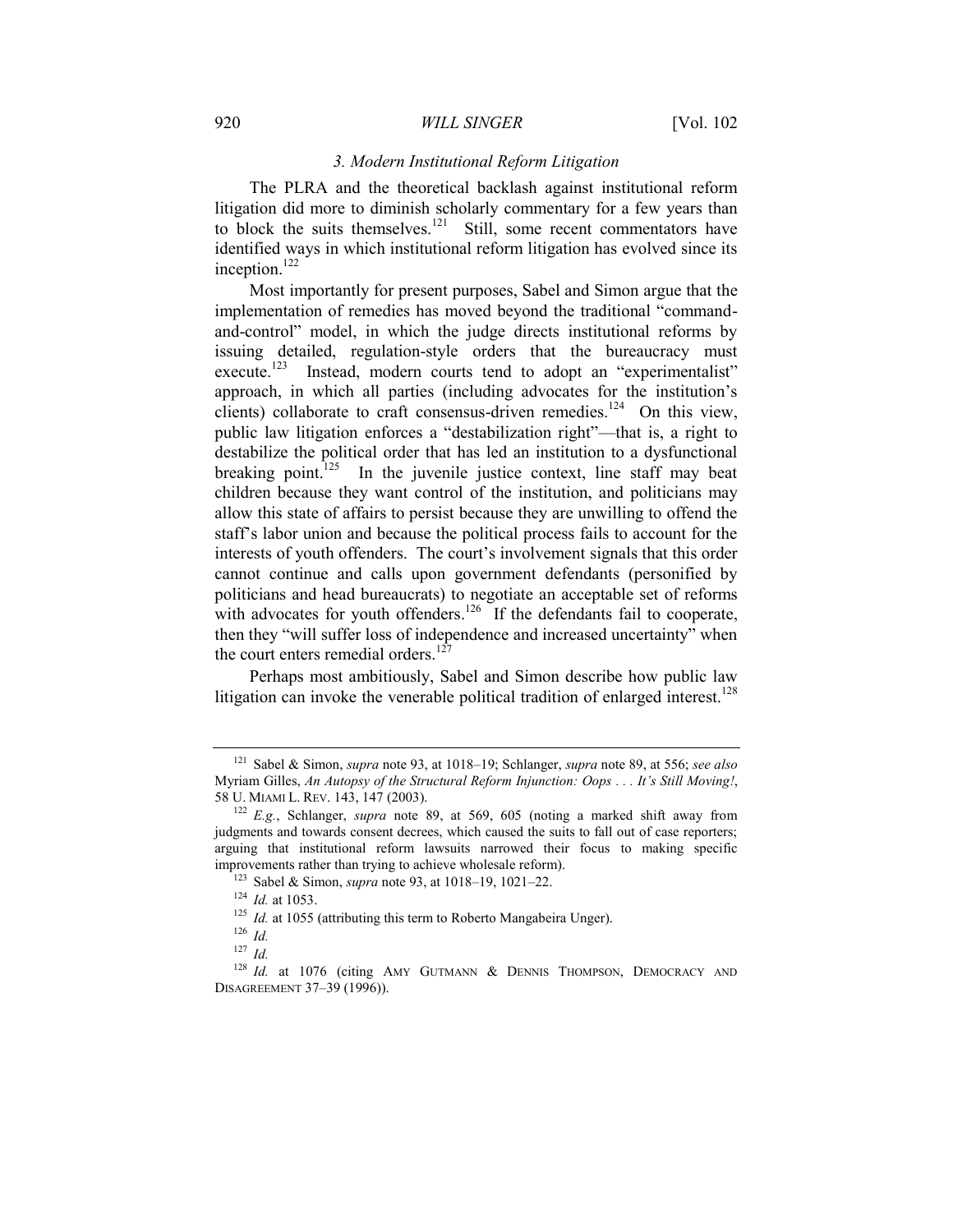With liberal joinder rules, stakeholders (such as public employee unions, which are not commonly named as parties) can participate in fashioning a remedy.<sup>129</sup> With each stakeholder compelled to give reasons for its position during negotiations, the participants may find their positions altered by the illuminating articulation of other stakeholders' real interests.<sup>130</sup>

Sabel and Simon point out the "important background premise" that institutional reform litigation is appropriate when political processes are unwilling or unable to cure the government's failure to meet minimally acceptable standards.<sup>131</sup> Perhaps a small group with large stakes (for instance, staff in an institution for delinquent youths) effectively gets its way despite the desires of larger but diffuse groups (such as members of the general public who object to the mistreatment of youth offenders).<sup>132</sup> Or it may be that a poor state of affairs can only improve through mutually beneficial coordination (dangerous detention centers are dangerous for staff no less than for youth; a shared interest in safety could be the basis of some improvements) but parties perceive that coordination is impossible.<sup>133</sup> Sabel and Simon believe that court intervention can make reform more likely in both these situations. $134$ 

Other defenders of institutional reform litigation argue that "litigation causes change," although there are limits to what lawsuits themselves can achieve directly.<sup>135</sup> True reform depends on the existence of "committed" state legislators and detention center administrators."<sup>136</sup> In some cases, judicial intervention and accompanying media attention created political momentum for prison reform; yet in others, the adversarial process turns even sympathetic administrators hostile to court intervention.<sup>1</sup>

At a theoretical level, these defenses of institutional reform litigation are open to criticism. First, they argue that suits can be successful, even if

<sup>129</sup> *Id.* at 1067–68. *But cf.* Patrice Gaines-Carter & Elsa Walsh, *7 Juveniles Escape From Cedar Knoll*, WASH. POST, July 19, 1986, at B1 (recounting an episode in which a group of forty-six staff members sought to express its concerns to the *Jerry M.* court; one member of the group charged that the decree "gives total control of the institution to the kids").

<sup>130</sup> Sabel & Simon, *supra* note [93,](#page-16-2) at 1076–77.

<sup>131</sup> *Id.* at 1062, 1064.

<sup>&</sup>lt;sup>132</sup> *Id.* at 1064–65 (stating that Chayes emphasized this pattern).

<sup>133</sup> *Id.* at 1065.

<sup>134</sup> *Id.* at 1066.

<sup>135</sup> Dale, *supra* not[e 10,](#page-3-0) at 732; *see also* Gerhardstein, *supra* not[e 14,](#page-3-2) at 15 (asserting that narrow enforcement of minimum standards on conditions of confinement does nothing to promote "the ultimate goal of living safely in a free society upon release without reoffending").

<sup>136</sup> Dale, *supra* note [10,](#page-3-0) at 733.

<sup>137</sup> Sturm, *supra* note [95,](#page-16-1) at 684.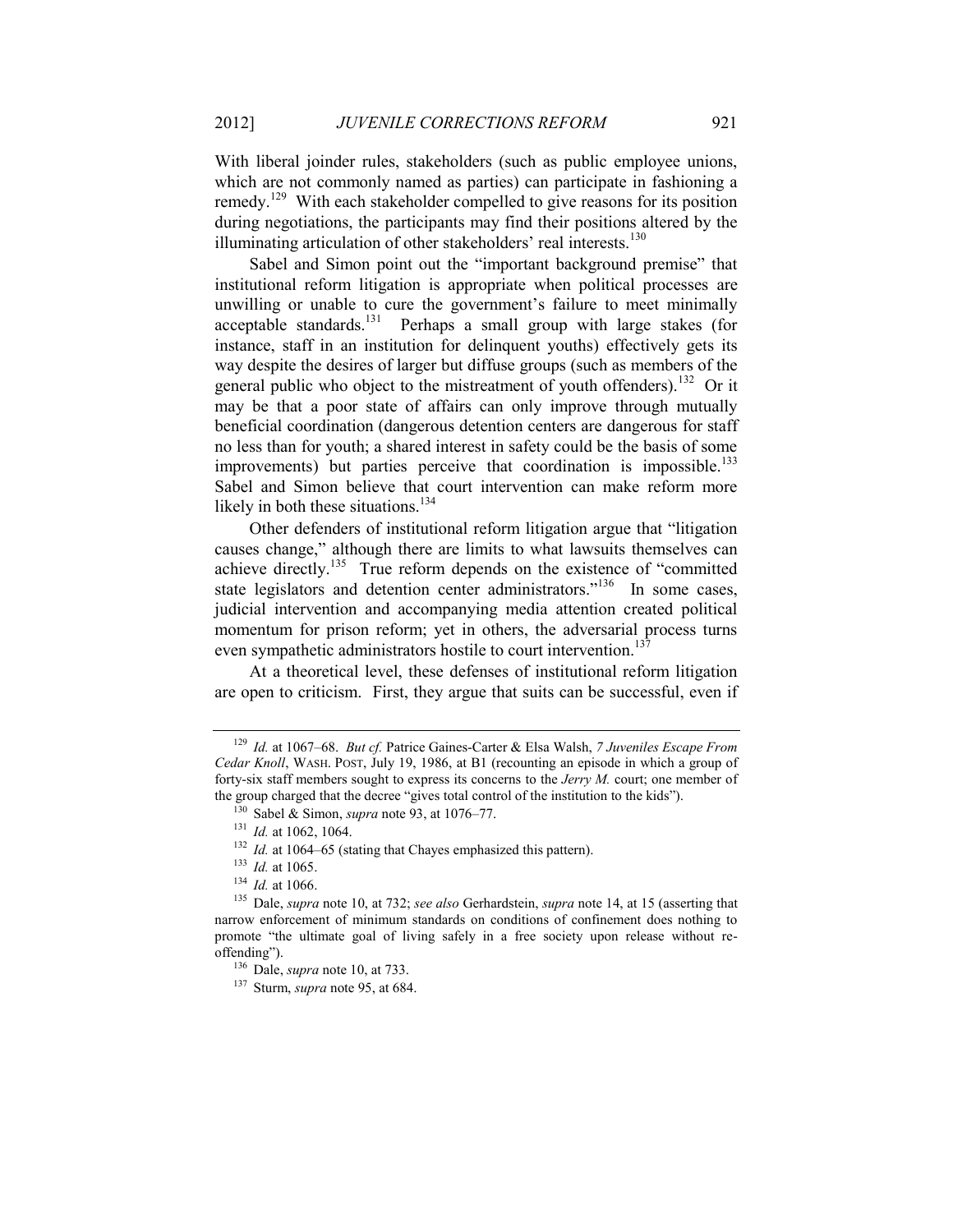they do not directly resolve the problem, so long as they persuade politicians in the executive or legislature to treat seriously the deficiencies and the need for reform. In other words, it is assumed that executives and legislatures are the problem: once courts supply the right political commitment, reform of complex systems will follow. This view does not account for the possibility of agency costs; the government will simply be what politicians want it to be, because agency heads will give the right commands and agency staff will execute them.<sup>138</sup> At best, this understanding of executive power is incomplete; proceeding along this line will most likely lead to a considerable amount of frustration.<sup>139</sup>

<span id="page-22-1"></span>Finally, a court's intervention via institutional reform litigation also raises the question of its political responsibility.<sup>140</sup> One is accustomed to hearing of a governor or an agency director called to account for the intolerable conditions existing in an institution. If he fails to improve the situation, the governor is liable to lose control of the agency or pay fines ordered by the court. The governor bears political responsibility, and he cannot defend himself by saying that he has not personally abused any child in the institution. Yet the court rarely grasps that, from the moment it intervenes with orders to the executive branch, it too becomes politically responsible for the system and its future performance.<sup>141</sup> Thus, the court shares in the failure whenever its remedial decree does not bring about the change desired.

#### IV. THEORY AND PRACTICE CAN BE VERY DIFFERENT

<span id="page-22-0"></span>In one sense, an institutional reform lawsuit is successful when it results in a court order or consent decree that mandates reforms. But it has long been recognized that institutional implementation of the reforms is both more important and more difficult than prevailing in court.<sup>142</sup>

<sup>138</sup> *See* ARENDT, HUMAN CONDITION, *supra* note [66,](#page-11-0) at 188–90, 222–23 (recognizing the fundamental difference between ruling and doing, the two kinds of action in a hierarchy).

<sup>139</sup> *See* RICHARD E. NEUSTADT, PRESIDENTIAL POWER AND THE MODERN PRESIDENTS 10 (3d ed. 1990) (quoting the incumbent Harry Truman, who imagined how then-candidate Dwight Eisenhower would fare as president: "[H]e'll say, 'Do this! Do that!' *And nothing will happen.* Poor Ike—it won't be a bit like the Army. He'll find it very frustrating.").

<sup>140</sup> *See, e.g.*, HANNAH ARENDT, RESPONSIBILITY AND JUDGMENT 149–53 (2005) (contrasting individualized moral or legal responsibility with political responsibility, in which a member of a society is vicariously responsible for all acts done in his name).

<sup>141</sup> *Cf.* Chayes, *supra* note [96](#page-16-0), at 1292 ("[B]y issuing the injunction, the court takes public responsibility for any consequences of its decree that may adversely affect strangers to the action.").

<sup>142</sup> *See, e.g.*, *id.* at 1302 ("The decree does not terminate judicial involvement in the affair: its administration requires the continuing participation of the court.").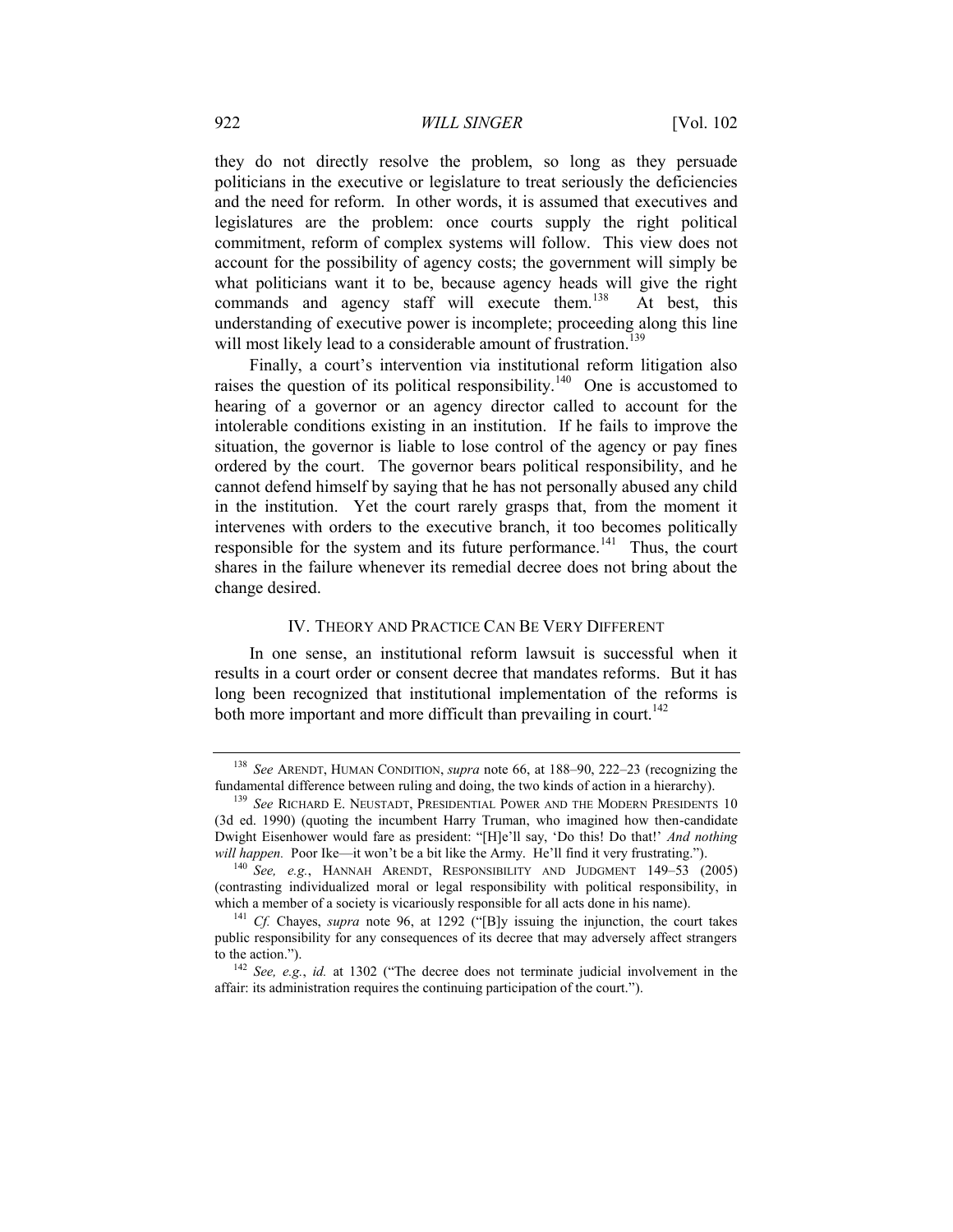This Part examines the interactions between the *Jerry M.* lawsuit, the broader goals of juvenile corrections reform, and the behavior of the actors who play a role in implementation. One might expect that institutional interests—interests assigned by a person's position in the bureaucratic landscape rather than by any personal values—would determine how each actor behaves. For example, a chief executive would always oppose court intervention that diminishes his power over an executive branch agency.<sup>143</sup> While institutional interests certainly exist and *inform* behavior, they do not *determine* behavior. Thus, one chief executive might welcome the court's intervention while a successor might bitterly resist it—and in some cases the same executive might reverse his position to do both.<sup>144</sup> The examination proceeds one group at a time, but the reader should bear in mind that these groups consist of individual members who might act atypically.

It should also be said that the groups profiled here are not the only ones worthy of consideration. Middle management is extremely important to the effectiveness of large organizations.<sup>145</sup> Likewise, the youth offenders themselves play a central role in a juvenile corrections agency.<sup>146</sup> However, neither group figures prominently into this Comment's point about judicial intervention, and therefore neither is considered here. For the sake of simplicity, this Comment generally avoids the educational component of the District's reforms, which tended to observe the same arc as the corrections-oriented portions of the decree.<sup>147</sup>

<sup>143</sup> Sabel & Simon, *supra* note [93,](#page-16-2) at 1055 (supposing that government officials comply with institutional reform orders rather than risk losing control to enhanced judicial intervention).

<sup>&</sup>lt;sup>144</sup> One observer characterized the principles of Marion S. Barry Jr., the District's mayor in 1979–1990 and 1995–1998, as "situationist." David Remnick, *The Situationist*, NEW YORKER, Sept. 5, 1994, at 84. On the prevalence of these views among politicians, consider an oft-repeated maxim of Everett Dirksen (for whom the U.S. Senate has named one of its three office buildings): "I am a man of fixed and unbending principles, the first of which is to be flexible at all times." *E.g.*, Alan Ehrenhalt, *Defying Proverbial Wisdom*, GOVERNING, Dec. 2006, at 11.

<sup>145</sup> *See* DALY ET AL., *supra* note [47,](#page-8-0) at 21–22 (mentioning the importance of committed middle managers to the District's implementation of reforms).

<sup>146</sup> *See* Soler et al., *supra* note [83,](#page-15-1) at 526–29 (illustrating the District's "Positive Youth Development" philosophy of rehabilitation).

<sup>147</sup> *Compare* Julie Wakefield, *Juvenile Delinquencies*, WASH. CITY PAPER (May 16, 1997), http://www.washingtoncitypaper.com/articles/12695/juvenile-delinquencies (describing the District's disastrous attempt to place the Oak Hill school in the hands of a private educational contractor), *with* DALY ET AL. *supra* note [47,](#page-8-0) at 11, 15–18 (describing the successful replacement of Oak Hill's public school with a high-performing charter school in the mid-2000s).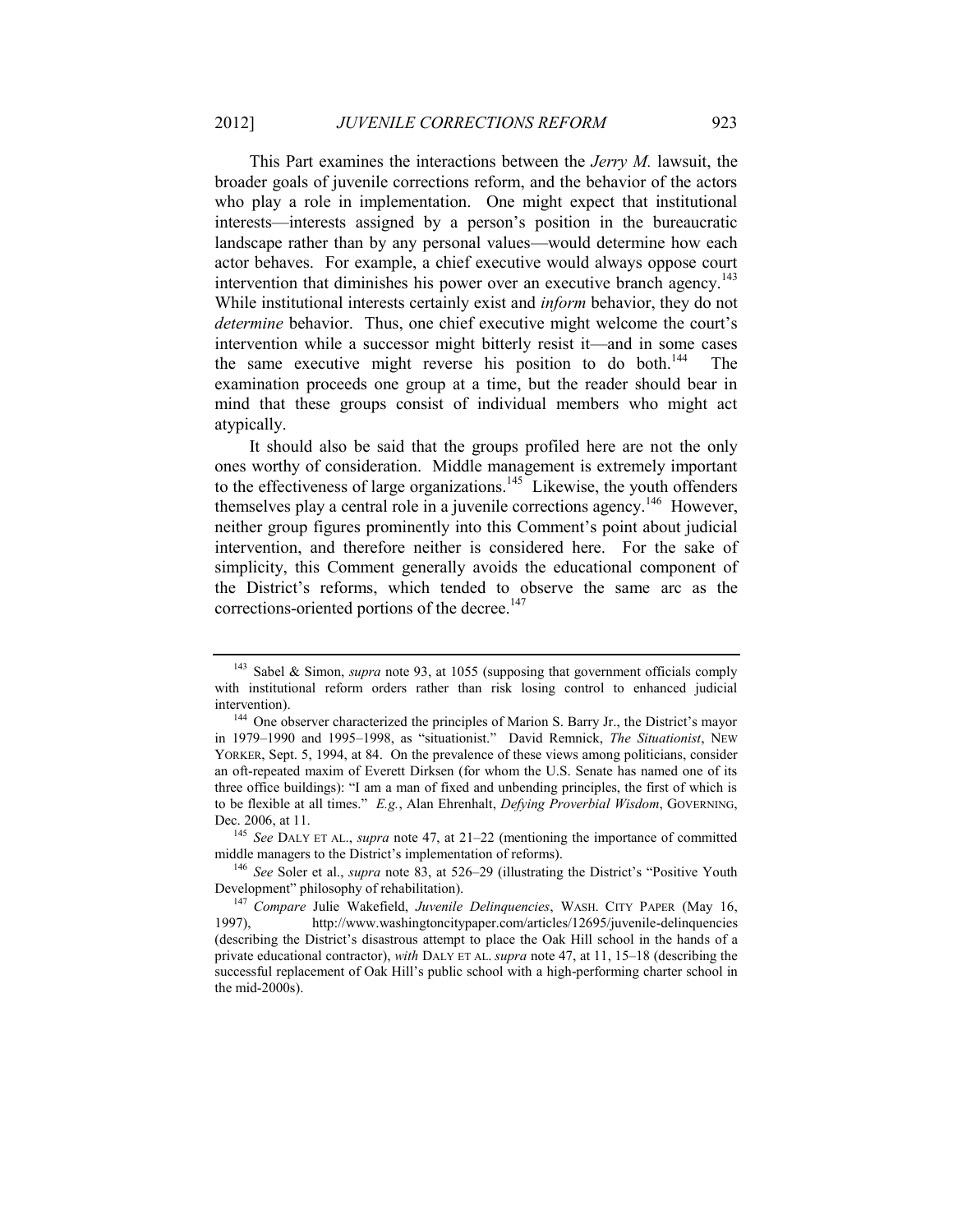#### 924 *WILL SINGER* [Vol. 102

The purpose of this examination is not to assign blame or secondguess old decisions, but to illustrate the kinds of barriers that future reformers may encounter and must overcome.<sup>148</sup> The District's experience shows that a highly detailed consent decree will not foster compliance, except perhaps in an unusual case where the institution's leading deficiency is that it adopted the wrong standards. More generally, this Part argues that consent decrees and the efforts of courts and parties are most effective when they are grounded in a realistic appraisal of the institution's central deficiencies.

Finally, it is worthwhile to restate the main goals of the District's reformers.<sup>149</sup> Since the inception of *Jerry M*., plaintiffs sought to reduce the number of youths held inappropriately in secure confinement by developing community-based alternatives to incarceration, especially for youths awaiting trial.<sup>150</sup> Additionally, plaintiffs sought to improve the quality of rehabilitative programming inside secure facilities and to ameliorate dangerous conditions related to the physical plant.<sup>151</sup> Even relatively straightforward deficiencies resisted remediation over time.<sup>152</sup> As we will see, the District's implementation of reforms became a matter of great controversy in local politics.<sup>153</sup>

<span id="page-24-0"></span><sup>148</sup> *See* Sturm, *supra* note [95](#page-16-1), at 647 ("If litigation has not been successful in the past, one must ask whether there is reason to devote substantial resources to it in the future. It is also important to understand why and under what circumstances litigation has prompted improvements in correctional institutions.").

<sup>149</sup> *See supra* text accompanying notes [23](#page-5-2)–[46](#page-8-1) (summarizing the provisions of the *Jerry M.* Consent Decree).

<sup>&</sup>lt;sup>150</sup> A classic example of inappropriate confinement involves the so-called PINS (persons in need of supervision), who are in reality mere status offenders—truants, runaways, and curfew violators. When these offenders are placed in secure facilities, they interact in counterproductive ways with more serious and violent offenders. White et al., *supra* note [50,](#page-9-0) at 414–15. The interaction is negative, as is the separation from routines of schooling and family life that, in most cases, present far more appropriate means of keeping the youths on a path towards productive adulthood.

<sup>151</sup> *Id.*

<sup>&</sup>lt;sup>152</sup> As Donna Wulkan, plaintiffs' co-counsel, said: "It seems that these issues have a life of their own. We have been in court on TROs [regarding] temperature control, and we are back in court again, years later, essentially on a motion for contempt on temperature controls." *Id.*

<sup>153</sup> *See, e.g.*, Colbert I. King, Op-Ed, *A Farce Known as Youth Rehabilitation*, WASH. POST, Dec. 15, 2007, at A21 (disbelieving "the rosy scenario painted by DYRS director Vincent Schiraldi and his devotees" in light of separate anecdotes about a "riotous situation" inside a secure facility and a youth who ran away from a community-based group home, then was seen later at a city council hearing); Robert E. Pierre, *Violent Youths in D.C. Being Jailed Longer*, WASH. POST, Dec. 5, 2007, at B1 (recounting a city council hearing at which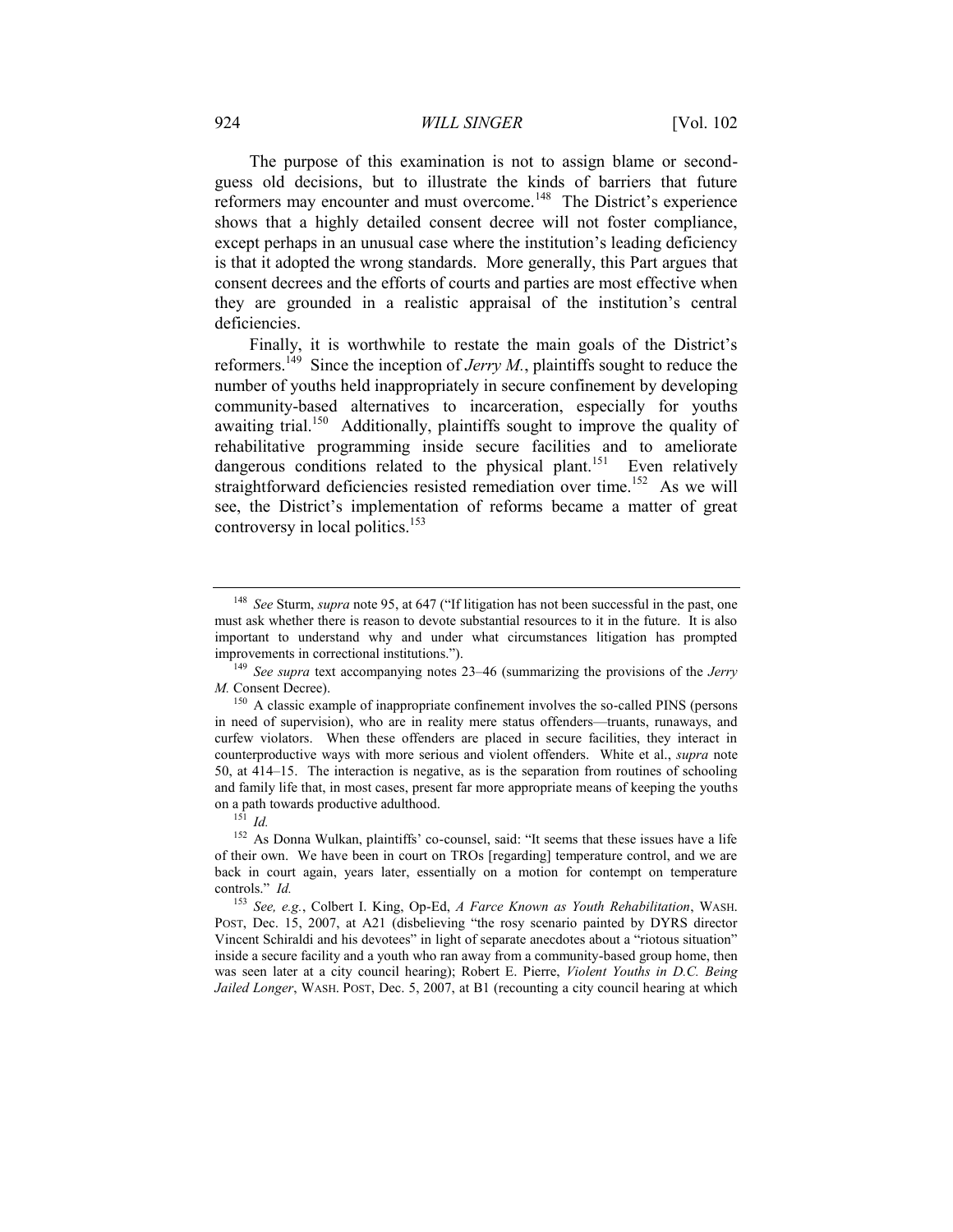#### A. SENIOR STAFF AND AGENCY MANAGEMENT

The effectiveness of management can determine an organization's success or failure.<sup>154</sup> This statement retains its truth even where a court intervenes in a government agency's operations.<sup>155</sup> This Section contrasts a protracted period during which management of the District's juvenile corrections agency was in disarray with a later period of greater clarity of purpose. With capable management, the District achieved far more progress towards reforming its juvenile correctional facilities and complying with the *Jerry M.* consent decree. In summary, this Part argues that without capable and cooperative management, litigation is unlikely to cause the desired reforms.

#### <span id="page-25-0"></span>*1. A Series of Ineffective Leaders*

<span id="page-25-1"></span>For much of the *Jerry M.* era, an extremely high turnover rate diminished the effectiveness of agency management: in the eighteen years between 1986 and 2004, the District's Youth Services Administration had a series of nineteen top administrators.<sup>156</sup> Naturally, they varied significantly in their approaches to juvenile corrections and their management abilities. Some early administrators received credit (at least from executive branch colleagues) for caring about kids<sup>157</sup> or identifying major management

<sup>&</sup>quot;[n]ational and local experts chided critics who have suggested in recent columns by Washington Post columnist Colbert I. King that Schiraldi is 'soft' on criminals").

<sup>154</sup> *See, e.g.*, CHARLES O'REILLY, CASE HR-11, NEW UNITED MOTORS MANUFACTURING, INC. (NUMMI) 4–6 (rev. ed. 2004), *available at* http://gsbapps.stanford.edu/cases/ documents/HR11.pdf (describing a famous General Motors manufacturing plant in Fremont, California). Shirking responsibility, substance abuse, and sabotage characterized the Fremont plant's workforce; the plant was GM's least productive and arguably lowest quality. *Id.* at 4. After a joint venture introduced Toyota manufacturing principles, which emphasized trust between management and workers, the plant transformed into one of GM's best—while retaining much of "a work force that GM had written off." *Id.* at 6.

<sup>155</sup> *See, e.g.*, Malcolm M. Feeley & Roger A. Hanson, *The Impact of Judicial Intervention on Prisons and Jails: A Framework for Analysis and a Review of the Literature*, *in* COURTS, CORRECTIONS, AND THE CONSTITUTION, *supra* note [91,](#page-16-3) at 12, 21–28 (summarizing various criticisms of the effect of judicial intervention on prison management).

<sup>156</sup> *See* DALY ET AL., *supra* note [47](#page-8-0), at 21 ("YSA directors frequently tried to introduce changes at Oak Hill, but because top leadership changed frequently, facility staff viewed the reforms as nothing more than short-term initiatives that they could wait out.").

<sup>157</sup> *E.g.*, Margaret Engel, *Head of D.C. Youth Services Fired as Probes Continue*, WASH. POST, May 31, 1986, at A7 (quoting a government spokesperson describing Patricia Quann, the first administrator of the *Jerry M.* era, as "someone who cared very much about the job and the children she was trying to help," but saying that Quann faced "a very difficult situation" as a manager).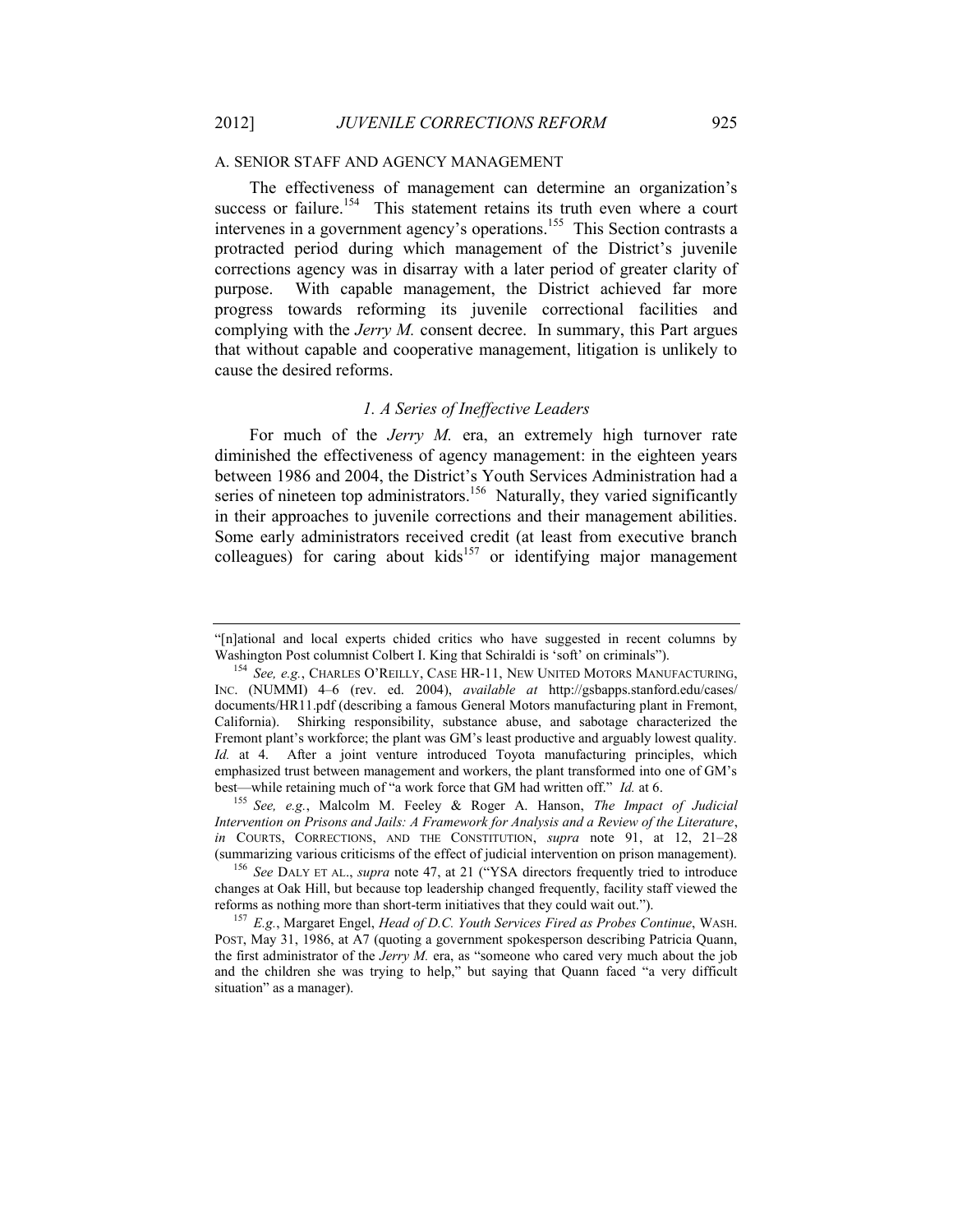<span id="page-26-1"></span>problems.<sup>158</sup> Later administrators adopted an attitude that the court regarded as "ideologically hostile" to the decree's goals.<sup>159</sup> Whatever their intentions, none made much improvement.<sup>160</sup> In 2004, the District's inspector general concluded that the agency's "leadership void has a very negative impact on discipline, dedication, morale, and loyalty. Too many employees are not performing their day-to-day tasks satisfactorily, which, in turn, results in operational breakdowns across the board in security, oversight, monitoring of youths, . . . [and] other areas."<sup>161</sup>

<span id="page-26-0"></span>In the lifetime of an institutional reform lawsuit, the most important senior managers may be those who negotiate the consent decree.<sup>162</sup> This first generation of managers establishes the terms that endure until the government performs<sup>163</sup>—often long after that generation has departed.<sup>164</sup>

<sup>161</sup> ANDERSEN, *supra* note [58,](#page-10-1) at 22.

<sup>163</sup> *See* Sandler & Schoenbrod, *supra* not[e 11,](#page-3-1) at 117.

<sup>164</sup> *See* Bradley S. Chilton & Susette M. Talarico, *Politics and Constitutional Interpretation in Prison Reform Litigation: The Case of* Guthrie v. Evans, *in* COURTS, CORRECTIONS, AND THE CONSTITUTION, *supra* note [91,](#page-16-3) at 115, 124–25 (describing the "generational effect" existing where one generation of institutional reform litigants designs a

<sup>158</sup> *E.g.*, Victoria Churchville & Barton Gellman, *D.C. Youth Services Chief Reportedly Told to Resign*, WASH. POST, June 6, 1989, at D1 (stating that Jesse E. Williams authored a critical assessment of the agency in 1983, years before he came to the agency, and noting sources' views that, as administrator, Williams "pressed with little success for the budget increases he thinks necessary to meet court-ordered standards"). Of course, identifying problems and solving them are distinct activities.

<sup>159</sup> Lewis, *supra* note [54,](#page-9-1) at D5 (reporting that Judge Ricardo M. Urbina once welcomed new agency management by commenting that the city seemed "no longer ideologically hostile" to the consent decree).

<sup>160</sup> *See, e.g.*, Joseph Tulman et al., Symposium, *Reactions and Solutions*, 3 D.C. L. REV. 425, 430–36 (1995) (reprinting remarks by acting YSA administrator Joyce Burrell, who described her job as a "balancing act of deciding whether to rush [youth offenders] out [of secure confinement] . . . or pay the fines" assessed for overcrowding).

<sup>&</sup>lt;sup>162</sup> The Supreme Court recently frowned on federally entered consent decrees that "bind state and local officials to the policy preferences of their predecessors and may thereby 'improperly deprive future officials of their designated legislative and executive powers.'" Horne v. Flores, 557 U.S. 433, 449 (2009) (quoting Frew v. Hawkins, 540 U.S. 431, 441 (2004)). The District attempted to seize on *Horne*'s reasoning as grounds for terminating all structural reform decrees against it in federal court; the district courts supervising those consent decrees have uniformly found the argument unimpressive. *See* Salazar v. District of Columbia, 729 F. Supp. 2d 257, 262 (D.D.C. 2010); Evans v. Fenty, 701 F. Supp. 2d 126, 147–49 (D.D.C. 2010); LaShawn A. *ex rel.* Moore v. Fenty, 701 F. Supp. 2d 84, 115 (D.D.C. 2010); *see also* DeBonis, *supra* note [72](#page-12-0) (spotlighting the sharp dispute between attorney general Peter Nickles and the plaintiffs' attorneys and judges involved, and showing that the lawsuits have support among the District's legislators). But the D.C. Circuit has reversed one refusal to terminate, concluding that "[t]he district court's Rule 60(b)(5) inquiry fell short of what is required by *Horne v. Flores*." Petties *ex rel.* Martin v. District of Columbia, 662 F.3d 564, 571 (D.C. Cir. 2011).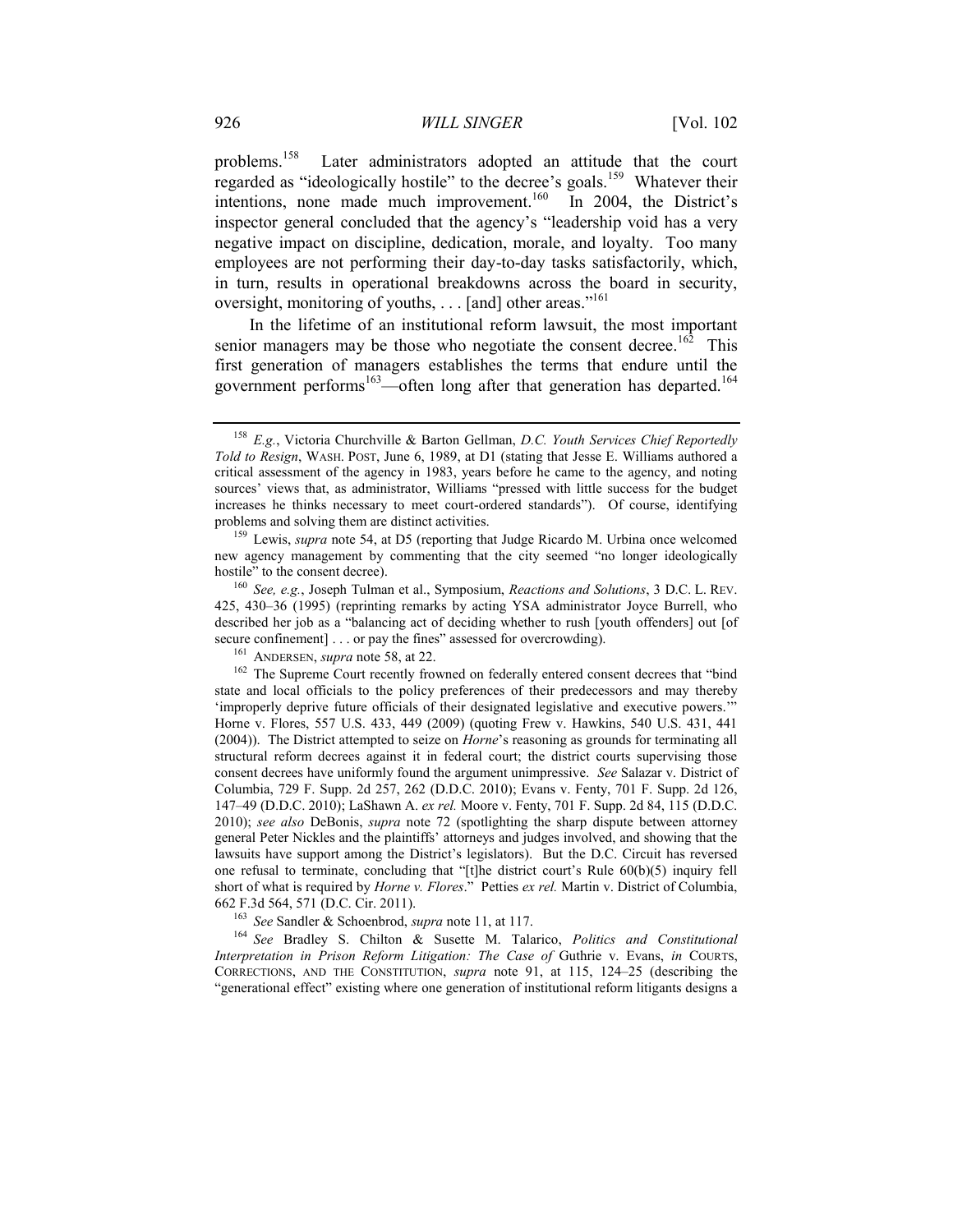<span id="page-27-0"></span>In the District, the senior managers who agreed to the consent decree's provisions appear not to have considered agency costs or any other difficulties of implementation.<sup>165</sup> Such blindness to the near future suggests that the District's managers<sup>166</sup> wrongly believed that, by accepting the consent decree, they could make the litigation go away.<sup>167</sup> Alternatively, the first-generation managers may rationally have recognized their ability to personally depart for other jobs, leaving future generations to bear the costs of implementing a poorly designed agreement.<sup>168</sup>

Even if the first-generation managers intend to live with the lawsuit, there remains the question of whether they will subvert their own narrow interests to the broader goals of the institutional reform lawsuit.<sup>169</sup> The annals of adult prison litigation include cautionary tales in which skillful administrators exploit lawsuits not to reform but to entrench their philosophies of corrections.<sup>170</sup> This type of response shows that, in

remedy but their successors implement it, sometimes without remembering the purpose of the decree's provisions); *see also* Cripe, *supra* not[e 110,](#page-18-0) at 275 (referring to prison litigation and lamenting that "[t]he sad fact is that the directors or commissioners who approved the settlement often depart soon after, in the perpetual musical chairs operation which besets most correction systems in this country").

<sup>&</sup>lt;sup>165</sup> Responsibility for negotiating the decree appears to have belonged not to the head of the Youth Services Administration, but to the parent agency's head, the Commissioner of Social Services. *Compare* Margaret Engel & Benjamin Weiser, *Settlement Seen Near on Juvenile Facilities*, WASH. POST, July 2, 1986, at B1 (reporting a statement of Commissioner Audrey Rowe on proposed settlement terms designed to protect youths from staff abuse: "Management doesn't condone that, so that isn't a problem in [negotiating] the settlement"), *with Jerry M.* Consent Decree, *supra* note [2](#page-1-0), at 11 ("The defendants and their successors in office and agents, employees or others who are providing services to or on behalf of YSA, related to juveniles placed in YSA custody, shall comply with the terms of this Decree.").

<sup>166</sup> On the motivations of the mayor who agreed to the settlement, see *infra* text accompanying notes [347](#page-57-0)–[52.](#page-58-0)

<sup>167</sup> *See* Margaret Engel, *Report Cites D.C. Youth Agency 'Chaos*,*'* WASH. POST, Dec. 18, 1986, at B1 (reporting the court monitor's assessment that, six months after the consent decree was signed, the system "remains in chaos," but noting that the city "expended substantial effort and made improvements in some areas" (internal quotation marks omitted)).

<sup>168</sup> *Compare* Engel & Weiser, *supra* note [165,](#page-27-0) *with USDA Biographies: Audrey Rowe*, U.S. DEP'T OF AGRIC., http://www.usda.gov/wps/portal/usda/usdahome?contentidonly=true& contentid=bios\_rowe.xml (retrieved Feb. 4, 2011) (touting "a career of non-stop successes") (since the initial drafting of this article, the quoted material has been removed from the webpage; a PDF of the earlier version is on file with the author).

<sup>&</sup>lt;sup>169</sup> See Sandler & Schoenbrod, *supra* note [11,](#page-3-1) at 117 (stating that "agency officials ... often seek to use the lawsuit as a way to implement their own favorite ideas and to free themselves from policy constraints and budget restrictions imposed by other officials").

<sup>170</sup> *See* Schlanger, *supra* note [89,](#page-15-0) at 562–63 (quoting one prison administrator who explained: "we used 'court orders' and 'consent decrees' for leverage. We ranted and raved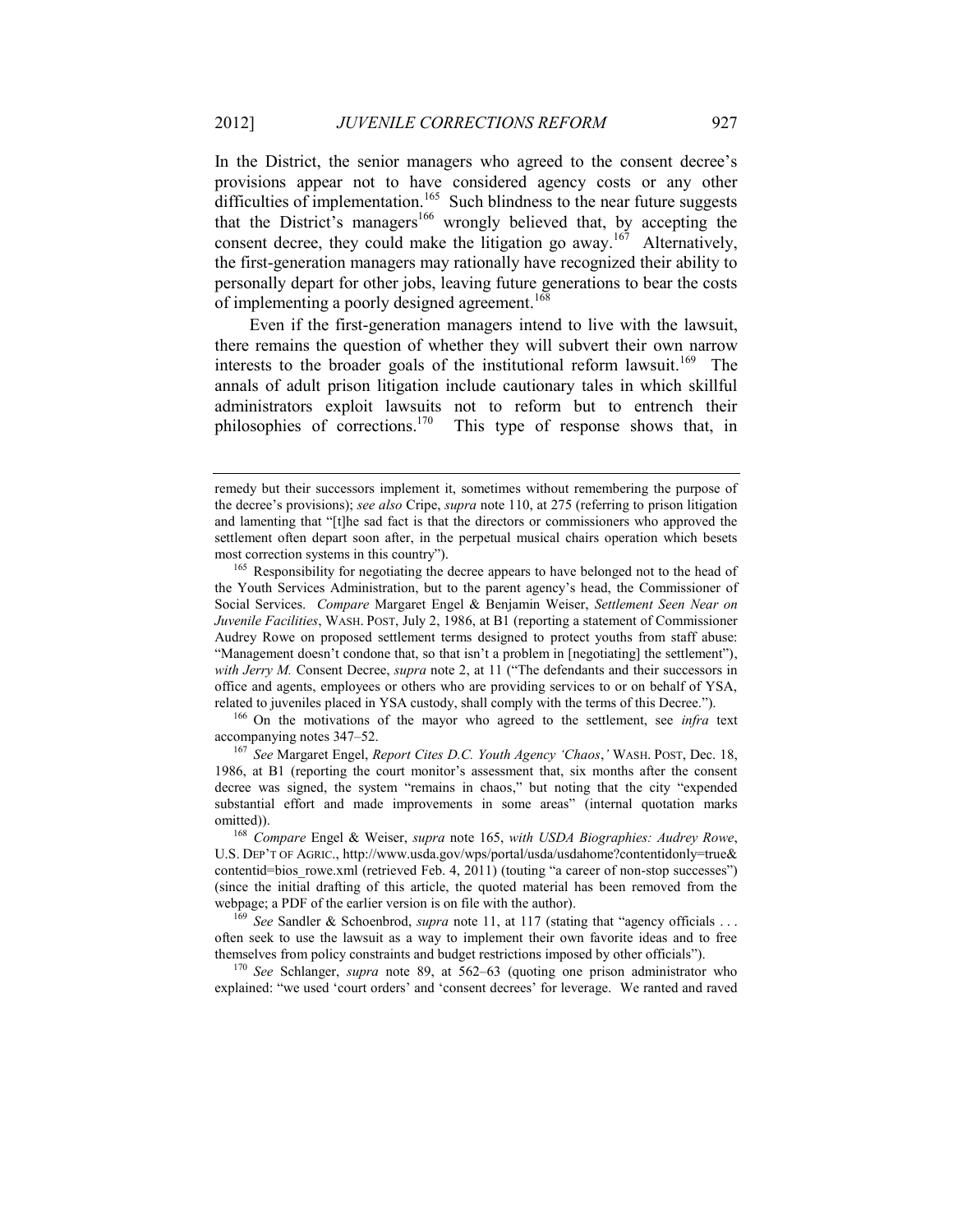practice, one cannot count on institutional reform lawsuits to destabilize an established order that reflects political blockage, as some theorists have supposed. $171$ 

There is no doubting that the parade of ineffective managers and overall failure to achieve compliance frustrated the *Jerry M.* court<sup>172</sup> and plaintiffs<sup>173</sup> alike. This frustration led to harsh sanctions, such as contempt findings and the imposition of fines for ongoing noncompliance.<sup>174</sup> The initial fines prompted the District to fire an administrator—but instead of seeking a manager to achieve compliance, the mayor's top advisors began expressing second thoughts about the consent decree.<sup>175</sup> Instead of persuading the defiant defendant, the court's attempt at coercion contributed to the adversarial hostility that marked *Jerry M*.'s implementation phase.<sup>176</sup>

# *2. Organizational Changes*

<span id="page-28-0"></span>Some evidence suggests that the organizational structure of the District's agencies—primarily, the fact that the juvenile corrections agency was, for a long time, a bureau buried within a much larger department contributed to the slow pace of change.<sup>177</sup> However, the experience of other states suggests that no one organizational structure is inherently more

<sup>173</sup> Churchville & Gellman, *supra* note [158](#page-26-1), at D1 (quoting a plaintiffs' attorney's assessment that "the defendants have a history and a pattern of changing the guard periodically and that becomes an excuse to stall and delay").

for decades about getting federal judges 'out of our business'; but we secretly smiled as we requested greater and greater budgets to build facilities, hire staff, and upgrade equipment").

<sup>171</sup> *See, e.g.*, Sabel & Simon, *supra* note [93,](#page-16-2) at 1055–56, 1065–67. Recognizing that institutional reform lawsuits often make available resources that the agency might not otherwise obtain, Sabel and Simon suppose that these resources induce agencies to participate in the crafting of a remedy. *Id.* at 1065–66.

<sup>172</sup> *See, e.g.*, Jerry M. v. District of Columbia, C.A. No. 1519-85 (D.C. Super. Ct. Apr. 15, 2004) (Order VIII) at 21 (finding "a continuing pattern evident in previous enforcement hearings, a lack of coherent planning at the highest levels, faulty implementation, and a tendency to thrust hastily devised compliance policies upon mid-level and line staff").

<sup>174</sup> District of Columbia v. Jerry M., 571 A.2d 178, 190–92 (D.C. 1990) (upholding the trial judge's finding of contempt); Churchville & Gellman, *supra* note [158,](#page-26-1) at D1 (reporting the imposition of fines of \$100 per day per youth held in secure confinement in excess of court-ordered population limits).

<sup>175</sup> *See* Churchville & Gellman, *supra* note [158,](#page-26-1) at D1 (suggesting that the imposition of fines was a proximate cause of an administrator's firing, and attributing reservations to the city administrator and corporation counsel).

<sup>&</sup>lt;sup>176</sup> *Cf.* Sturm, *supra* not[e 95](#page-16-1), at 684 (noting that the executive's initial receptiveness to an institutional reform lawsuit can give way to hostility).

<sup>177</sup> *See* DALY ET AL., *supra* not[e 47,](#page-8-0) at 3.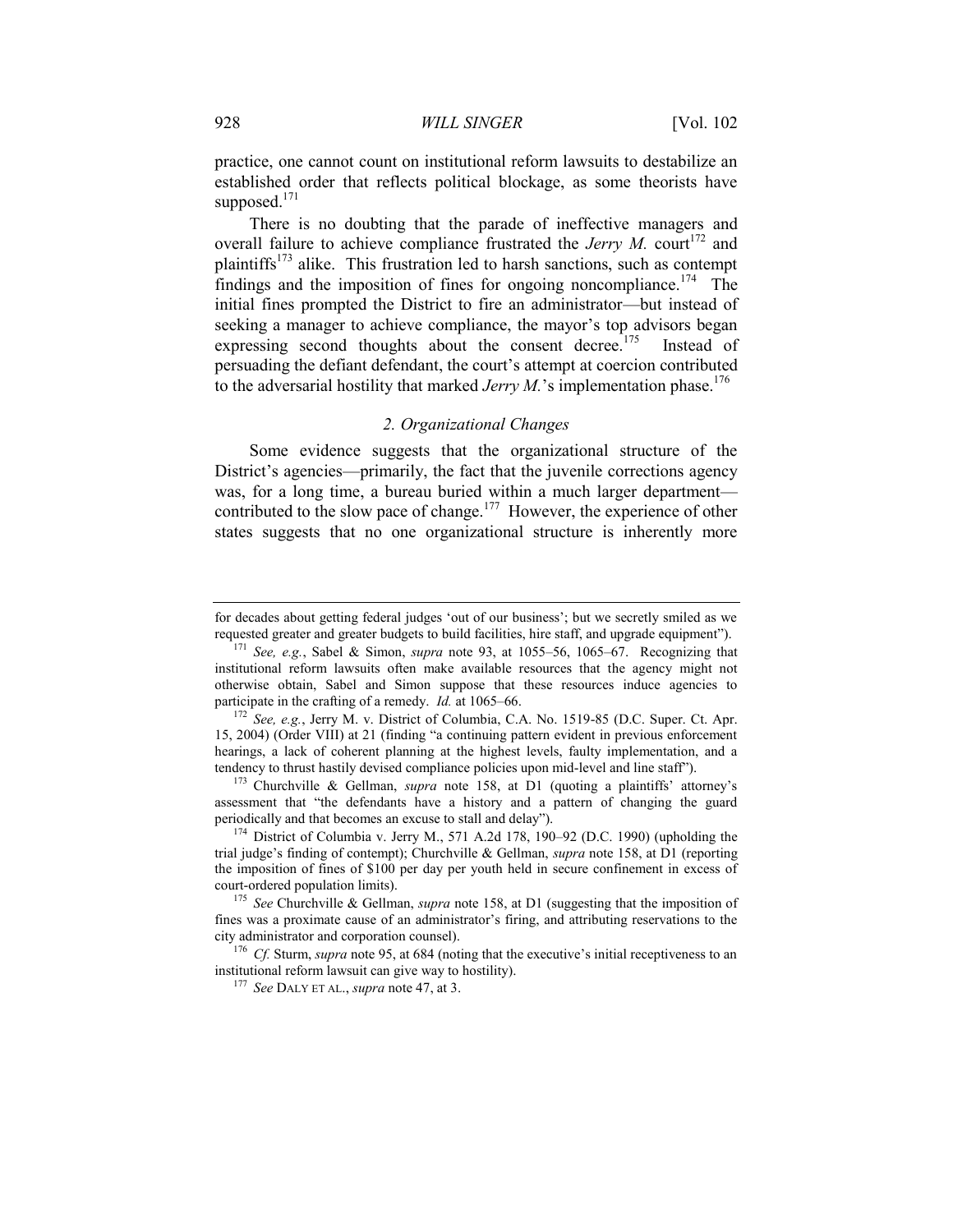conducive to reform.<sup>178</sup> Nonetheless, a major organizational shakeup can invigorate a lethargic public agency.<sup>179</sup>

At the outset of *Jerry M.*, the District's youth corrections agency was known as the Youth Services Administration (YSA).<sup>180</sup> The administrator of YSA reported to the commissioner of social services, who reported to a director of the Department of Human Services (DHS), who reported to the mayor.<sup>181</sup> Thus, the YSA administrator had to fight for resources and management autonomy against a host of higher-ups, who might secondguess the administrator or have other priorities for the department.<sup>182</sup>

Meanwhile, DHS suffered from its own chronic bouts of mismanagement.<sup>183</sup> The District's inability to improve conditions in secure facilities stemmed in part from "insufficient oversight by senior management at DHS who may be too far removed from YSA's day-to-day operations and the youths being served."<sup>184</sup> Accordingly, the District's inspector general recommended that the mayor consider removing YSA from DHS and making it a separate department with a director directly accountable to the mayor.<sup>185</sup>

<sup>180</sup> Reorganization Plan No. 2 of 1979, D.C. CODE div. I, tit. 1, ch. 15, subch. III, pt. A, § IV(C)(4) (LexisNexis 2001).

<sup>184</sup> ANDERSEN, *supra* note [58,](#page-10-1) at 22.

<sup>178</sup> *Compare* MILLER, *supra* note [6,](#page-2-0) at 32 (stating that Massachusetts created its Department of Youth Services after a series of youth abuse scandals rocked its Youth Service Board; Jerome Miller, the department's first head, embarked on the nation's first juvenile justice deinstitutionalization effort), *with* MENDEL, MISSOURI MODEL, *supra* note [9,](#page-2-2) at 14 (noting that Missouri's Division of Youth Services, the model youth corrections agency, is part of the state's larger Department of Social Services). *See also* John Kelly, *Stand-Alone Juvenile Justice Agencies Dwindling in Number*, YOUTH TODAY (Jan. 22, 2011), http://www.youthtoday.org/view\_article.cfm?article\_id=4584 (stating that sixteen states currently have separate juvenile justice agencies and noting a recent trend towards merging them with child welfare agencies or social services departments).

<sup>&</sup>lt;sup>179</sup> *Cf.* THE FEDERALIST NO. 70, at 451 (Alexander Hamilton) (B.F. Wright ed., 1961) ("Energy in the Executive is a leading character in the definition of good government . . . . [A]nd a government ill executed, whatever it may be in theory, must be, in practice, a bad government.").

<sup>181</sup> *See, e.g.*, *id.* (showing YSA's place in the bureaucracy); *Jerry M.* Consent Decree, *supra* note [2,](#page-1-0) at 40–41 (stating that each of these officials is a *Jerry M.* defendant, in his official capacity).

<sup>182</sup> *See* Churchville & Gellman, *supra* note [158,](#page-26-1) at D1 (stating that the director of human services sided with the commissioner of social services, who refused to support the YSA administrator's budget requests).

<sup>183</sup> *See, e.g.*, Michael Powell, *Wasting Time, Space and Money: Business as Usual at Human Services*, WASH. POST, July 20, 1997, at A22.

<sup>185</sup> *Id.* at 24.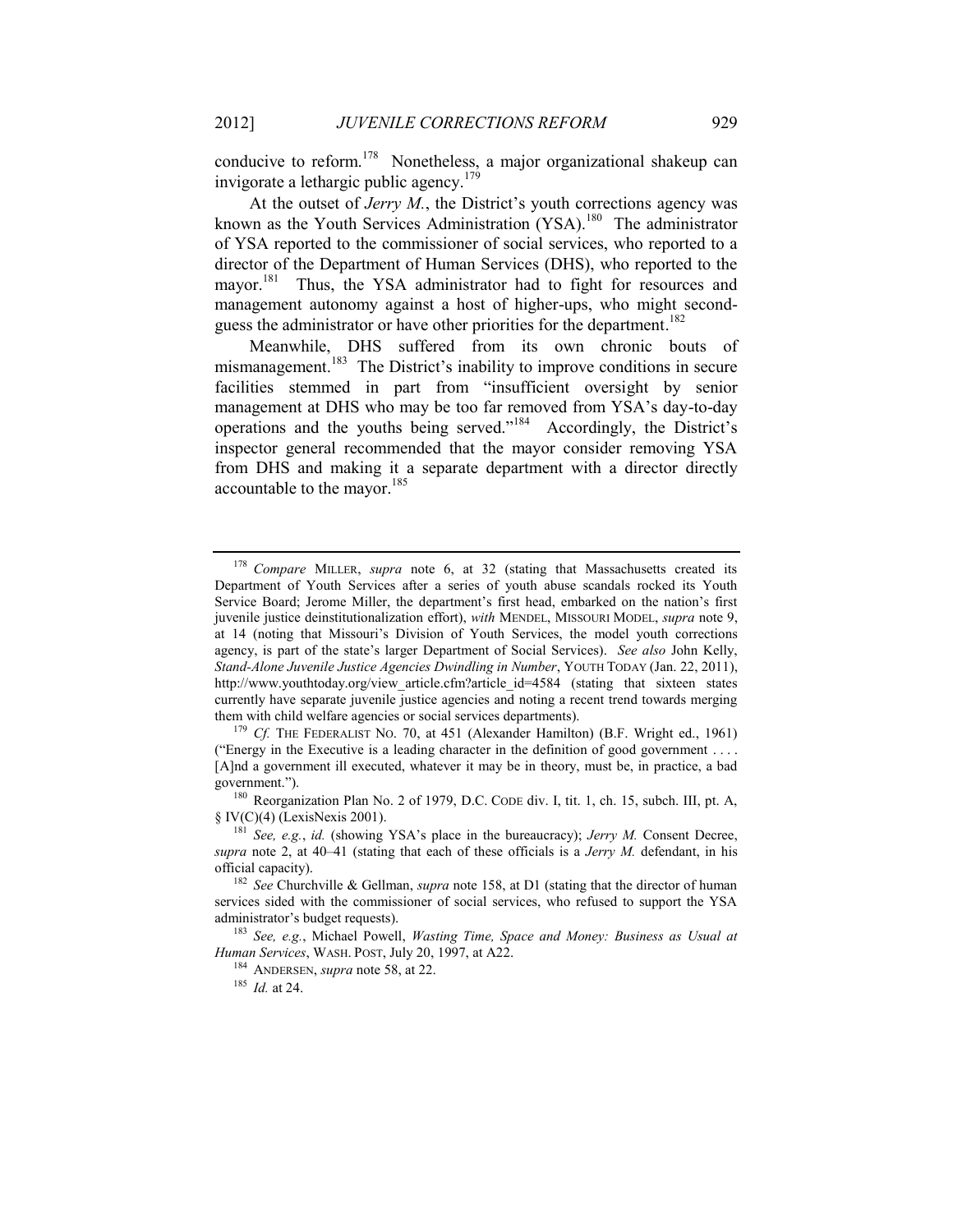#### 930 *WILL SINGER* [Vol. 102

Though DHS disagreed with the recommendation, the city council responded to mounting pressure from the courts and the public by adopting it legislatively.<sup>186</sup> The council hoped the altered management structure would enable the cabinet-level agency to comply with the terms of the *Jerry M.* decree.<sup>187</sup> But the restyled organization remained unlikely to change much, so long as it lacked effective management.<sup>188</sup>

# *3. Proactive Management, Compliance, and Far-Reaching Reform*

The new agency, renamed the Department of Youth Rehabilitation Services (DYRS), found a highly capable leader in Vincent N. Schiraldi, a longtime reform advocate who had studied the District and brought with him a reform-oriented senior management team.<sup>189</sup> Schiraldi took the job hoping "to improve decency and outcomes for a population of young people who are nearly 100% youth of color."<sup>190</sup> Instead, because the department's operations were so profoundly broken, he quickly found his energy consumed with basic operational questions such as determining who would fix broken boilers that robbed secure facilities of heat and how to purchase adequate supplies of underwear. $191$ 

Of course, Schiraldi had more ambitious plans, such as reducing the overuse of secure confinement and implementing evidence-based rehabilitation programs.<sup>192</sup> By developing community-based alternatives to secure confinement, DYRS reduced the average number of youths in locked

<sup>186</sup> Department of Youth Rehabilitation Services Establishment Act of 2004, 52 D.C. Reg. 2025, D.C. Law 15-335 (Apr. 12, 2005) (codified at D.C. CODE §§ 2-1515.01–2- 1515.10 (LexisNexis 2001)); ANDERSEN, *supra* note [58,](#page-10-1) at 24 (reprinting the DHS response to the recommendation) ("The current leadership at DHS is capable of providing management oversight necessary for YSA.").

<sup>187</sup> *See* D.C. COUNCIL COMM. ON HUMAN SERVS., REPORT ON BILL 15-1000, at 2, 9 (2004).

<sup>&</sup>lt;sup>188</sup> See ANDERSEN, *supra* note [58](#page-10-1), at 24 ("[G]iven a reasonable period of time, a highly experienced manager with a background in juvenile justice who is accountable directly to the Executive Office of the Mayor, can bring stability and focus to YSA operations, and put the agency on the path to meeting all requirements of the Jerry M. Decree.").

<sup>189</sup> DALY ET AL., *supra* note [47,](#page-8-0) at 5, 21 (mentioning that Schiraldi hired the new agency's deputy director, chief of staff, chief of committed services, and Oak Hill superintendent). Schiraldi was not the District's first choice for the position; for a discussion of his appointment, see *infra* text accompanying note [359.](#page-59-0)

<sup>190</sup> Schiraldi, Remarks, *supra* note [65,](#page-11-1) at 2.

<sup>191</sup> *Id.*

<sup>192</sup> *See* Soler et al., *supra* note [83,](#page-15-1) at 525–26. Coauthor Marc Schindler was a key member of Schiraldi's management team and succeeded him as director of the agency. *See infra* Part [IV.G](#page-59-1). For a description of DYRS's reform agenda, including its rehabilitative model and measurements of the agency's success, see Soler et al., *supra* note [83,](#page-15-1) at 525–29.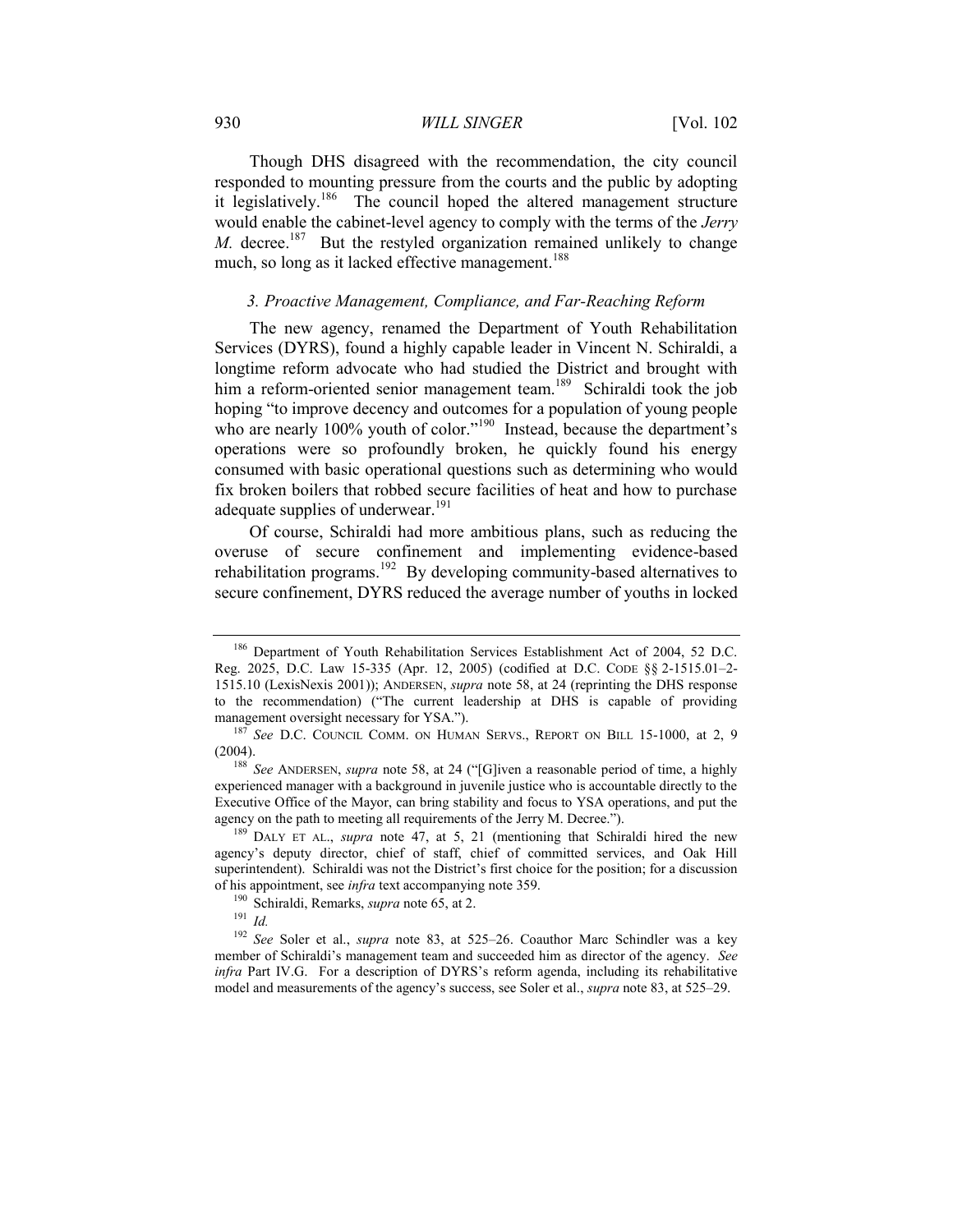custody by nearly 40%, from 255 in 2005 to 154 in 2009.<sup>193</sup> It is more difficult to quantify how DYRS changed its culture to become more rehabilitative, but the contrast from the culture of a traditional youth prison is stark.<sup>194</sup> For example, DYRS abandoned the use of solitary confinement, which is central to the maintenance of order inside many youth correctional facilities.<sup>195</sup>

Most concretely, the District constructed New Beginnings, a radically different, sixty-bed secure facility that replaced the long-troubled Oak Hill Youth Center.<sup>196</sup> Describing the facilities at New Beginnings, Schiraldi said:

It has beautiful windows and light, wood rafters, wooden doors, windows in the kids' rooms that they can open themselves. It has almost three times as much programming space as is required by national standards (including a 125 seat auditorium where the kids regularly perform music and plays and have awards ceremonies), a terrific gymnasium, a school with smart boards in every room, and a great shop class. These words don't come out of my mouth easily, but this is the nicest, most decent physical plant of any correctional facility I've ever been in.

<span id="page-31-0"></span>In response to pressure from the court and the council, the District had budgeted over \$34 million for the new facility shortly after Schiraldi's arrival.<sup>198</sup> Yet without the right leadership, even this massive appropriation

<sup>196</sup> *See* Robert E. Pierre, *Oak Hill Center Emptied and Its Baggage Left Behind*, WASH. POST, May 29, 2009, at B1 (quoting Schiraldi: "This is the anti-prison").

<sup>193</sup> *See id.* at 527.

<sup>194</sup> *See* Wildeboer, *supra* note [71](#page-12-1) (describing facilities and programming at New Beginnings, and contrasting them to those of its predecessor, Oak Hill, and Illinois detention centers).

<sup>195</sup> Robert Wildeboer, *Inside and Out: The Impact of Solitary Confinement in a Youth Prison* (WBEZ 91.5 FM broadcast May 12, 2010), *available at* http://www.wbez.org/ episode-segments/inside-and-out-impact-solitary-confinement-youth-prison# (audio recording), http://insideandout.chicagopublicradio.org/content/impact-solitary-confinementyouth-prison (written transcript) (quoting Schindler saying, "[y]ou can try and beat 'em down, which is what a lot of correctional approaches do, and try to punish them into good behavior, but all the experience and the research shows . . . it just doesn't work"); *see also* MILLER, *supra* note 6, at 65, 99–100 (describing the "Tombs" in Massachusetts's harshest extended isolation facility, to which youths from other facilities could be transferred as a punishment for bad behavior).

<sup>197</sup> Schiraldi, Remarks, *supra* note [65,](#page-11-1) at 4; *see also* Hamil R. Harris, Blog, *'New Beginnings' for Youthful Offenders*, WASH. POST (May 29, 2009, 4:40 PM), http://voices.washingtonpost.com/dc/2009/05/new\_beginnings\_for\_youthful\_of.html (posting a video of the facility).

<sup>198</sup> *See* COUNCIL OF THE DIST. OF COLUMBIA, COMM. ON HUMAN SERVS., REPORT ON THE FY 2006 BUDGET REQUEST 15–16 & n.6 (May 9, 2005) (noting that replacement of Oak Hill had been urged by the *Jerry M.* plaintiffs, the 2001 report of the Mayor's Blue Ribbon Commission on Youth Safety and Juvenile Justice Reform, and Title XI of the Omnibus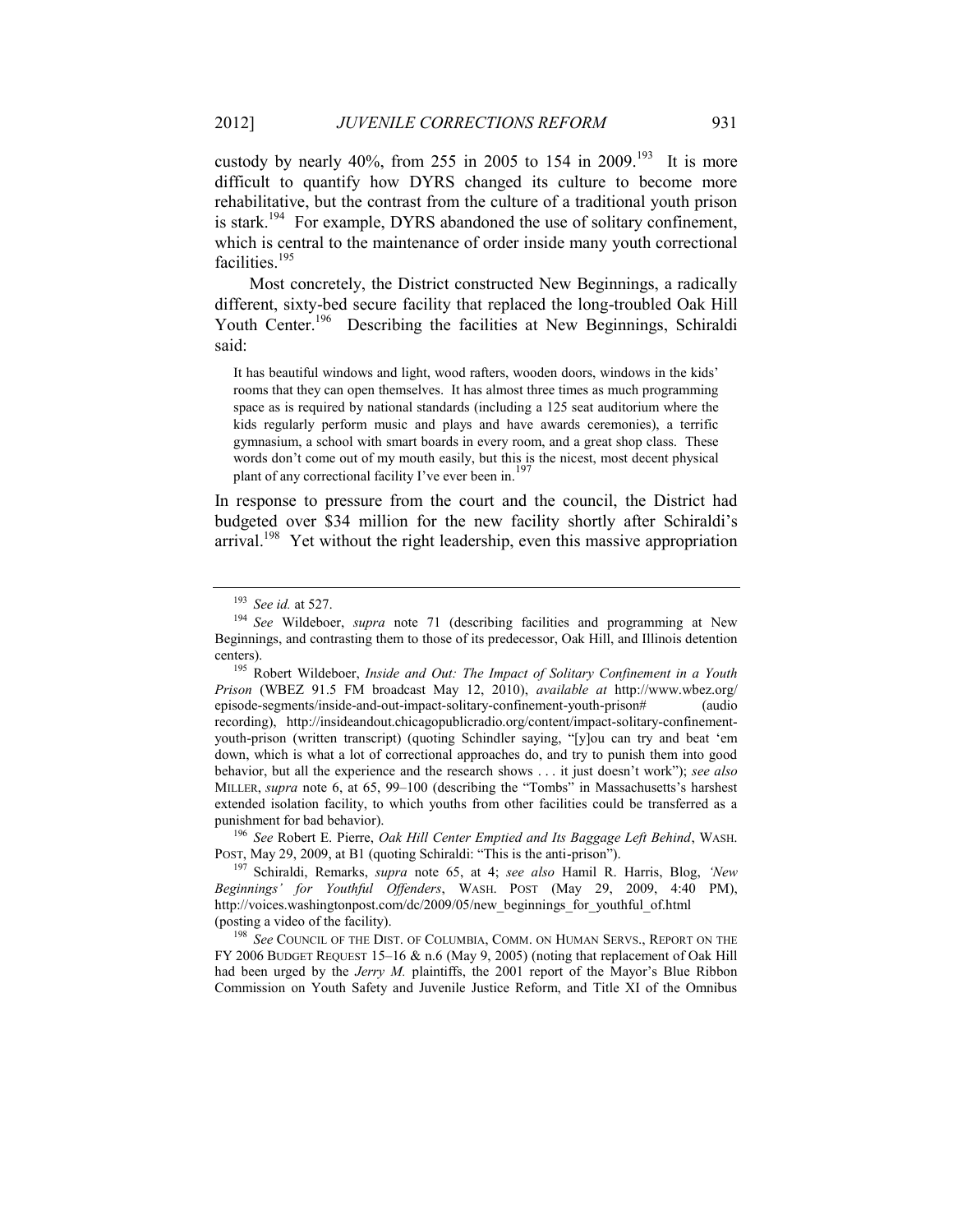likely would not have resulted in reform. When Schiraldi arrived at DYRS, the agency planned to replace Oak Hill with a prison four times larger than New Beginnings,<sup>199</sup> which "by virtue of its sheer size would have encouraged an over-reliance on the use of secure incarceration . . . and effectively prevented the city from making substantial investments towards developing effective community-based programs, supports and services."<sup>200</sup> The small size of New Beginnings reflects a deliberate choice, informed by research about the population of the District's youth offenders,<sup>201</sup> to resist overconfinement by constraining the availability of confinement space. $^{202}$ 

<span id="page-32-2"></span><span id="page-32-1"></span><span id="page-32-0"></span>While it may be simple to suppose that building bigger facilities will alleviate overcrowding and its attendant problems, facility expansion presents a significant danger of replicating preexisting problems on a larger scale.<sup>203</sup> A federal court once ordered the District to construct an additional 300-bed facility to alleviate overcrowding at the Lorton Youth Center, where the District confined those offenders aged eighteen to twenty-two who were deemed promising candidates for rehabilitation.<sup>204</sup> This order

<sup>200</sup> Testimony of Vincent N. Schiraldi Before the D.C. Council Committee on Human Services, Feb. 16, 2006, at 2 [hereinafter Schiraldi Testimony].

<sup>201</sup> DEP'T OF YOUTH REHAB. SERVS. (D.C.), OAK HILL REPLACEMENT CAPACITY NEEDS ANALYSIS (Feb. 20, 2006) (on file with the author) (citing an analysis conducted by the Annie E. Casey Foundation concluding that a sixty-bed facility would be appropriate to house the District's most serious youth offenders, who would stay longer in secure custody to protect public safety and provide adequate time for therapeutic rehabilitation); *cf.* Jerry M. v. District of Columbia, C.A. No. 1519-85 (D.C. Super. Ct. Oct. 9, 1987) (Memorandum Order A) at 19 (ordering the District to reduce the number of committed youths held in secure confinement to sixty, in accordance with the *Jerry M*. panel's recommendation).

<sup>202</sup> Schiraldi Testimony, *supra* note [200,](#page-32-0) at 8 (mentioning plans to design a sixty-bed facility to replace Oak Hill); *see also* Bart Lubow & Joseph B. Tulman, Introduction, *The Unnecessary Detention of Children in the District of Columbia*, 3 D.C. L. REV. ix, xii (1995) ("[I]f a community builds detention beds, the decision makers will fill those beds with children. If a community refuses to maintain detention beds, community resources and programs will work with children and produce better results.").

<sup>203</sup> *See* Schiraldi Testimony, *supra* note [200](#page-32-0), at 2 (cautioning against an "edifice complex" which supposes that all the problems of juvenile justice can be solved with newer, larger facilities).

<sup>204</sup> *See* U.S. v. Alsbrook, 336 F. Supp. 973, 981–82 (D.D.C. 1971) (Gesell, J.) (supplemental memorandum) (predating self-government in the District) (describing elements of a plan developed by the Federal Bureau of Prisons and the mayor–commissioner to create facilities for youth offenders, separated from the District's adult prison in Lorton,

Juvenile Justice Act of 2004, 52 D.C. Reg. 1188, D.C. Law 15-261 (effective Mar. 17, 2005) (codified at D.C. CODE § 24-941 (LexisNexis 2001))).

<sup>199</sup> *See generally* DEP'T OF HUMAN SERVS. (D.C.), YOUTH SERVS. ADMIN., LITTLE RIVER YOUTH CORRECTIONAL FACILITY (Oct. 31, 2003) (on file with the author) (stating program requirements and proposing a site plan for a 240-bed secure facility, to be called "Little River").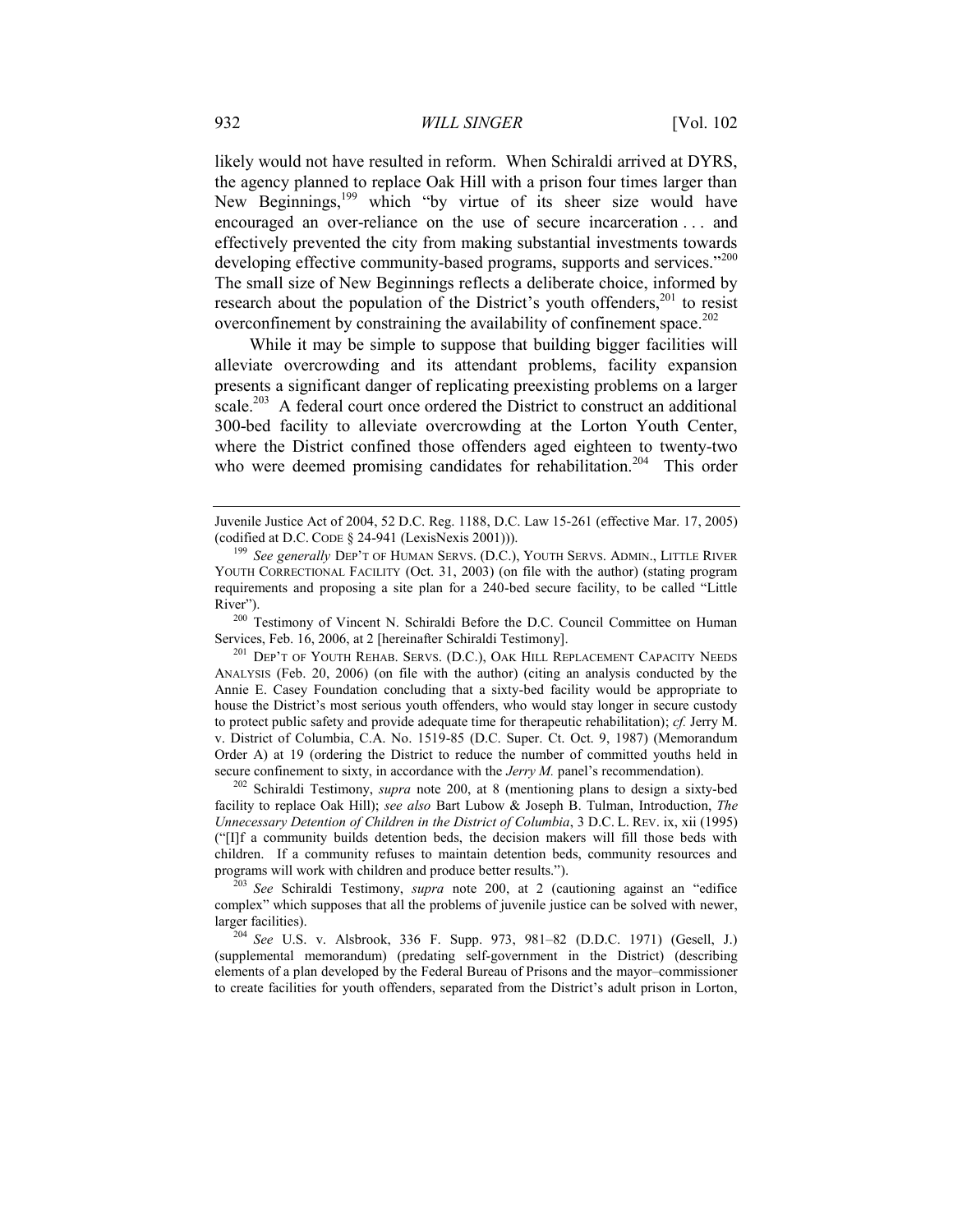sought to bring the facilities up to the standards imposed by "[t]he Constitution, the [federal] Youth Corrections Act, and the conscience of a civilized society."<sup>205</sup> But construction of a new Lorton Youth Center II did not spur improvements in other fundamental aspects of rehabilitative services.<sup>206</sup>

Though Schiraldi's leadership proved extraordinary in many ways, it would be a mistake to conclude that reform depended on Schiraldi's personal involvement. Schiraldi's efforts to change the culture of the secure facilities relied on extensive staff training and technical assistance from the Missouri Youth Services Institute, a consulting firm founded by Mark Steward to help other jurisdictions adopt the "Missouri model" of youth corrections.<sup>207</sup> During Schiraldi's tenure, the District also began participating in the Juvenile Detention Alternatives Initiative, an extensive national effort of the Annie E. Casey Foundation that engages local judges, prosecutors, defenders, juvenile corrections and probation agencies, and other stakeholders to reduce the inappropriate incarceration of youths awaiting trial.<sup>208</sup> Though YSA sought the help of consultants before Schiraldi's arrival, the rudderless agency wasted the consultants' advice.<sup>209</sup>

<sup>207</sup> Soler et al., *supra* note [83,](#page-15-1) at 525–27 (describing the District's changes); Christine Vestal, *States Adopt Missouri Youth Justice Model*, STATELINE (Mar. 7, 2008), *available at*  http://www.stateline.org/live/printable/story?contentId=288904 (profiling MYSI).

<sup>208</sup> RICHARD A. MENDEL, ANNIE E. CASEY FOUND., TWO DECADES OF JDAI: FROM DEMONSTRATION PROJECT TO NATIONAL STANDARD 2, 8 (2009) [hereinafter TWO DECADES OF JDAI], *available at* www.aecf.org/~/media/Pubs/Initiatives/Juvenile%20Detention %20Alternatives%20Initiative/TwoDecadesofJDAIFromDemonstrationProjecttoNat/JDAI\_

National\_final\_10\_07\_09.pdf. For a comprehensive list of technical assistance and capacitybuilding services that philanthropies provided to DYRS, see LIZ RYAN & MARC SCHINDLER, NOTORIOUS TO NOTABLE: THE CRUCIAL ROLE OF THE PHILANTHROPIC COMMUNITY IN TRANSFORMING THE JUVENILE JUSTICE SYSTEM IN WASHINGTON, D.C. 25–29 (2011), *available at* http://www.publicwelfare.org/Newsroom/Overview/11-12-01/Reforming\_ Juvenile\_Justice\_in\_DC.aspx.

<sup>209</sup> *See, e.g.*, ANDERSEN, *supra* not[e 58,](#page-10-1) at 27–30 (listing the specific findings of a section entitled, "YSA's use of consultants has been largely ineffective and characterized by unauthorized overspending, incomplete deliverables, unfulfilled objectives, and poor agency oversight").

<span id="page-33-0"></span>Virginia); *see also* HISTORICAL SOC'Y OF THE D.C. CIRCUIT, ORAL HISTORY PROJECT: HON. GERHARD A. GESELL app.3 (1998), *available at* http://www.dcchs.org/GerhardAGesell/ gerhardagesell\_complete.pdf (recounting Judge Gesell's memory of ordering reluctant city leaders to build a new facility).

<sup>205</sup> *Alsbrook*, 336 F. Supp. at 983.

<sup>206</sup> *See* Ogletree, *supra* not[e 111,](#page-18-1) at 704–06 (citing United States v. Tillman, 374 F. Supp. 215 (D.D.C. 1974) and United States v. Norcome, 375 F. Supp. 270 (D.D.C. 1974)) (stating that federal judges ordered later enhancements in the quality of diagnostic procedures employed for entering youths).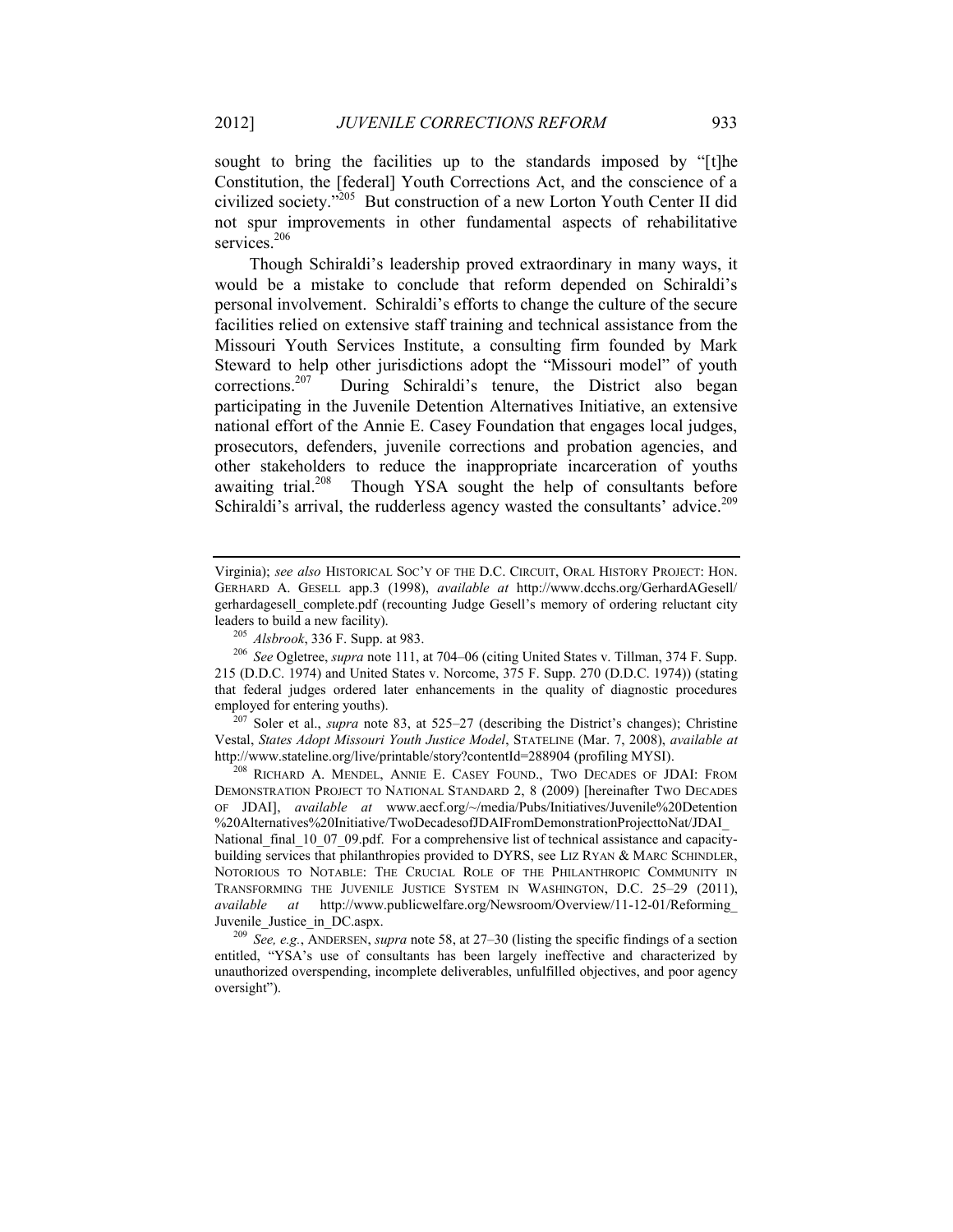Finally, despite Schiraldi's success in transforming the agency, some observers have suggested the agency would benefit over the long term from a director with a management style that made line staff feel more valued.<sup>210</sup>

In other words, reform becomes a realistic prospect when administrators possess the desire and ability to implement a research-based and cost-effective approach to youth corrections.<sup>211</sup> Most importantly for present purposes, a juvenile corrections agency with capable and committed administrators can accomplish and sustain progress far more effectively than a lawsuit can. $^{212}$ 

#### B. LINE STAFF

A youth rehabilitation agency's most important employees are its front-line staff, who have great potential to influence youths—positively or negatively—through their constant interactions.<sup>213</sup> In the District, some staff adopted Schiraldi's philosophy of reform and served as a valuable source of suggestions for improvement.<sup>214</sup> However, the illustrations below show that uncooperative staff members can undermine the implementation of reforms in ways that mock both the control of agency management and the efficacy of judicial intervention. Understanding and overcoming staff

<sup>214</sup> DALY ET AL., *supra* note [47](#page-8-0), at 18 (stating that school staff at the District's New Beginnings facility helped implement the agency's new rehabilitative model through their constructive interactions with youths and by showing unit staff, who were generally more skeptical, that the model could succeed). For a report on DYRS staff attitudes to specific reforms, as expressed in focus groups and interviews, see *id.* at 5–8, 17–26.

<sup>210</sup> *See* DALY ET AL., *supra* note [47,](#page-8-0) at 27; Nikita Stewart, *Juvenile Justice Chief in D.C. is Leaving Post*, WASH. POST, Dec. 1, 2009, at B4 (quoting D.C. Councilmember Tommy Wells). Schiraldi's blunt manner of speaking could upset the agency's staff. *E.g.*, Sue Anne Pressley, *The Evolution of Oak Hill*, WASH. POST, April 9, 2006, at A1 (repeating Schiraldi's widely circulated remark that "I would not want to kennel my dog at Oak Hill," which staff understood as an insult).

<sup>211</sup> *See* MENDEL, MISSOURI MODEL, *supra* note [9](#page-2-2), at 5. "A new wave of reform is gathering force, dual-powered by a growing recognition that the conventional practices aren't getting the job done, and by the accumulating evidence that far better results are available through a fundamentally different approach." *Id.*

<sup>212</sup> Dale, *supra* note [10,](#page-3-0) at 733.

<sup>213</sup> *See* MENDEL, MISSOURI MODEL, *supra* note [9,](#page-2-2) at 28 (stating that Missouri's model of secure facilities depends on "intensive supervision by highly motivated, highly trained staff constantly interacting with youth to create an environment of trust and respect"); *see also* Anthony Bottoms & Justice Tankebe, *Beyond Procedural Justice: A Dialogic Approach to Legitimacy in Criminal Justice*, 102 J. CRIM. L. & CRIMINOLOGY 119, 161 (2012) ("[W]ithin criminal justice systems most front-line staff are themselves significant power-holders. Hence, the full study of power-holder legitimacy in the field of criminal justice necessarily requires attention to be paid, not only to senior but also to junior power-holders and to the interaction between them.").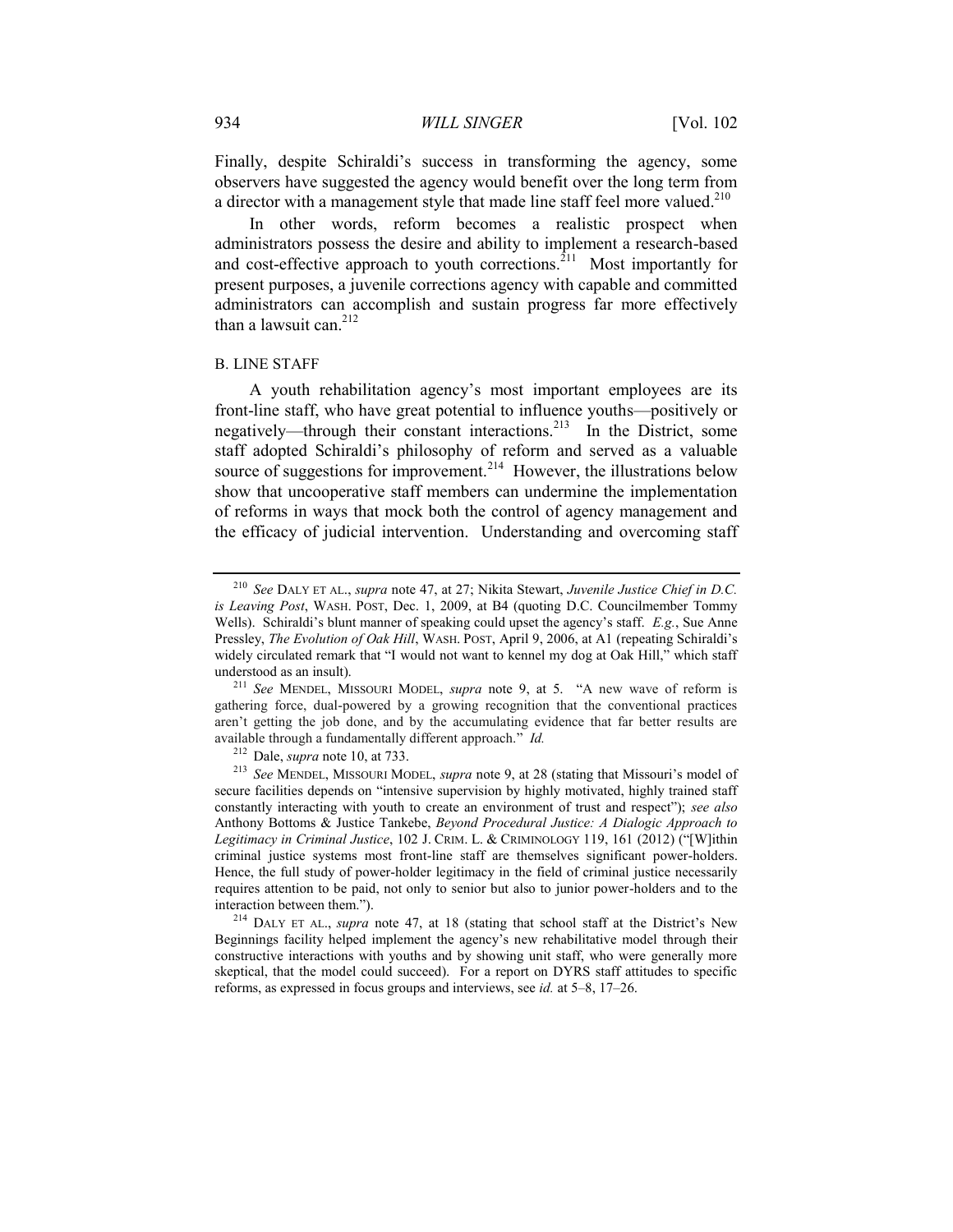resistance is critical to the success of a reform effort, whether it began on the initiative of agency management or the court.<sup>215</sup> Most particularly, this Section shows why litigants and the court should not presume that detailed court orders will receive automatic obedience, even if government leaders use their utmost diligence.

In making changes at DYRS, Schiraldi and his management team "ran into staff resistance at almost every step."<sup>216</sup> The predominantly "correctional-minded" staff resisted a new rehabilitative model designed to build on the strengths of youths and their families.<sup>217</sup> Still, many of the staff who opposed Schiraldi's reforms resolved not to change and not to leave, but to outlast his tenure—a reasonable option considering the churn of leaders during the time of the *Jerry M*. consent decree.<sup>218</sup>

Before Schiraldi arrived and even before *Jerry M.* began, staff resisted court-imposed reforms affecting the institutional culture. For example, when a pre-*Jerry M.* court issued a disciplinary code to standardize punishment for confined youths who displayed disobedience, staff routinely disregarded the code and continued to punish youths as they pleased.<sup>219</sup> Even when staff complied with the rules, they could do so in ways that undermined the rules' purpose of standardizing discipline.<sup>220</sup> Because the court cannot be present to enforce its order, telling line staff what to do lies

<sup>220</sup> *Id.* In one case, a counselor accused six boys of plotting to escape and hiding a pair of scissors. The counselor, who had pronounced the boys "dead meat," reacted angrily when a panel of other staff ordered only seven days in isolation for each offense. Told that seven days was the code's maximum punishment, the counselor urged ignoring the code "because any appeal would come too late—the boys would have already served their sentences." *Id.* An on-site public defender exclaimed "You can't do that!" so the counselor proposed that the boys could remain "*Right here*" under his direct supervision for longer. *Id.* During her turn to speak, the defender added, "I've heard that a few of the boys were visited [before the hearing] by various counselors, who were choking them, slapping them around, threatening them . . . ." *Id.* (alterations in original). The counselor began shouting at the defender, and the panel adjourned after ordering the boys to isolation. *Id.*

<sup>&</sup>lt;sup>215</sup> *Id.* at 27 ("The literature on best practices in implementing juvenile and criminal justice programs shows that gaining acceptance from staff is extremely important, particularly for reforms that involve a transformation of agency philosophy and institutional culture.").

<sup>216</sup> Schiraldi, Remarks, *supra* note [65,](#page-11-1) at 3.

<sup>217</sup> Soler et al., *supra* not[e 83,](#page-15-1) at 526, 529.

<sup>218</sup> *See* Schiraldi, Remarks, *supra* not[e 65,](#page-11-1) at 1.

<sup>219</sup> Weiser, *supra* note [79,](#page-14-1) at A1. For example, a 300-pound recreation counselor, who found a youth with a bottle of liquor at football practice, promptly "slammed his forearm into the boy's chest and sent him sprawling." *Id.* at A1, A18. He explained that the court's new rules were not his priority: "I deal with the problem first, rules second." *Id.* at A1. And he lamented the effect of court-imposed standards on the facility: "If we'd go back to some of the things that we used to do in the old days we would be a better institution." *Id.* at A18.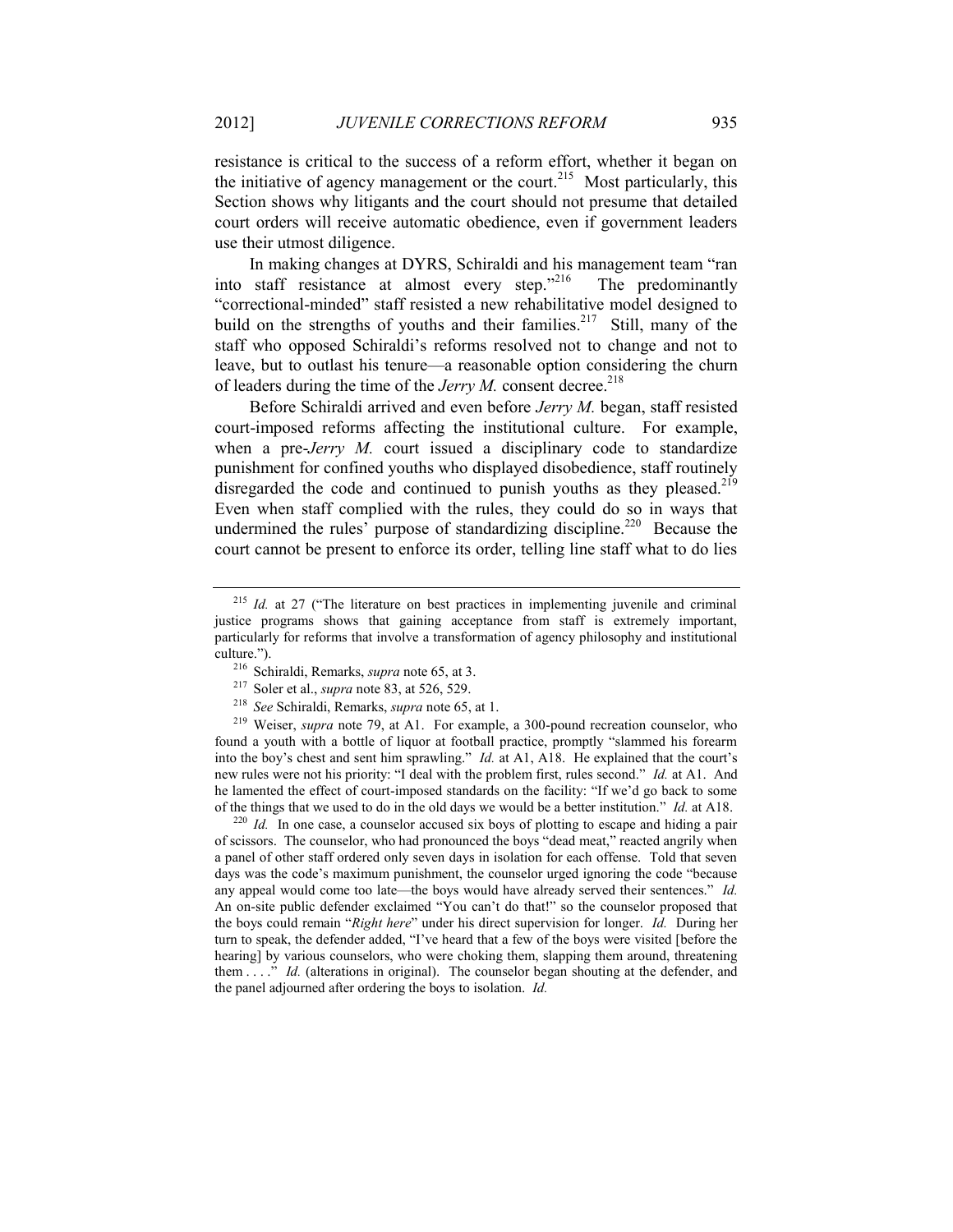outside the court's zone of competency—unless the court puts itself in the position of management by imposing the extreme remedy of receivership.<sup>221</sup>

<span id="page-36-0"></span>On one view, the effort to change a juvenile correctional facility is a battle for control. For a very long time, an alarming number of staff brought alcohol and drugs inside secure facilities and sold or gave them to youths.<sup>222</sup> Obviously this smuggling undermined whatever treatment efforts were even attempted inside the facility, where "nearly 100% of . . . youths suffer[ed] from substance abuse problems." $223$  Staff may have enhanced their control of a unit by distributing drugs to favored youths or keeping them from disfavored youths.<sup>224</sup> Alternatively, staff may have sold drugs to youths simply to make money for themselves.<sup>225</sup> Either way, it is clear that some staff would readily sacrifice rehabilitative progress if it could help them; in such circumstances management does not appear to have control.

Staff resistance can take other forms that do not harm youths directly. Many staff, with apparent assistance from lower management, manipulated

<sup>223</sup> ANDERSEN, *supra* note [58,](#page-10-1) at 30–31 (stating that many youths who were drug-free upon entering Oak Hill later tested positive for marijuana and PCP after a period of confinement). *But cf.* Jeffrey A. Butts, Blog, *How Prevalent Are Substance Abuse and Mental Heatlth Issues in Juvenile Justice? The Answer May Surprise You* (Feb. 16, 2011), http://blog.reclaimingfutures.org/?q=node/1461 (citing Gail Wasserman et al., *Psychiatric Disorder, Comorbidity, and Suicidal Behavior in Juvenile Justice Youth*, 37 CRIM. JUST. & BEHAV. 1361 (2011)) (interpreting a study of a large sample of youths involved at various levels with the juvenile justice system as showing that repeat offenders and youths in secure confinement are much more likely to have substance abuse or mental health issues than firsttime or lower-level juvenile offenders).

<sup>224</sup> In 1985, one youth at Oak Hill explained that a staff member supplied him with drugs, which the youth sold inside the institution. Weiser, *Delinquents*, *supra* note [222,](#page-36-0) at A14. The youth's money "won him a special standing with his own counselor" because the youth was able to "lend[] his counselor money as a way of gaining immunity." *Id.*

<sup>225</sup> *Id.* (quoting one head counselor: "There's a lot of profiteers [among the staff]").

<sup>221</sup> *See* Jerry M. v. District of Columbia, 738 A.2d 1206, 1213 (D.C. 1999) ("The appointment of a receiver to act in the place of 'elected and appointed officials is an extraordinary step warranted only by the most compelling circumstances.' Essentially it is the remedy of last resort, and therefore, should be undertaken only when absolutely necessary." (quoting Morgan v. McDonough, 540 F.2d 527, 535 (1st Cir. 1976))).

<sup>222</sup> Some staff dealt drugs to confined youths in 1980, in 2004, and in between. *See, e.g.*, *In re* An Inquiry Into Allegations of Misconduct Against Juveniles Detained at and Committed at Cedar Knoll Inst., 430 A.2d 1087, 1089 (D.C. 1981) (noting that Family Court Judge Gladys Kessler found evidence of a drug trade between staff dealers and youth customers); ANDERSEN, *supra* note [58](#page-10-1), at 30 ("[Oak Hill] employees and substance abuse treatment counselors stated that Youth Correctional Officers (YCOs) are a primary source of the illegal substances used by youths."); Benjamin Weiser, *Delinquents, Staff Linked in Deals*, WASH. POST, Sept. 29, 1985, at A1 [hereinafter *Delinquents*] (describing "an institution that has almost given up trying to combat the drug problem, . . . where a few counselors allegedly use and deal in drugs themselves").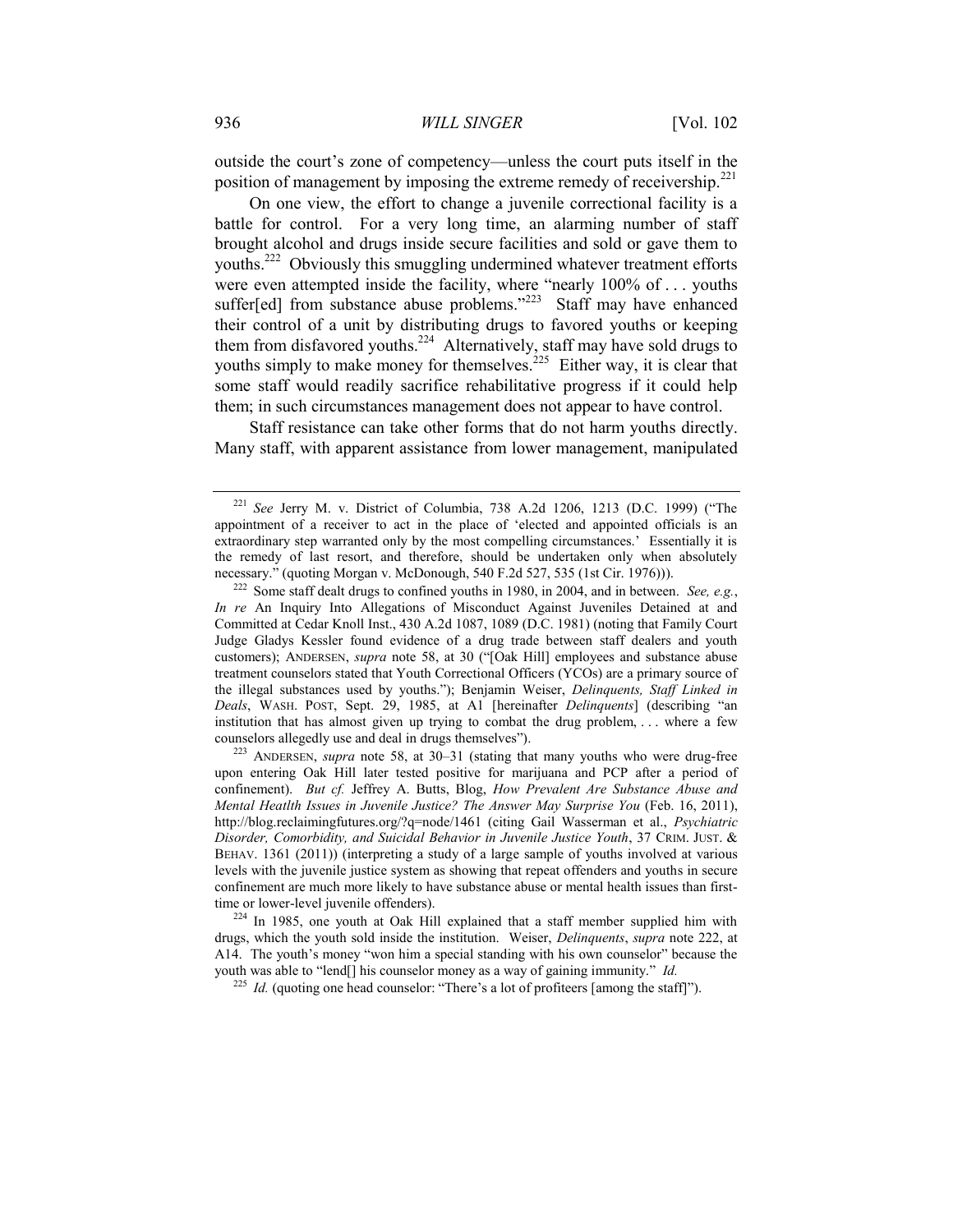work schedules and timecards to supplement their regular pay with large helpings of overtime.<sup>226</sup> Overtime abuse can become pervasive when there is widespread absenteeism or when lower management is allowed to grant overtime to favored staff. Overspending on overtime puts chronic pressure on the department's budget, consuming funds intended for other uses, including the development of alternatives to placing delinquent youths in secure detention.<sup>227</sup> While overtime abuse might not harm youths as directly as other staff actions can, it is an important and readily quantifiable sign that middle management is neither susceptible to control of senior management nor disposed to act properly outside of close supervision.<sup>228</sup>

A much more visible and damaging form of staff sabotage consisted of recurring staff-aided escapes.<sup>229</sup> By passively declining to intervene to stop an escape in progress<sup>230</sup> or sometimes assisting more actively, staff can express displeasure by disrupting the institutional order.<sup>231</sup> Explaining why one escape occurred, an unnamed source told a reporter: "Many of the old staff are angry that overtime has been cut back significantly, and there is a feeling that they may be letting the kids go and looking the other way in an attempt to make the place look like it's falling apart." $232$ 

Escapes are damaging because, unlike nearly every other type of occurrence at a secure facility, they receive extensive media attention. This attention reflects poorly not on the staff, but on reformers (whether agency

<sup>226</sup> *See, e.g.*, ANDERSEN, *supra* note [58,](#page-10-1) at 101–03 (investigating the agency in the year before Schiraldi's arrival). Line staff routinely disregarded a timecard policy requiring them to sign in and out upon arriving at and departing from work. *Id.* at 101. Andersen's report noted with understatement that "[f]ailure to adhere to this policy creates a potential for [time and attendance] fraud." *Id.* Another agency policy limited each employee to 24 hours of overtime in a two-week pay period, but line staff were observed "consistently exceeding the 24-hour limit by averaging 30–60 overtime hours per pay period." *Id.* at 102.

<sup>227</sup> *See* White et al., *supra* note [50,](#page-9-0) at 416 (expressing the frustration of Donna Wulkan, co-counsel to the *Jerry M.* plaintiffs, that the institutions relied heavily on overtime while lacking resources needed to hire more staff).

<sup>&</sup>lt;sup>228</sup> Engel, *supra* note [157,](#page-25-0) at A1 (quoting Mayor Marion Barry making this point).

<sup>229</sup> *See also* MILLER, *supra* note 6, at 98–103 (describing administrative and political responses to staff-aided escapes from Massachusetts reform schools).

<sup>230</sup> *E.g.*, Sari Horwitz & Elsa Walsh, *Escape of 12 Teen Offenders Probed*, WASH. POST, Feb. 19, 1987, at C6 (quoting a department director saying, "I have some questions about how alert the staff on the bus was at the time" that three youths escaped through a window).

<sup>231</sup> *Cf.* Sabel & Simon, *supra* note [93,](#page-16-2) at 1077–80 (discussing litigation's "stakeholder effects" and illustrating examples in which the emerging stakeholders act in ways that advance the lawsuit's goals).

<sup>232</sup> Elsa Walsh, *Four More Youths Flee From Oak Hill Facility*, WASH. POST, Sept. 27, 1986, at B3. *But cf. id.* (quoting a named staff member who discounted the theory of staff assistance and said the youths involved "just want to go home").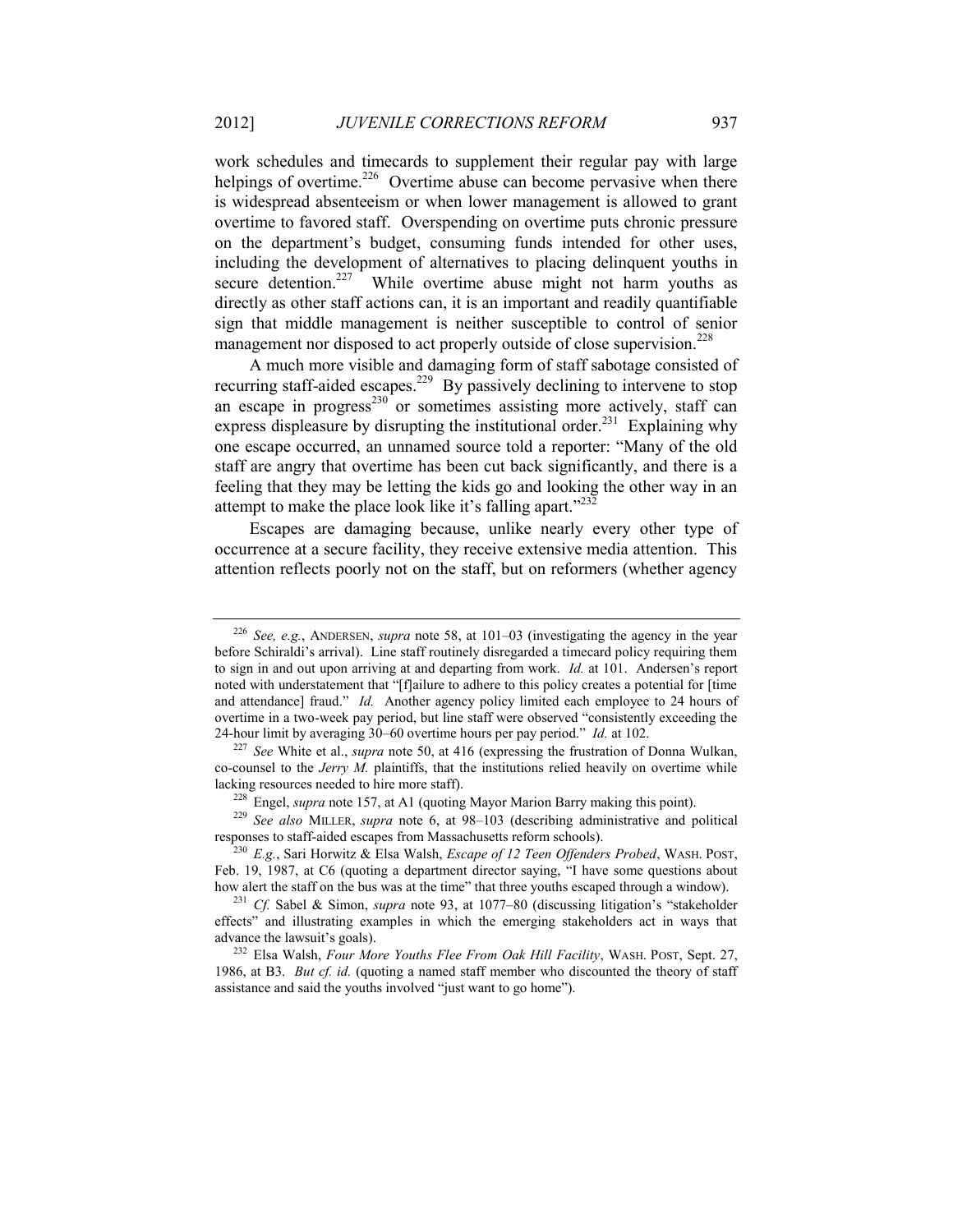managers or a court) who have destabilized the institutional order.<sup>233</sup> Actors who destabilize a system are obvious objects of opposition from other actors whose stability is threatened.<sup>234</sup> Seen from this perspective, escapes are an effective means of destroying reformers' credibility and undermining their political support. In one especially embarrassing episode, a youth escaped from New Beginnings one day after a ribboncutting ceremony at which Mayor Adrian Fenty called it "one of the best rehabilitative facilities in the country."<sup>235</sup> Determining exactly which employees were responsible is typically difficult and time-consuming, especially compared to the immediacy of negative coverage.<sup>236</sup> And it may be impossible to determine whether a particular escape was caused by staff sabotage, or by overcrowding and staffing shortages—both of which are well beyond staff control.

<span id="page-38-0"></span>These anecdotes suggest that some line staff have a perceived interest in undermining changes without regard to whether management or a court ordered them.<sup>237</sup> But it cannot be forgotten that there are also staff members who embrace new approaches and offer valuable ideas about improvement. $^{238}$  One evaluation of the DYRS reforms found that, while "many staff were supportive of the new therapeutic model, and many were opposed to it, [interviews and focus groups] also revealed a large majority who fell somewhere in between the two extremes."<sup>239</sup> Developing

<sup>233</sup> *See* Sabel & Simon, *supra* note [93,](#page-16-2) at 1062 (conceiving of public law litigation as a means of enforcing a right to destabilize a public institution controlled by entrenched interests); *see also id.* at 1064–65 (mentioning the influence of regulatory capture theory on the theory of public law litigation).

<sup>234</sup> *See, e.g.*, White et al., *supra* note [50,](#page-9-0) at 412 (recognizing "the issue of the city employees whose jobs would be in jeopardy because, in a sense, the [deinstitutionalization] plan is establishing private nonprofit organizations," and proposing that existing staff be retrained to work in community-based alternatives).

<sup>235</sup> Darryl Fears, *Inmate Escapes New Jail for Youths*, WASH. POST, June 1, 2009, at B1.

<sup>236</sup> *E.g.*, Paul Duggan, *D.C. Punishes Youth Center Employees for Escapes*, WASH. POST, July 10, 2009, at B1 (reporting, five weeks after an escape, that the department fired five staff and disciplined three supervisors for their actions, which the mayor described only vaguely as constituting a failure to "do everything they could have and should have done to prevent these escapes"). Though the employees' union representative had no comment on the firings, she derided the new facility as "Camp Cupcake." *Id.*

<sup>237</sup> *See* MILLER, *supra* note [6](#page-2-0), at 98 ("Staff-stimulated incidents are not meant to demonstrate the uncommon incorrigibility, violence, or character of the staff but of the inmates—inmates clearly in need of stricter regimens.").

<sup>238</sup> *See, e.g.*, Chico Harlan, *Leap of Faith*, WASH. POST MAG., Oct. 21, 2007, at W12 (profiling an Oak Hill recreation counselor who requested and received permission to take eight committed youths on a camping and rafting trip to the Grand Canyon as a reward for their good behavior).

<sup>239</sup> DALY ET. AL, *supra* not[e 47,](#page-8-0) at 22–23.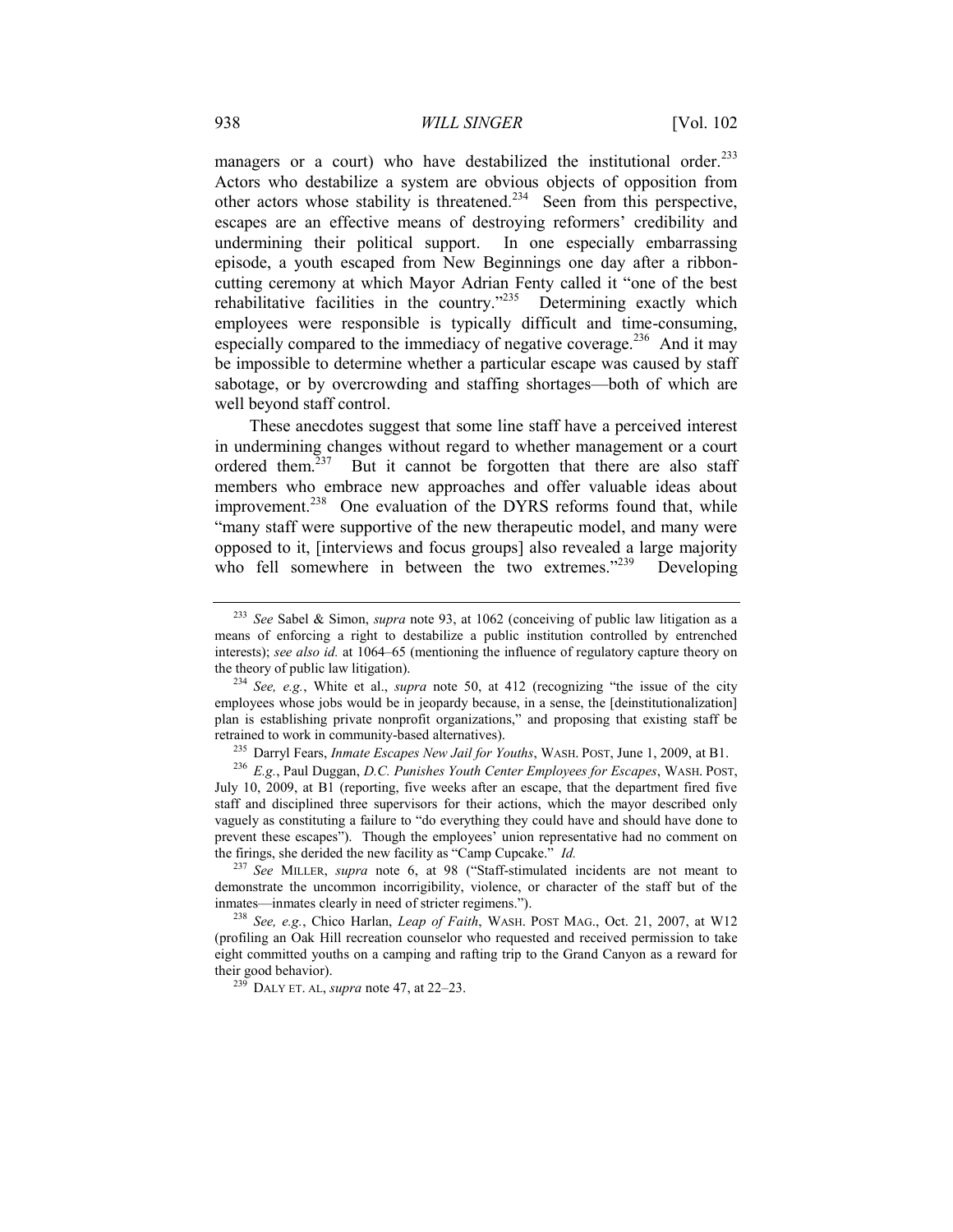constructive relationships with line staff is essential to implementing a reform effort seeking to remake an institution's culture.<sup>240</sup> And, most importantly for present purposes, courts cannot assume that staff members do only what they are told. $^{241}$ 

In this light, one must question whether highly detailed orders make a constructive contribution to the creative task of building a new, rehabilitative juvenile corrections agency.<sup>242</sup> In *Jerry M.*, the need to measure compliance with the consent decree imposed administrative burdens that distracted from staff's work with youths.<sup>243</sup> More importantly, mandating a level of performance measured by detailed standards may be appropriate when the agency is holding itself to the wrong standards. But when the problem is that a chaotic institution casually inflicts intolerable suffering on the youths it is supposed to protect, imposing higher or more specific standards for conduct is more likely to compound the failure than to spur reform.<sup>244</sup> This compound failure can itself become an obstacle to reform; in Schiraldi's view, "the law suit and judicial oversight served to contribute to an atmosphere of profound learned-helplessness, with staff

<sup>240</sup> *See* AMANDA B. CISSNER & DONALD J. FAROLE, JR., CTR. FOR COURT INNOVATION, AVOIDING FAILURES OF IMPLEMENTATION 6 (June 2009), *available at* http://www.courtinnovation.org/\_uploads/documents/FailureFinal.pdf (discussing approaches to gaining line staff's acceptance of correctional reforms); *see also, e.g.*, DALY ET AL., *supra* note [47](#page-8-0), at 27 (noting agency management's periodic efforts to engage DYRS staff).

<sup>241</sup> *See* Schiraldi, Remarks, *supra* note [65](#page-11-1), at 7 ("[T]he legal system and the courts believe that if something is simply ordered, it must be done, which is completely the opposite of my experience with large government bureaucracies.").

<sup>242</sup> *E.g.*, Jerry M. v. District of Columbia, C.A. No. 1519-85 (D.C. Super. Ct. Apr. 15, 2004) (Order VIII) at 9 (finding the District in contempt for failure to show, inter alia, compliance with a consent decree provision requiring the District "to assure that the assigned Treatment Team takes primary responsibility for developing the [youth's Individual Service Plan], assisted by diagnostic staff," apparently because the diagnostic staff members assumed too much of this responsibility); *see also* SILVERSTEIN, *supra* note [113,](#page-18-2) at 15 (proposing a framework for evaluating the relative risks and rewards of establishing public policy goals through "juridification").

<sup>&</sup>lt;sup>243</sup> *E.g.*, ANDERSEN, *supra* note [58](#page-10-1), at 82 (stating case managers' view that unrealistic deadlines for assessments and treatment plan reviews required them to be "'paper processors' rather than clinicians," and recommending negotiations with the plaintiffs to amend these requirements); *cf*. Malcolm M. Feeley & Edward Rubin, *Prison Litigation and Bureaucratic Development*, 17 LAW & SOC. INQUIRY 125, 145 (1992) (arguing that a strong bureaucracy protects inmate rights).

<sup>244</sup> *See* Schiraldi, Remarks, *supra* note [65,](#page-11-1) at 3–4 ("Staff themselves had become institutionalized and numb to the impact of the daily indignities foisted upon the young people by day-to-day exposure to such inhumane conditions.").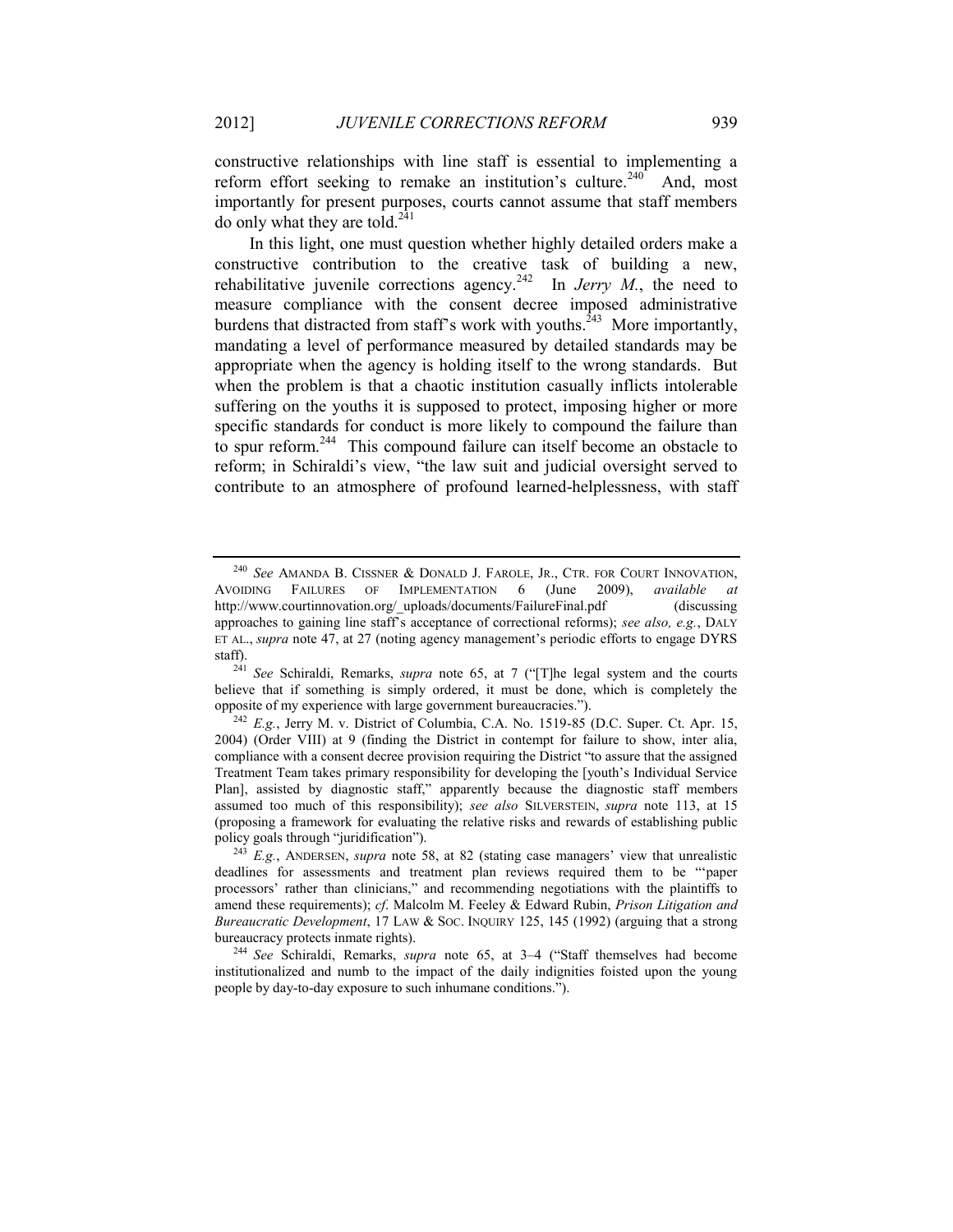fully believing that there was nothing that could be done to pull the department out of its downward spiral."<sup>245</sup>

Though line staff may not be high enough on the organizational chart to be named defendants,  $246$  a court can take constructive actions aimed at promoting reform through improvements in the line staff. A court might order the agency to adopt higher training or educational requirements on the workforce<sup> $247$ </sup> or, somewhat more drastically, suspend civil service job security protections to the extent they interfere with the constitutional rights of incarcerated youths. Even changes to seemingly unrelated processes (such as the authorization of overtime hours) can have the effect of disrupting the status quo so that a new workplace culture can take hold. On the other hand, a court may justifiably believe that these kinds of changes are best left to the executive and legislative branches.<sup>248</sup>

#### C. JUDGES

In other institutional reform litigation contexts, there may be some reason to consider "the court"—meaning the individual judge presiding over the class action—as the only relevant personification of judicial power.<sup>249</sup> But *Jerry M*. presents a very different context, in which a family division judge manages a consent decree governing correctional facilities while other family division judges continuously order delinquent youths to the same facilities.<sup>250</sup> Occasional appeals from orders of the *Jerry M*. trial

<sup>248</sup> *See* DALY ET AL., *supra* note [47,](#page-8-0) at 27–30 (recommending that DYRS management develop and maintain strong relationships with line staff, further enhance staff training, and integrate school staff and therapists into other activities).

<sup>249</sup> *See, e.g.*, SILVERSTEIN, *supra* note [113](#page-18-2), at 15 (considering "the courts" as an alternative to the traditional political process).

<sup>245</sup> *Id.* at 8.

<sup>&</sup>lt;sup>246</sup> The *Jerry M.* defendants are the D.C. Government (including, in their official capacities, seven individuals from the Mayor to the superintendents of the District's three secure facilities and their successors in office) and the D.C. Public Schools (including, in their official capacities, the superintendent and head of special education). *Jerry M.* Consent Decree, *supra* not[e 2,](#page-1-0) at 40–41.

<sup>247</sup> *See* ANNIE E. CASEY FOUND., ISSUE BRIEF, *supra* note [81,](#page-14-0) at 6 (urging federal funding for incentives designed to attract college-educated workers into juvenile justice systems, and noting the presence of such incentives in child welfare).

<sup>&</sup>lt;sup>250</sup> Although the *Jerry M*. plaintiffs raised constitutional claims, they filed their complaint in D.C. Superior Court rather than federal court. *See* text accompanying *supra* notes [16](#page-4-2)–[22.](#page-5-3) Given the history of judicial interventions described in this Section, the plaintiffs likely believed that local judges would be receptive to the complaint. The local forum also avoids problems that might have arisen after the federal Prison Litigation Reform Act or the Supreme Court's decision in *Horne*. *See* text accompanying *supra* notes [118](#page-19-0)–[20](#page-19-1) & [162.](#page-26-0)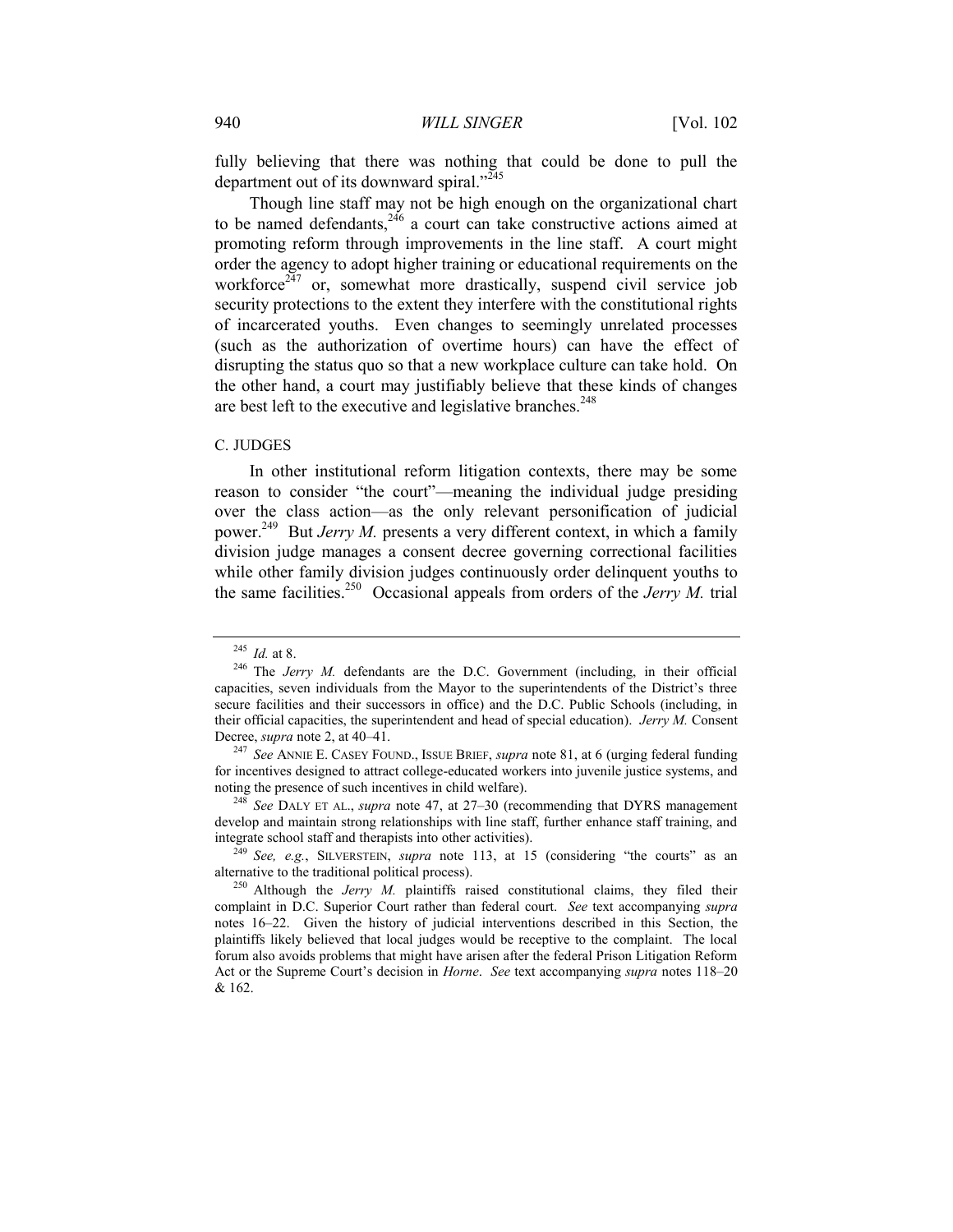judge involved yet another set of judges from the D.C. Court of Appeals. Even the phrase "*Jerry M.* trial judge" means the three different judges who at some point presided over *Jerry M.* during its twenty-six years and counting.<sup>251</sup> This "plurality" of judges—i.e., the reality that multiple judges influence the same public policy at the same time—complicates juvenile conditions litigation, especially when different judges have different visions of the juvenile justice system's purpose.<sup>252</sup>

As a consequence, there exists a potential for great tension between judges and reform. Two potential sources of conflict stand out. First, family court judges have equitable powers that allow them to affect broader policies of juvenile justice through the disposition of a single delinquency case. However, the principles of equity provide no clear rules to channel the judges' powers to do justice by acting "in the best interests of the child." $253$  When a judge's equitable order interferes with another judge's order, the conflict can deprive judicial action of coherence. Second, in practice a consent decree as detailed as the one in *Jerry M.* operates as a contract, the terms of which differ from the government's duties under any relevant statutes and the Constitution.<sup>254</sup> Even at times when the District, under Schiraldi's leadership, adopted a reform agenda that transcended the decree's requirements, the *Jerry M.* court only concerned itself with the District's obligations under the consent decree.<sup>255</sup> Far from preserving equity's essential flexibility, formalistic insistence on compliance with the decree can become self-defeating. 256

Putting *Jerry M.* aside momentarily, it is helpful to set out the extent, and the limits, of the power D.C.'s family court judges have. In the

<sup>251</sup> *See* White et al., *supra* not[e 50,](#page-9-0) at 411 (noting that the first judge, Ricardo M. Urbina, accepted an appointment to the federal bench and was succeeded by Judge Richard A. Levie). Currently, Judge Herbert B. Dixon presides over the case. *See, e.g.*, Jerry M. v. District of Columbia, C.A. No. 1519-85 (D.C. Super. Ct. May 13, 2004).

<sup>252</sup> *See* ARENDT, HUMAN CONDITION*, supra* note [66](#page-11-0), at 7 ("[M]en, not Man, live on earth and inhabit the world. While all aspects of the human condition are somehow related to politics, this plurality is specifically *the* condition—not only the *conditio sine qua non*, but the *conditio per quam*—of all political life.").

<sup>&</sup>lt;sup>253</sup> D.C. CODE § 16-2320(c) (LexisNexis 2001) (authorizing the judge to choose among various remedial dispositions after a child has been adjudicated delinquent or in need of supervision). For the *Jerry M.* judge's views of this issue, see *infra* not[e 259.](#page-42-0)

<sup>254</sup> *See* Sandler & Schoenbrod, *supra* not[e 11,](#page-3-1) at 117, 122.

<sup>255</sup> *See, e.g.*, *supra* text accompanying not[e 286.](#page-46-0)

<sup>256</sup> *See* Hecht Co. v. Bowles, 321 U.S. 321, 329 (1944) ("The essence of equity jurisdiction has been the power of the Chancellor to do equity and to mould each decree to the necessities of the particular case. Flexibility rather than rigidity has distinguished it. The qualities of mercy and practicality have made equity the instrument for nice adjustment and reconciliation between the public interest and private needs . . . .").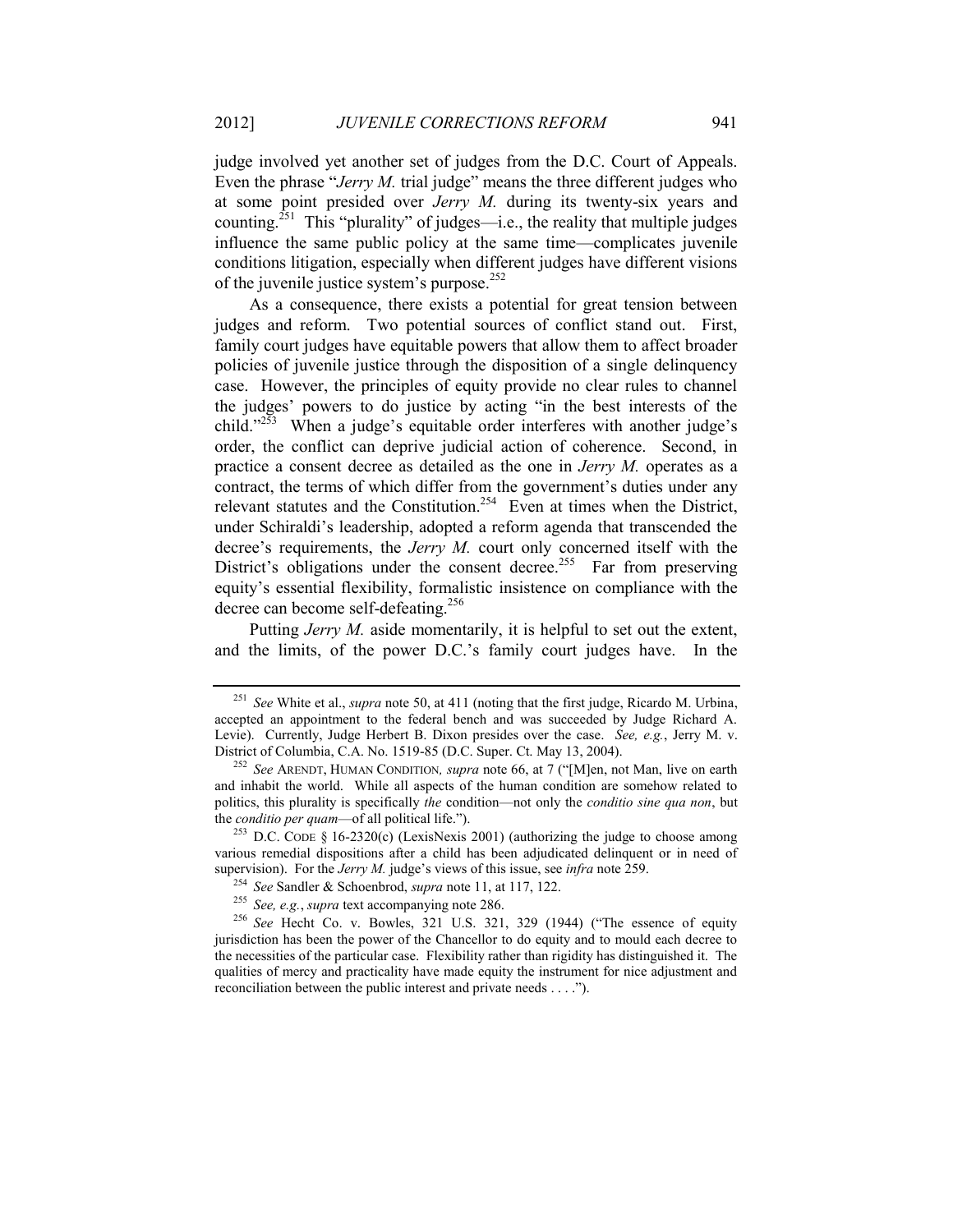District, the court orders a youth who is detained awaiting trial to a placement, whether a secure facility or a community-based alternative.<sup>257</sup> After adjudicating a youth delinquent, the court places the youth in the custody of DYRS and loses all control over his subsequent placement; the agency has discretion to make the most appropriate available placement.<sup>258</sup> Further, in delinquency and abuse or neglect proceedings, family division judges often face dilemmas in evaluating a child's needs and ordering appropriate relief, especially when the judges lack experience in the subject matter and when they do not trust the social workers and probation officers to ascertain or act in the best interests of children.<sup>259</sup>

<span id="page-42-0"></span>Upon its filing, the *Jerry M.* case was assigned to Hon. Ricardo Urbina, the presiding judge of the family division in D.C. Superior Court. Judge Urbina was also the coauthor of a contemporaneously published manual for new juvenile court judges; this manual provides some insight into Judge Urbina's views—including his belief that a judge new to the family division docket would feel that legal training and professional experience had been poor preparation for the job.<sup>260</sup> The manual begins with a hypothetical case:

"Michael" is a 13 year old who has been in foster care since age 6 when his mother's boyfriend abused him. Michael is before the court for disposition of his first offense—he pled guilty to setting fire in his foster home. He has been returned to his mother several times, but a second abusive boyfriend and her subsequent eviction and transient life among friends and homeless shelters have resulted in his removal. Michael is bright but frequently fights in school. He is described by his worker as being "sad, lonely, and fearful with a hot temper." The defense attorney says Michael wants to live with his mother, and recommends closing the delinquency case. The prosecutor feels that Michael is dangerous and unpredictable and wants him committed as a delinquent, although he is too young for the juvenile institution. The neglect worker wants him out of that system because she can't handle a "criminally-

<sup>257</sup> *See* D.C. CODE § 16-2310.

<sup>258</sup> *See In re* P.S., 821 A.2d 905, 907 (D.C. 2003) (holding that the court lacks statutory authority to direct the treatment and placement of a delinquent youth who has been committed to the agency's custody).

<sup>259</sup> *See* MARGARET BEYER & RICARDO URBINA, AN EMERGING JUDICIAL ROLE IN FAMILY COURT 1–2 (1986). Coauthor Beyer was one of three experts on a panel created by the *Jerry M.* consent decree to design a continuum of care needed to reduce the number of youths held in secure confinement. *See* District of Columbia v. Jerry M., 571 A.2d 178, 179 n.1, 181 (D.C. 1990).

<sup>260</sup> *See* BEYER & URBINA, *supra* note [259](#page-42-0), at 39 ("Judges wanting to keep within the mainstream of judicial thinking find that common law, statutes, and caselaw provide insufficient guidance about the limits of their mandate to protect the best interest of the child.").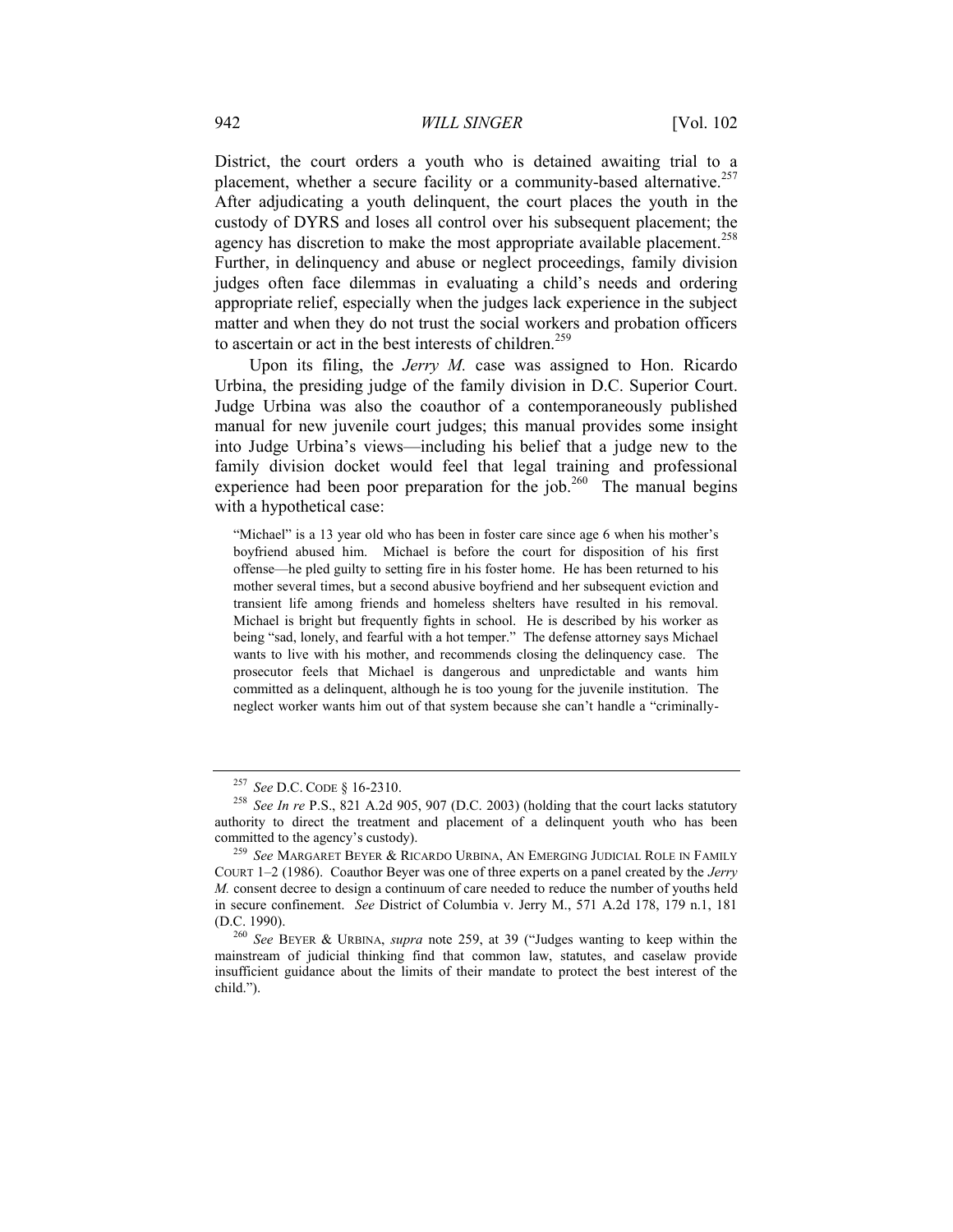<span id="page-43-0"></span>inclined adolescent." The probation officer thinks Michael is emotionally disturbed and recommends special placement.<sup>26</sup>

What is the judge to  $do?^{262}$  The extent of the judge's involvement in an individual child's case is often a matter of judicial discretion and philosophy, with the typical judge becoming more involved when the workers appear less competent.<sup>263</sup> In the course of ordering and supervising the government's provision of services in the best interests of the child, a judge can self-consciously drive policy changes in service provision overall.<sup>264</sup> Thus, experience in the family division can prime a judge for ordering dramatic interventions aimed at broad change.<sup>265</sup>

Indeed, the history of judicial intervention to improve conditions of secure confinement for the District's incarcerated youths is much older than *Jerry M.*, and this history reveals a desire among some judges to drive systemic changes.<sup>266</sup> The most far-reaching intervention began after a day in which four separate juveniles alleged in Judge Gladys Kessler's courtroom that they had been victims of serious mistreatment during their confinement at Cedar Knoll.<sup>267</sup> Acting on her "plain duty to discover what

<sup>263</sup> *See* BEYER & URBINA, *supra* note [259,](#page-42-0) at 3, 30.

<sup>264</sup> *See id.* at 30 (illustrating how judges can "include making systemic changes part of their role" by issuing careful directives to social workers and probation officers).

<sup>265</sup> For a sample of remedial orders issued in *Jerry M.*, see *supra* text accompanying note[s 50](#page-9-0)–[57.](#page-10-2)

<sup>266</sup> *See, e.g.*, United States v. Alsbrook, 336 F. Supp. 973, 979, 982–83 (D.D.C. 1971) (requiring the construction of an additional facility for incarceration of young adults up to age twenty-two, in order to alleviate overcrowding and provide for rehabilitation).

<sup>267</sup> *In re* An Inquiry Into Allegations of Misconduct Against Juveniles Detained at and Committed at Cedar Knoll Inst., 430 A.2d 1087, 1088–89 (D.C. 1981). The four juveniles

<sup>261</sup> *Id.* at 1–2; *see also* Emily Buss, *Failing Juvenile Courts, and What Lawyers and Judges Can Do About It*, 6 Nw. J. L. & Soc. Pol'y 318 (2011) (decrying the absence of a meaningful role for the child in hearings like this one).

 $262$  In at least one respect, this is a simple case because the youth is both culpable and in need of services. *See* Steven A. Drizin & Greg Luloff, *Are Juvenile Courts a Breeding Ground for Wrongful Convictions?*, 34 N. KY. L. REV. 257, 284, 293 (2007) (arguing that juveniles' advocates are more likely than those of adults to be ineffective, "juvenile court culture frowns upon zealous advocacy," and juvenile defendants are more likely to plead guilty without understanding the meaning or consequences of a plea). Delinquency is sometimes used as a tactic to secure services that are otherwise unavailable. *See* ANNIE E. CASEY FOUND., ISSUE BRIEF, *supra* note [81](#page-14-0), at 5 ("Juvenile courts and corrections systems have become a dumping ground for youth with mental health problems, abuse and neglect histories, and learning disabilities who should be served by public systems with specialized expertise in addressing these problems."); BLUE RIBBON COMM'N ON YOUTH SAFETY & JUVENILE JUSTICE REFORM IN D.C., FINAL REPORT 20 (Nov. 6, 2001) [hereinafter BLUE RIBBON COMM'N], *available at* https://blogs.commons.georgetown.edu/oakhill/documentsand-resources/blue-ribbon-commission/ (referring to "[t]he apparent excessive use of commitment as a strategy to secure services").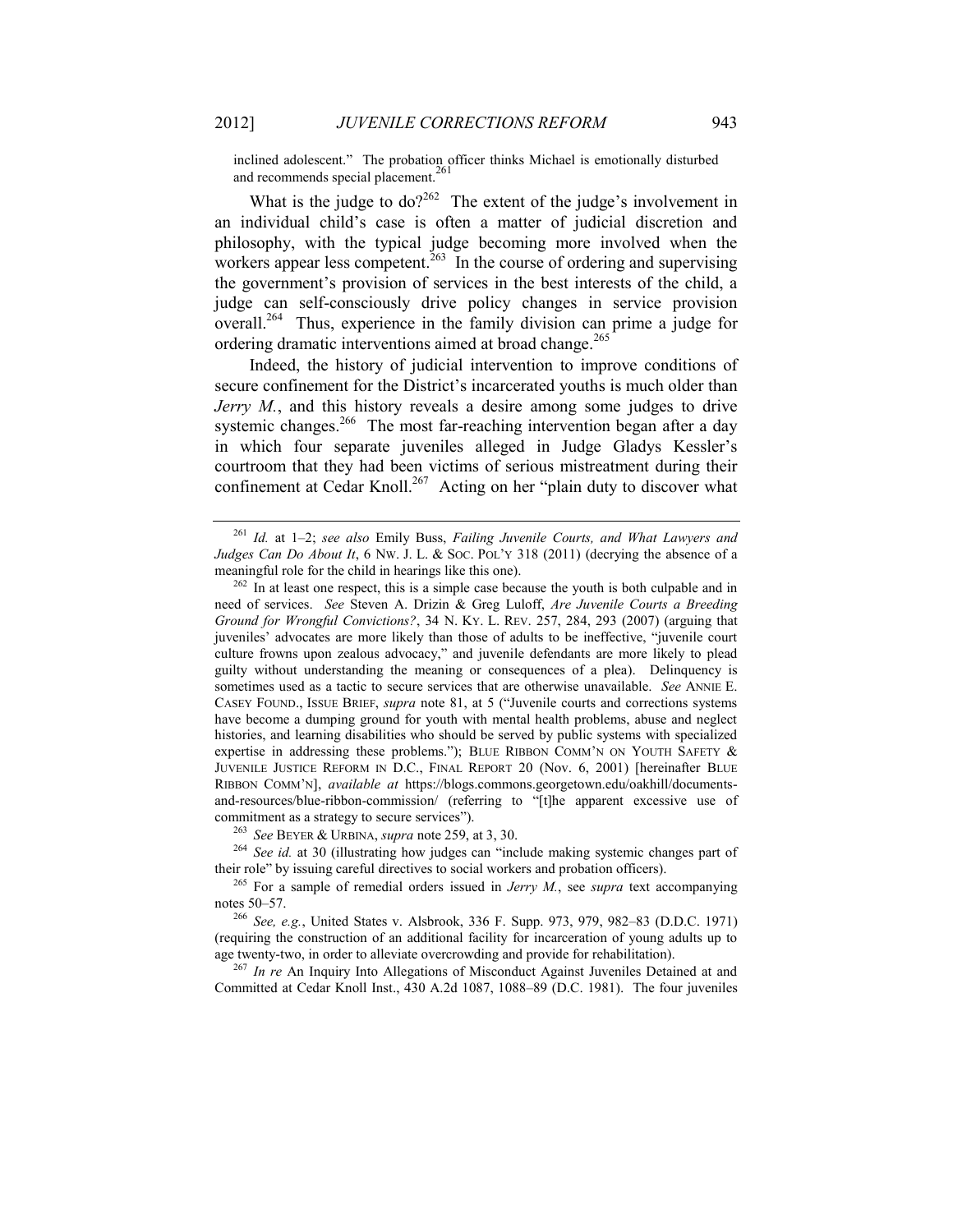is happening to the children" and declaring that the allegations described a "horror . . . almost beyond belief," Judge Kessler convened six fact-finding hearings over a seven-month period.<sup>268</sup> At the end of the inquiry, Judge Kessler issued "a comprehensive order mandating sweeping changes" at the secure facilities.<sup>269</sup> The District appealed the order, arguing that the trial court exceeded its authority and that the evidence from the hearings did not warrant the order.<sup>270</sup> Mindful of separation of powers concerns and noting that the District had since released the four youths from its custody, the D.C. Court of Appeals vacated Judge Kessler's order for want of jurisdiction.<sup>271</sup>

While *Jerry M.* was underway 1994, another judge intervened on behalf of youths held for overnight stays at the Receiving Home for Children pending their initial appearances.<sup>272</sup> Following seven youths' claims that they were given little or no food during a weekend stay, Judge George W. Mitchell made a personal, unannounced visit to the Receiving Home.<sup>273</sup> City lawyers believed they had successfully rebutted the youths<sup>7</sup> allegation, but Judge Mitchell found the conditions "unacceptable for a civilized country."<sup>274</sup> He ordered its nearly immediate closure, giving the District one week to provide for the custody of arrested youths on nights and weekends.<sup>275</sup> But Judge Mitchell was not acting in a closed universe.

<sup>268</sup> *Id.* at 1089 (quoting trial court order of Sept. 26, 1977). Without certifying a class of plaintiffs, Judge Kessler appointed the Public Defender Service to represent all juveniles confined in the facility for the inquiry's purposes. *Id.* at 1088, 1089.

<sup>&</sup>quot;recounted incidents of physical abuse and sexual assaults by counselors; physical attacks and beatings by other juveniles which are allowed to occur because of inadequate supervision; drug abuse by both students and counselors and distribution of narcotics to students by counselors; administration of prescription drugs by untrained personnel; and, instances where juveniles who were clearly in need of medical attention were denied access to treatment by counselors." *Id.* at 1089.

<sup>269</sup> *Id.* at 1088.

<sup>270</sup> *Id.* at 1090.

<sup>271</sup> *Id.* at 1090–92; *see also id.* at 1094 (Ferren, J., dissenting) ("In calling this case moot, my colleagues would force the trial court into the untenable position of either having to place a child in an inhumane facility while ordering the conditions improved, or of removing the child and allowing the conditions that forced the removal to go uncorrected.").

<sup>272</sup> *E.g.*, Lubow & Tulman, *supra* note [202,](#page-32-1) at xx.

<sup>273</sup> Nancy Lewis, *D.C. Judge Orders Shutdown of Children's Receiving Home*, WASH. POST, Aug. 18, 1995, at B1. At the time, Judge Mitchell was the head of the Family Division. *Id.*

 $^{274}$  *Id.* 

 $275$  Judge Mitchell required that a replacement facility include "'[a] place for the children to eat other than in their hands and with their fingers' and a 'place where the food can be placed other than the floor.'" *Id.* (quoting Judge Mitchell's order). "'This place, where you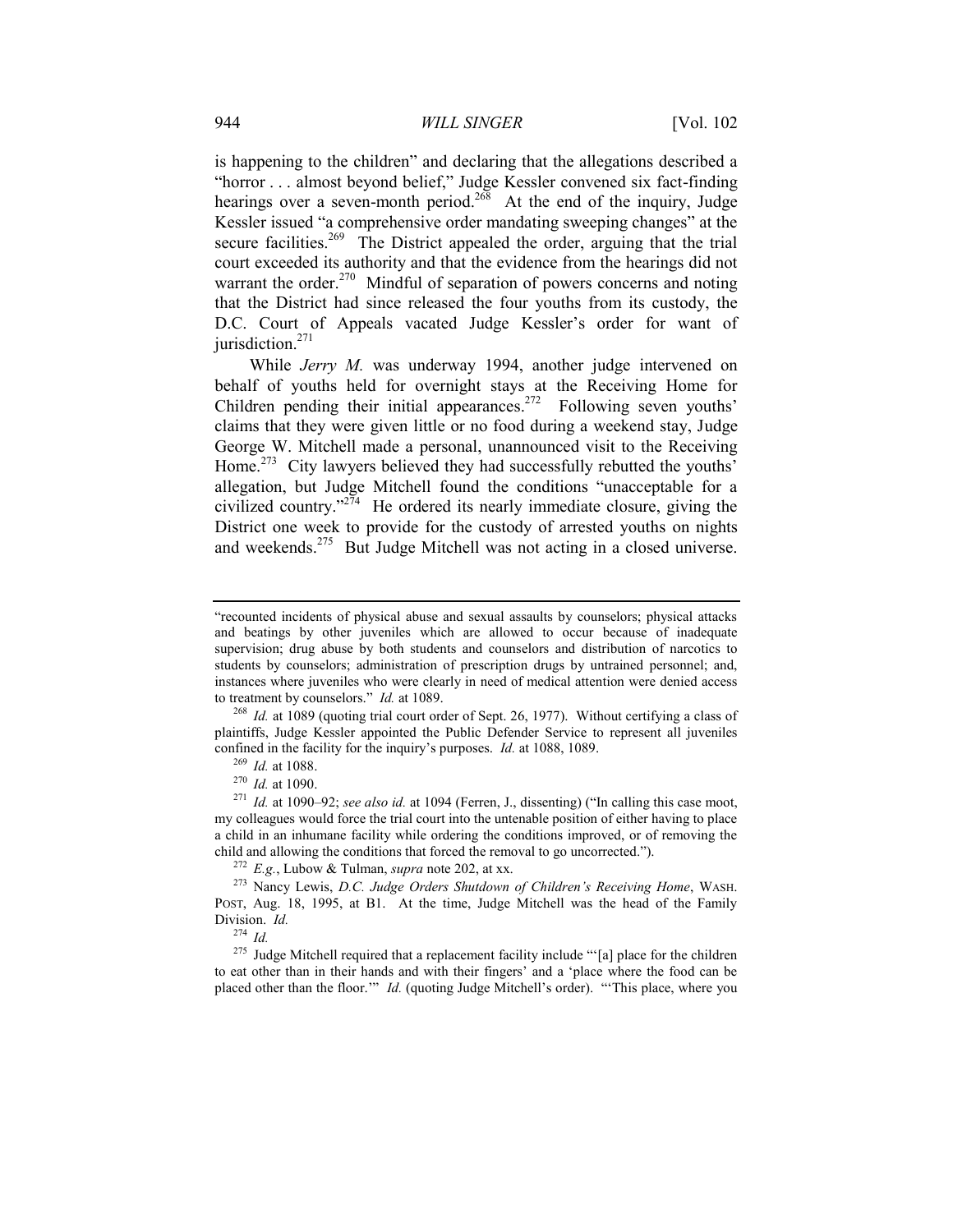With the Receiving Home shuttered, the District kept children at Oak Hill pending initial appearance; as a result, Oak Hill's daily population swelled above the limit ordered in *Jerry M.*, and the District incurred more fines for contempt.<sup>276</sup>

At other times, judges advanced policies in direct conflict with key *Jerry M.* goals. For example, the *Jerry M.* lawsuit is partly an effort to end the District's unnecessary overconfinement of youths who did not warrant secure placements.<sup>277</sup> Yet as DYRS sharply reduced the duration of secure confinement for lower-level offenders, some judges balked; they brought their views in private to city councilmembers, who interrogated Schiraldi about the new policy at a public hearing.<sup>278</sup> Additionally, although the Juvenile Detention Alternatives Initiative (JDAI) sought judges' participation in establishing standards defining the limited cases in which secure detention is appropriate,<sup> $279$ </sup> individual judges were apparently able to disregard the standards.<sup>280</sup> To be fair, the judges expressed concern that the continuum of less restrictive, community-based placements "was not fully implemented as designed and . . . as a result, youth in the community were not getting the needed range of services."<sup>281</sup> But despite the availability of forums such as JDAI, tension between the two groups was a significant obstacle to successful implementation of new initiatives.<sup>282</sup> Judges and DYRS management reported that "they often had different views about how to best serve youth, . . . the types of youth that are most in need of secure placement, and the adequacy of the placement options."<sup>283</sup>

are keeping these children, is appalling and is unfit to house animals of a lower level,' Mitchell said, his voice rising with revival fervor." *Id.*

<sup>276</sup> *See* RYAN & SCHINDLER, *supra* note [208,](#page-33-0) at 17.

<sup>277</sup> *Jerry M. Complaint*, *supra* not[e 18,](#page-5-0) at 51–52; *see supra* text accompanying note[s 23](#page-5-2)– [27.](#page-6-0)

<sup>278</sup> *See* Pierre, *supra* note [153,](#page-24-0) at B1 (describing how Schiraldi "was summoned before the council's Committee on Human Services to answer questions raised, mostly in private, by judges, prosecutors and community groups about whether his agency was releasing youths too soon").

<sup>279</sup> *See* MENDEL, TWO DECADES OF JDAI, *supra* not[e 208,](#page-33-0) at 26.

<sup>280</sup> *See* DEP'T OF YOUTH REHAB. SERVS. (D.C.), *supra* note [201,](#page-32-2) at 2 ("The number of commitments in 2005 vastly exceeded the 2004 total of 144, even though there was a decrease in the number of juvenile arrests. The increase appears largely to have resulted from the high levels of commitments by one judge sitting for the first time on juvenile cases in the past year and a half.").

<sup>281</sup> DALY ET AL., *supra* not[e 47,](#page-8-0) at 19.

<sup>&</sup>lt;sup>282</sup> *Id.* at 21 (stating that trust eroded after the city council enacted a law, which DYRS did not seek, and that judges resented because it limited their authority to order specific types of placements).

<sup>283</sup> *Id.* at 20.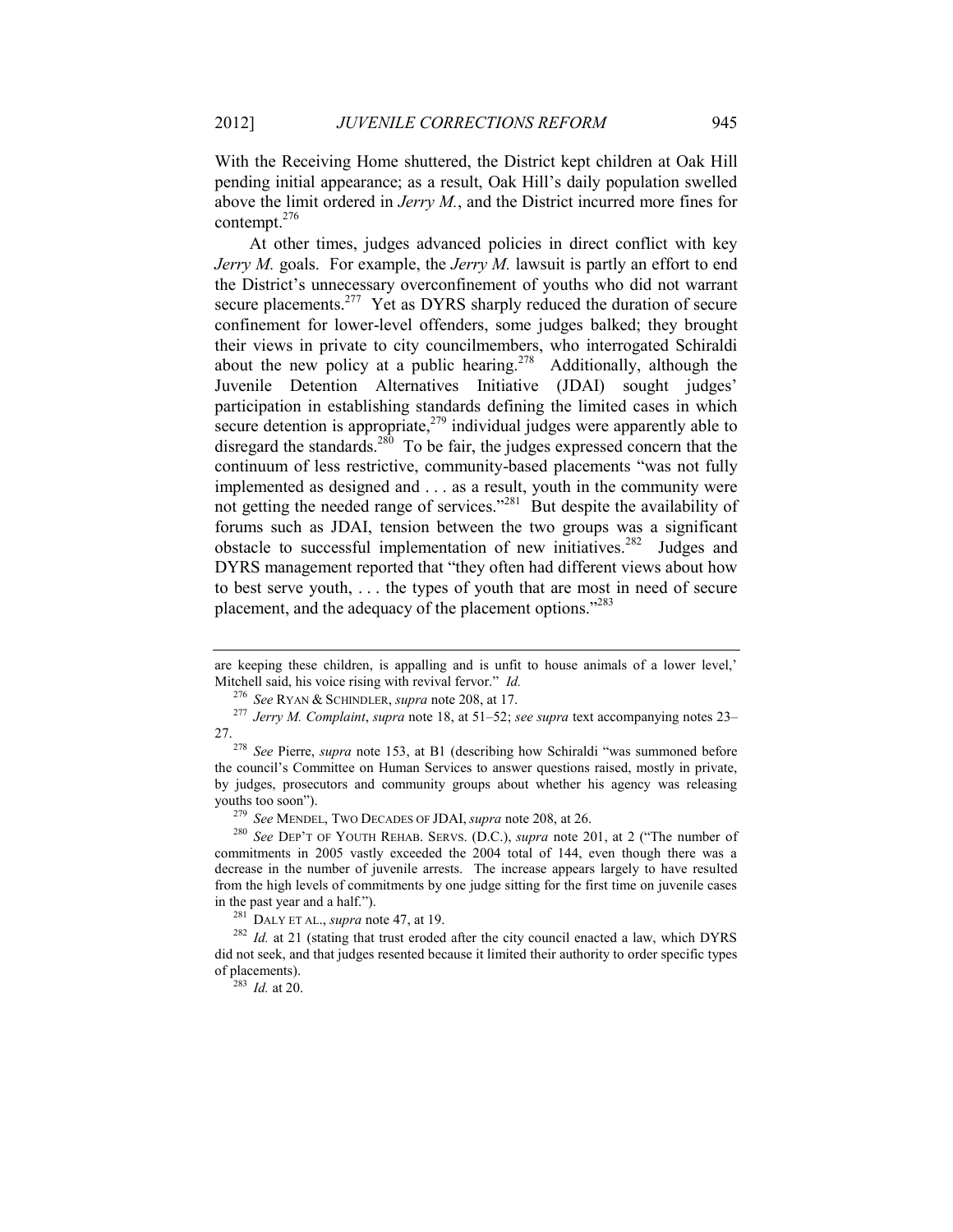#### 946 *WILL SINGER* [Vol. 102

For the sake of argument, I assume that the judges' dim view of the DYRS community-based alternatives is accurate.<sup>284</sup> But why? Although Schiraldi never offered *Jerry M.* as an excuse, he did characterize it as a major distraction.<sup>285</sup> After noting that one of his first acts as director was to pay a massive sum of overdue contempt fines, Schiraldi said:

<span id="page-46-1"></span>[F]rankly, if I could have paid \$3.6 million and the lawyers and the monitor would have just gone away and allowed me to set my own priorities, it would have been a bargain. The lawsuit forced me to focus more on the minutia of improving conditions over deinstitutionalization and the creation of a workable network of community programs. The litigants, none of whom were managers, never understood that in a system that deep in a hole, it was impossible to prioritize all fronts simultaneously. Given choices, they would consistently prioritize what they knew best and where the law provided the most readily available remedies—conditions issues—despite the fact that most of them admitted that the institution-based system was itself inherently flawed and that the remedy most needed was watershed change and deinstitutionalization, not a new coat of paint on a failed, institutional model.<sup>2</sup>

<span id="page-46-0"></span>Of course, such a statement must be considered in light of the long experience of the lawsuit. Once the *Jerry M.* judge observed that orders and threats of even worse punishment were the only tools that seemed to have any effect, it would be natural to respond with increasingly specific orders.<sup>287</sup> And some of the *Jerry M*. requirements—most prominently, the straightforward mandate to close Cedar Knoll by December 1, 1987 afforded the District a great deal of flexibility, which it failed to use advantageously.<sup>288</sup> Perhaps the best approach for the court presiding over an institutional reform lawsuit is to be decisive and general on *what* must be achieved, while remaining flexible on *how* it will happen.<sup>289</sup>

<sup>284</sup> *See* Colbert I. King, Op-Ed, *Released, Yes. Rehabilitated, Not So Much.*, WASH. POST, Oct. 25, 2008, at A15 (charging that under Schiraldi, DYRS prematurely released offenders who had not been rehabilitated and then inadequately supervised them in the community). King, whose frequent columns on juvenile justice often expressed the views shared by some judges, also believed DYRS badly erred in limiting the size of New Beginnings to sixty beds. *See id.*

<sup>285</sup> *See* Schiraldi, Remarks, *supra* not[e 65,](#page-11-1) at 6.

<sup>286</sup> *Id.*

<sup>287</sup> *See* Dixon v. Barry, 967 F. Supp. 535, 551 (D.D.C. 1997) (structural reform litigation involving the District's mental health system) ("[T]he repeated failure of the District to comply with the court's orders eliminates any basis for judicial restraint when remedying noncompliance."); Holland & Mlyniec, *supra* not[e 19,](#page-5-1) at 1823–24 (discussing *Jerry M.*).

<sup>&</sup>lt;sup>288</sup> *See supra* not[e 29](#page-6-1) and accompanying text.

<sup>289</sup> *See* DiIulio, *What Judges Can Do*, *supra* note [91,](#page-16-3) at 308 (describing the approach of Judge Lasker to a prison lawsuit in New York City).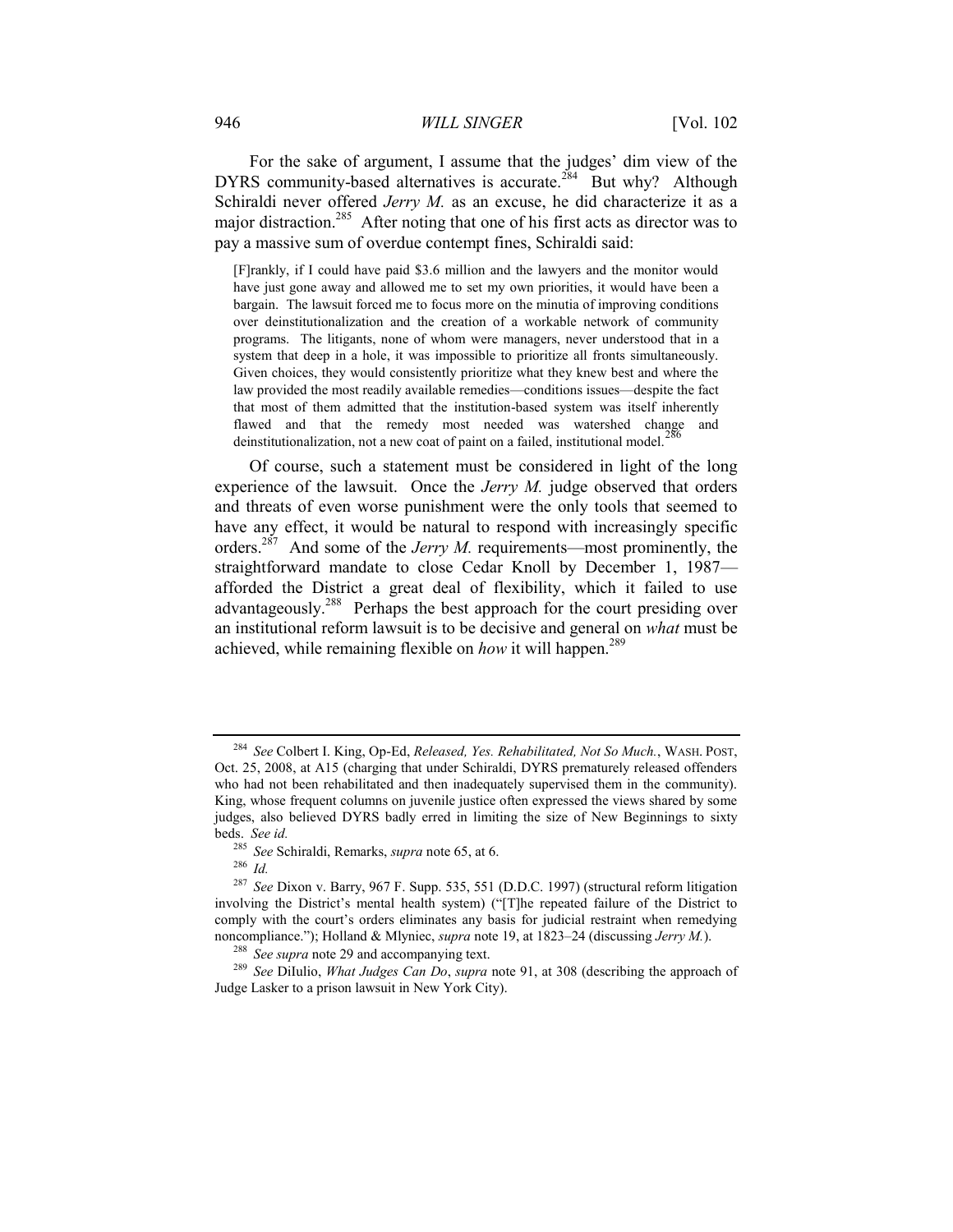#### D. MEDIA

<span id="page-47-0"></span>Of course, the press is not charged with implementing juvenile justice reform.<sup>290</sup> But public perceptions of the juvenile justice system (and politicians' beliefs about these perceptions) frame the ways in which politicians act towards the juvenile justice system.<sup>291</sup> These political attitudes remain vitally important even when an institution is involved in a lawsuit.

Through the news media, an institutional reform lawsuit brings public attention to the conditions that are the basis of the suit.<sup>292</sup> Potentially, this attention gives institutional reform plaintiffs a second path to success: even if the lawsuit does not reform the system directly, the litigation can succeed by generating news coverage that prods political leaders to pursue reform on their own.<sup>293</sup> As one public defender put it, a conditions lawsuit and indepth investigative reporting bring public attention to "the horrible things we do to children incarcerated at facilities with pleasant-sounding names such as 'Cedar Knoll' on 'Jolly Acres Road' and the 'Oak Hill Youth

<sup>290</sup> *But see* NEUSTADT, *supra* note [139,](#page-22-1) at 28–29 (positing that, because executive power is a matter of persuasion rather than command, "[m]any public purposes can only be achieved by voluntary acts of private institutions; the press, for one . . . , is a 'fourth branch of government'") (citing DOUGLAS CATER, THE FOURTH BRANCH OF GOVERNMENT (1959)).

<sup>&</sup>lt;sup>291</sup> BARRY KRISBERG ET AL., NAT'L COUNCIL ON CRIME & DELINQUENCY, YOUTH VIOLENCE MYTHS AND REALITIES: A TALE OF THREE CITIES 12–13 (Feb. 2009), *available at* http://www.aecf.org/~/media/PublicationFiles/Casey Youth ReportFinES.pdf (finding that in the District, "newspapers highlighted crime increases and often call for a quick response from city leaders," who responded with emergency legislation imposing a 10 p.m. youth curfew, giving police access to confidential juvenile records, and denying bail for certain alleged offenses); *see also* Tanenhaus & Drizin, *supra* note [75,](#page-13-1) at 642–43 (summarizing the 1980s and 1990s trend toward sensationalizing crimes committed by remorseless juvenile superpredators and the effect of this reporting on nationwide adoption of laws facilitating the prosecution of youth offenders in adult criminal courts). Tanenhaus and Drizin charge that the mainstream media has perpetuated a myth that juvenile courts were never designed for serious violent crime. *See id.* at 644. Their review of recently rediscovered records of 11,000 homicides in Chicago between 1870 and 1930 shows that early juvenile courts adjudicated murder cases. *See id.* at 648–49 (citing HOMICIDE IN CHICAGO 1870–1930, http://homicide.northwestern.edu/ (last visited Oct. 31, 2012)).

<sup>292</sup> *See* Sturm, *supra* note [95](#page-16-1), at 670 ("Litigation has also generated considerable media coverage of prison conditions. Virtually every case study reports extensive media coverage of the litigation and the conditions and practices in the targeted institutions." (citations omitted)).

<sup>293</sup> *See id.* (stating that, in the adult prison context, news coverage of litigation "is widely credited with increasing public awareness of the inadequacies in correctional institutions and acceptance of the need for reform").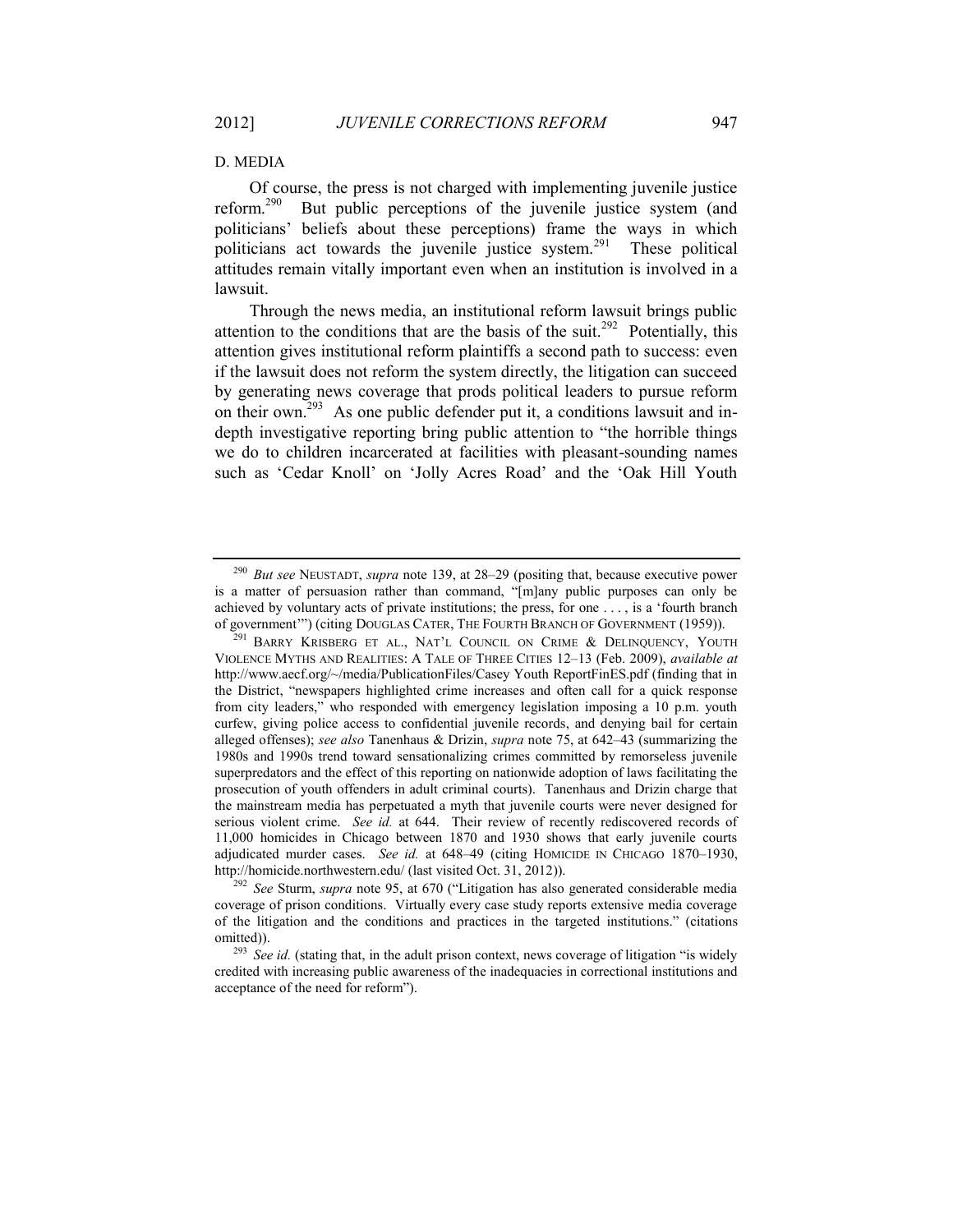Center."<sup>294</sup> Yet the public attention may come to focus on issues other than those most important to the lawsuit. Further, there are no guarantees that media coverage will remain favorable to reformers as they implement a decree, especially if doing so entails politically controversial action.

Since the beginning of *Jerry M.*, there has been no shortage of stories informing the public of the problems in the District's juvenile justice agency.<sup>295</sup> But once that story has been told, it is no longer novel; reporters searching for scoops must either dig deeper or look elsewhere. Updates on the litigation's progress can certainly be newsworthy; however, after the parties have agreed to a consent decree, coverage of litigation is likely confined to implementation failures, not successes.<sup>296</sup> Later news coverage of the District's agency shifted focus to assessing the lawsuit's impact on city hall politics.<sup>297</sup> At one point, *Jerry M*. was a story of improper government contracting; <sup>298</sup> at another, of a judge's dramatic request for a meeting with the mayor.<sup>299</sup> While valuable as news reporting, stories on such side issues are unlikely to spur politicians to embark on ambitious institutional reforms. Such stories also divert attention from the persistence of intolerable conditions in facilities and the merits of deinstitutionalization.

Further, negative media coverage can quickly undercut political support for reform.<sup>300</sup> In the District, media coverage of escapes, whether

<sup>299</sup> *E.g.*, Lewis, *supra* note [57.](#page-10-2)

<sup>300</sup> Schiraldi, Remarks, *supra* note [65](#page-11-1), at 5 ("The press became a serious problem over time. Although we got uniformly terrific press initially, and some members of the media like the Post's editorial board and the Kojo Nnamdi show were consistently supportive

<sup>294</sup> Diane Shust, Op-Ed, *They Call It 'Juvenile Justice*,*'* WASH. POST, Nov. 30, 1986, at C8.

<sup>&</sup>lt;sup>295</sup> After plaintiffs filed the original complaint and before the parties agreed to the consent decree, the *Washington Post* ran a two-part, front-page series of thoroughly reported stories. *See* Weiser, *Delinquents*, *supra* note [222;](#page-36-0) Weiser, *Youth Facility Policy*, *supra* note [79.](#page-14-1)

<sup>&</sup>lt;sup>296</sup> The news reports cited throughout this Comment support this point. For a rare story on a positive development in the litigation, see Henri Cauvin, Blog, *Improved Juvenile Ward Education: D.C. Report*, WASH. POST (Jul. 8, 2010, 2:20 PM), http://www.washingtonpost.com/blogs/crime-scene/post/improved-juvenile-ward-educationdc-report/2010/12/20/ABFPCDG\_blog.html ("In a new report filed today, the monitor overseeing a court-ordered reform of the District's juvenile justice agency said the city had has [*sic*] staged a 'remarkable' turnaround in how it educates juveniles in long-term detention.").

<sup>297</sup> *See, e.g.*, Sandra Evans, *City Hall Notebook: Budget Bodes Ill for Unfortunates in City Institutions*, WASH. POST, Feb. 6, 1986, at DC1 (noting the folly of a budget proposal that defunded all operations at Cedar Knoll—which the city had committed to close—and failed to create any alternatives).

<sup>298</sup> *E.g.*, Benjamin Weiser, *Youth Contracts Kept Despite Allegations*, WASH. POST, June 27, 1986, at B1.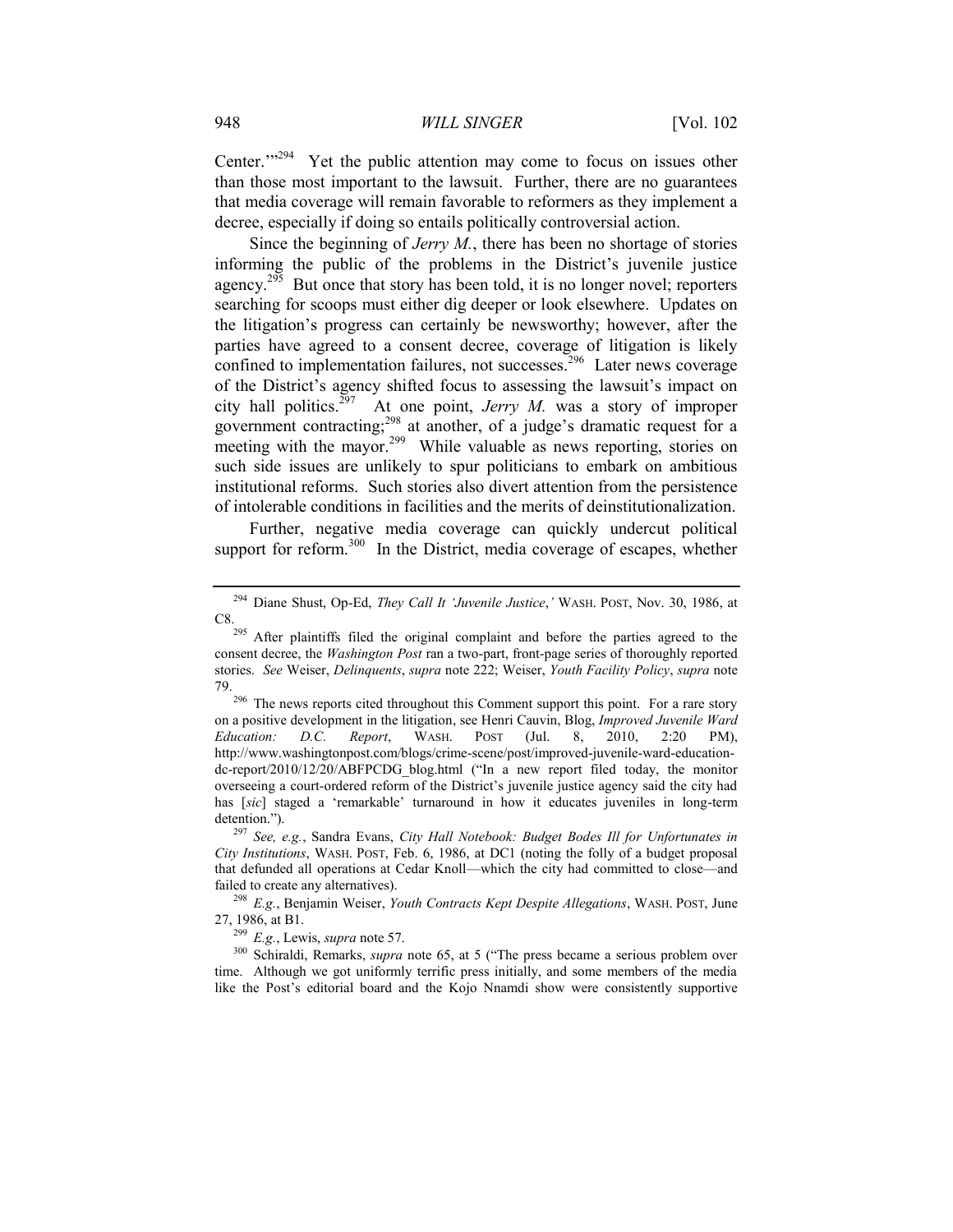<span id="page-49-0"></span>staff-aided or not, repeatedly undermined confidence in agency management.<sup>301</sup> So did coverage of sensational crimes involving youths who had been at one time or another in DYRS custody.<sup>302</sup> Part IV.G tells a story in which relentless media criticism influenced a political decision to replace reform-minded agency management.

When reformers are in the position of agency management, they face a twofold public relations problem. First, so long as they remain subject to the control of the political branches, they cannot afford to lose public support or allow public attitudes favoring incarceration to overwhelm those receptive to rehabilitation.<sup>303</sup> Second, reformers can expect negative news coverage of their failures, but juvenile confidentiality laws may constrain the agency's ability to respond effectively to bad-news stories.<sup>304</sup>

In summary, an agency can earn positive news coverage of its successes outside the corrections lawsuit, but such stories by their nature will appear with less frequency.<sup>305</sup> Plaintiffs in juvenile justice litigation should not expect media coverage over the long run to favor reform over institutionalization.

<sup>303</sup> *See* KRISBERG ET AL., *supra* note [291,](#page-47-0) at iv-v (finding complexity in public opinion toward youth rehabilitation and observing that media coverage has a large influence on attitudes toward youth offenders).

<sup>304</sup> *E.g.*, Editorial, *Secrecy Run Amok*, WASH. POST, June 22, 2010, at A18 (referring to a murder case in which "Maryland authorities released arrest records of the three suspects charged . . . while D.C. officials were constrained in even acknowledging the youths were under the supervision of youth rehabilitation services"); *see also* Drizin & Luloff, *supra* note [262,](#page-43-0) at 309 (arguing that the absence of media observers from juvenile proceedings contributes to an incorrect public perception that "the juvenile court is a place where children are not punished and [are] allowed to commit crimes without any repercussions").

<sup>305</sup> Harlan, *supra* note [238](#page-38-0) (profiling a group of DYRS youths during an eight-day wilderness trip, and noting that the newspaper agreed not to publish information about the youths' offenses).

throughout my tenure, all you have to do is 'google' my name to get a sense of some of the negative press I received during my time at DYRS, coverage which colors the 'verdict' on the reforms to this day.").

<sup>301</sup> *E.g.*, Colbert I. King, Op-Ed, *A Grieving Mother Left in the Dark*, WASH. POST, June 26, 2010, at A15 (decrying the department's supervision of youths in community-based placements); Elsa Walsh, *Crawford Sharply Criticizes Youth Facilities*, WASH. POST, Sept. 25, 1987, at C1 (reporting that a key legislator "sharply criticized" management in response to a report that 25% of youths escaped secure confinement at Oak Hill).

<sup>&</sup>lt;sup>302</sup> *E.g.*, King, *supra* note [301](#page-49-0), at A15 (reporting that a murder victim's mother said, "DYRS 'is a breeding ground for vile offenders to freely walk away and commit some of the most unspeakable crimes imaginable.'").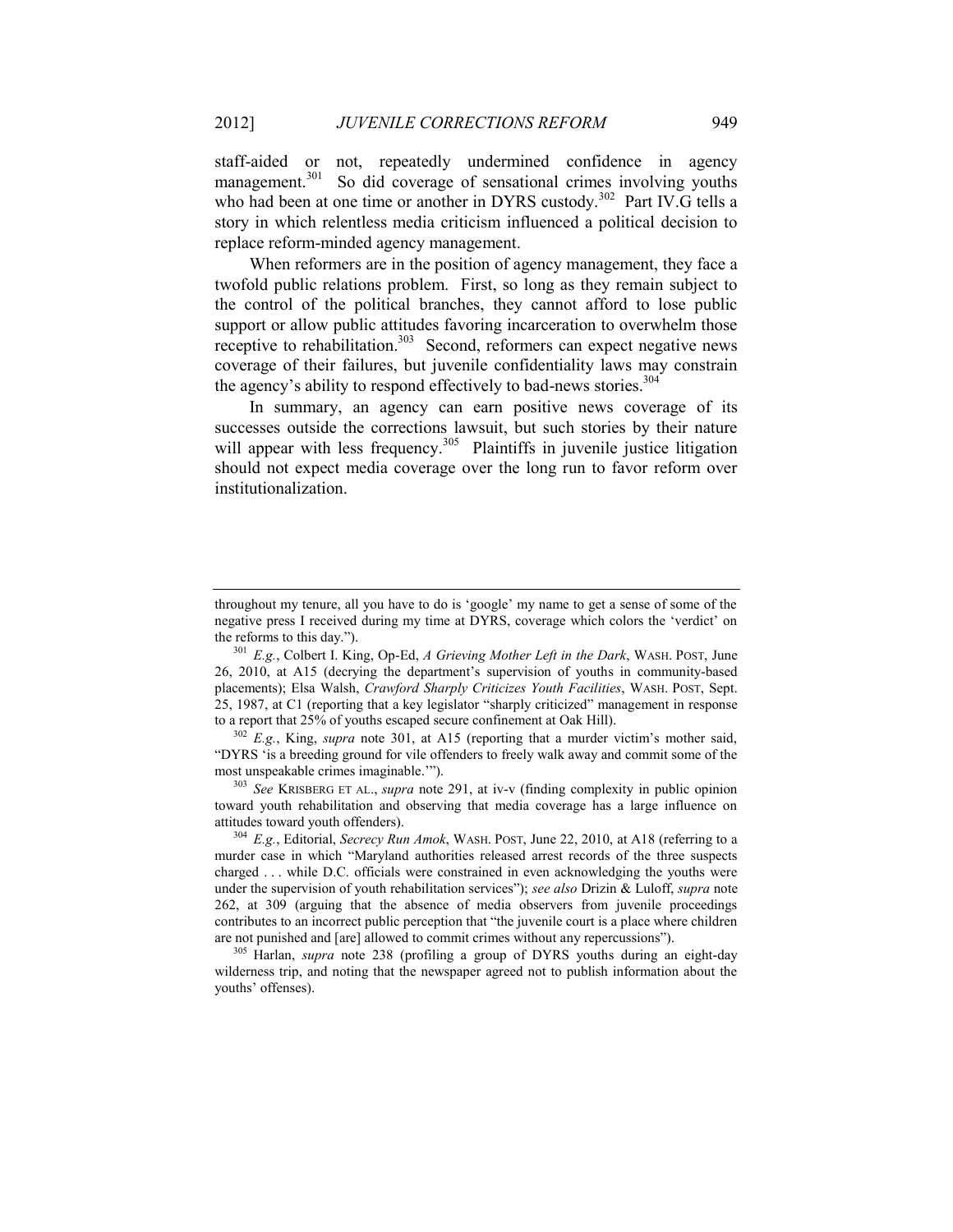#### E. THE LEGISLATURE

<span id="page-50-0"></span>In an influential article on the politics of criminal law, the late Professor Stuntz distinguished "surface politics," which lead legislatures to react to the ebb and flow of public opinion, from "deep politics," in which legislatures cooperate and compete with other governmental institutions.<sup>306</sup> Stuntz argued that only deep politics—specifically, an institutional alliance of legislators and prosecutors that appellate courts cannot resist—truly explains the continuous expansion of the criminal law since the midnineteenth century. $307$ 

Stuntz recognized only two major exceptions to criminal law's expansion: the repeal of Prohibition and the criminal code revisions inspired by the Model Penal Code.<sup>308</sup> But we should rank the advent of juvenile justice as a third exception. Ever since legislatures created the first juvenile courts, juvenile justice has stood uncomfortably alongside criminal law.<sup>309</sup> The states' juvenile court acts substantially narrowed criminal law's scope when they insulated children from the cruelty of criminal punishment for their criminal acts. It is no accident that an entire species of modern tough-on-crime legislation—the transfer laws embodying the sound bite "adult time for adult crimes"—consists of expanding criminal law's scope by eroding juvenile court jurisdiction.<sup>310</sup> The political "accident" is that criminal law reformers (including some crucially important trial judges, running with the *parens patriae* doctrine) created juvenile justice systems in the first place. $311$ 

Quibbles aside, Stuntz's analysis remains penetrating. His distinction between surface politics and deep politics guides the following discussion.

<sup>306</sup> *See* William J. Stuntz, *The Pathological Politics of Criminal Law*, 100 MICH. L. REV. 505, 509–10 (2001).

<sup>307</sup> *Id.* at 525, 528.

<sup>308</sup> *Id.* at 525 n.93.

<sup>309</sup> *See* Tanenhaus & Drizin, *supra* note [75,](#page-13-1) at 645–49; *see also* Scott R. Hechinger, *Juvenile Life Without Parole: An Antidote to Congress's One-Way Criminal Law Ratchet?*, 35 N.Y.U. REV. L. & SOC. CHANGE 408, 444–64 (2011) (arguing that, in the current political climate, it is possible for congressional action to spur an important reform of youth-crime policy).

<sup>310</sup> *See* Tanenhaus & Drizin, *supra* not[e 75,](#page-13-1) at 664–66.

<sup>311</sup> *See* Gwen Hoerr McNamee, *The Origin of the Cook County Juvenile Court*, *in* A NOBLE SOCIAL EXPERIMENT? THE FIRST 100 YEARS OF THE COOK COUNTY JUVENILE COURT, 1899–1999, at 14, 18 (Gwen Hoerr McNamee ed., 1999); Hammer, *supra* note [87,](#page-15-2) at 928– 30.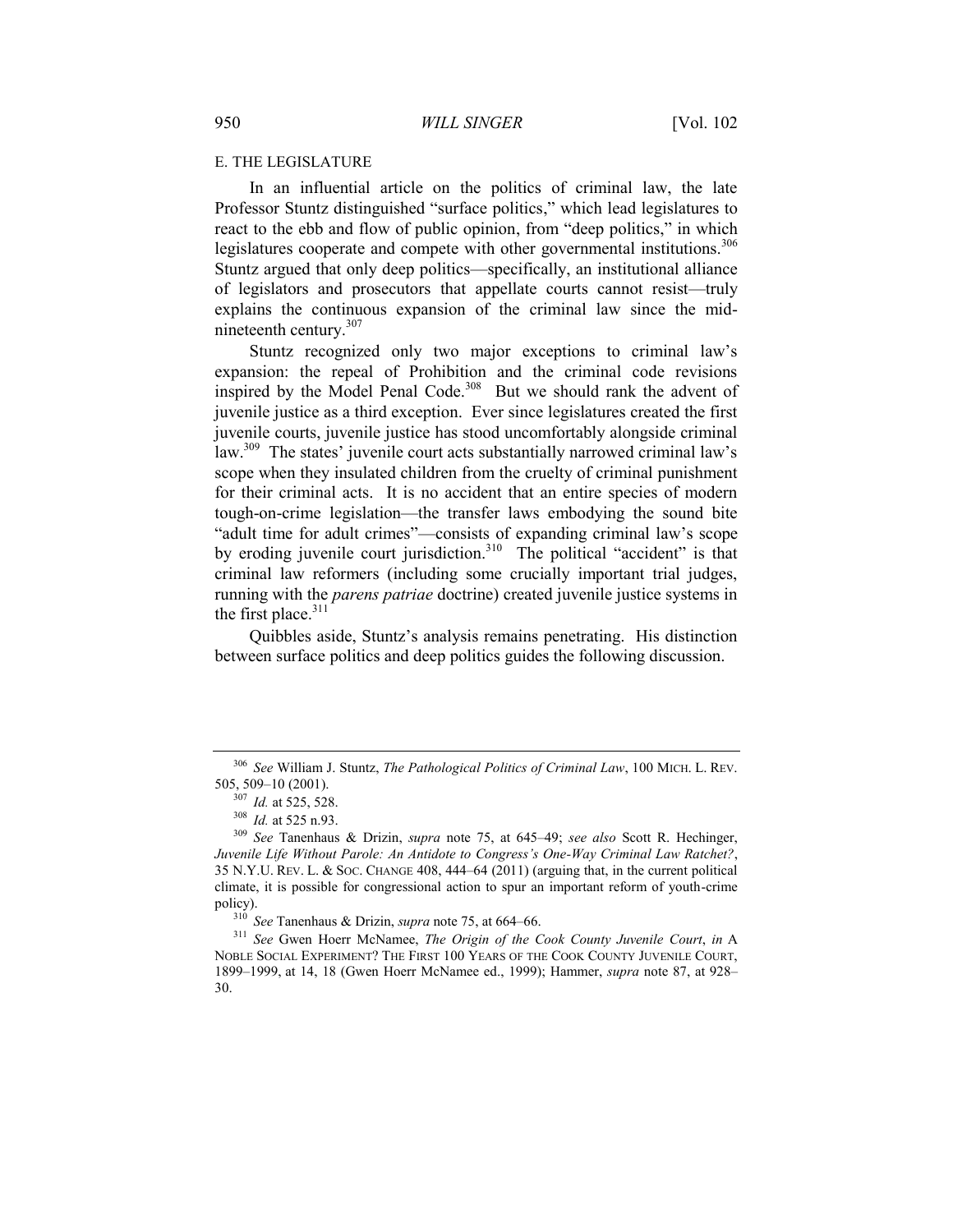#### *1. Surface Politics*

Public opinion about youth crime is complex. In one poll, 91% of American voters agreed that youth crime "is a major problem in our communities," and barely one-third felt the juvenile justice system was effective in getting youths to stop committing violent or nonviolent crimes.<sup>312</sup> Taken alone, these answers might suggest that getting tougher on youth crime would be popular with the public. But 89% agreed that "[r]ehabilitative services and treatment for incarcerated youth can help prevent future crimes."<sup>313</sup> And when asked which policy responses are "highly effective" ways to reduce youth crime, voters favored rehabilitative approaches over tougher punishment.<sup>314</sup> Thus, the public appears to believe both that a serious youth-crime problem exists and that the best response entails far more than reflexive punishment.

Media portrayals can have as much effect on public perception of youth crime as actual youth-crime trends do. $315$  In the District, youth crime received extensive media coverage beginning in 2003, when a series of high-profile crimes involved a wave of "kiddie car thieves" and fatal shootings by teens of innocent bystanders, including other teens.<sup>316</sup> Despite these high-profile crimes, the District's youth-crime rate was dramatically lower in 2003 than it had been in the mid-1990s.<sup>317</sup>

<sup>315</sup> *See* KRISBERG ET AL., *supra* note 291, at 2–3.

<sup>316</sup> RYAN & SCHINDLER, *supra* not[e 208,](#page-33-0) at 10; Sewell Chan, *Shooting Highlights Crime Debate*, WASH. POST, Nov. 9, 2003, at C1.

<sup>317</sup> JEFFREY A. BUTTS, URBAN INSTIT., JUVENILE CRIME IN WASHINGTON, D.C. 3 & tbl.1 (Dec. 2003), *available at* http://www.urban.org/uploadedPDF/310910\_JuvenileCrimeDC.pdf (reporting that overall juvenile arrests increased in the District from 2002 to 2003, but the 2003 arrest figures still represented a 38% decrease in overall juvenile arrests since 1995). Butts's report appeared in December 2003 as a reply to punitive policy responses to the youth-crime issue. *See id.* at 1–2. Examining data from 1995 to 2007 (with the benefit of hindsight), Krisberg found that the juvenile arrest rate for violent offenses had peaked at 529

<sup>&</sup>lt;sup>312</sup> BARRY KRISBERG & SUSAN MARCHIONNA, NAT'L COUNCIL ON CRIME & DELINQUENCY, ATTITUDES OF US VOTERS TOWARD YOUTH CRIME AND THE JUSTICE SYSTEM 2–3 (2007), *available at* http://www.nccd-crc.org/nccd/pubs/zogby\_feb07.pdf. Zogby International conducted this telephone poll of 1,043 randomly selected voters using validated weighting and sampling procedures. The margin of error was +/– 3.1 percentage points. *Id.* at 2.

<sup>313</sup> *Id.* at 3.

<sup>&</sup>lt;sup>314</sup> *Id.* at 6. The approaches are as follows (with the share rating them "highly effective" in parentheses): increasing education and job skills training for youths in the juvenile justice system (75%); increasing prevention services for youths in the community before they get in trouble (71%); increasing counseling and substance abuse treatment through the juvenile justice system (54%); harsher penalties for offenders under age 18 (33%); and prosecuting more youths in the adult criminal justice system (26%).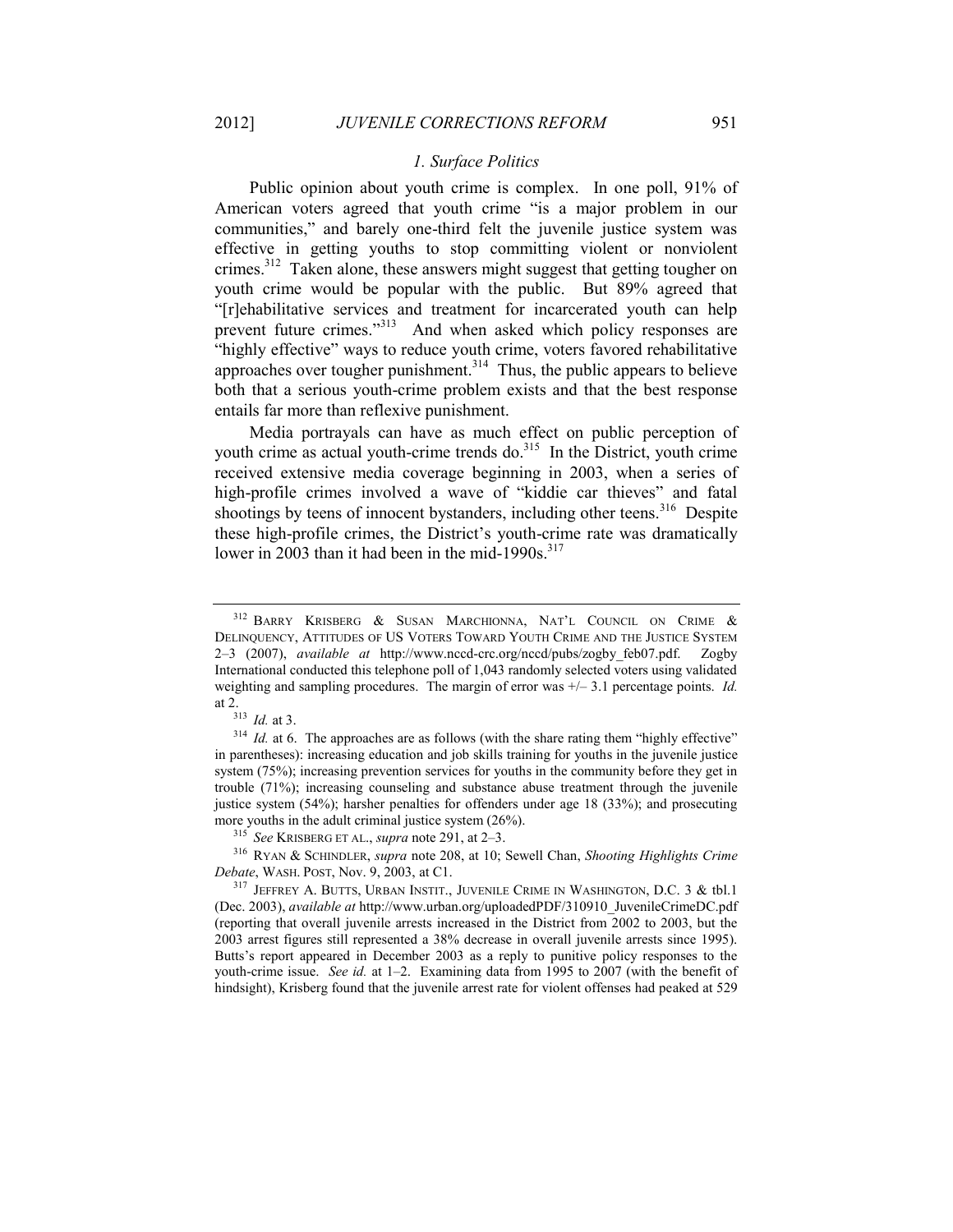<span id="page-52-1"></span>But the initial legislative responses acted on the news, not the data.<sup>318</sup> Councilmembers proposed legislation to get tough on youth crime, for example by punishing parents of delinquent children.<sup>319</sup> Most prominently, Mayor Anthony Williams introduced an omnibus juvenile justice act.<sup>320</sup> The mayor's proposal incorporated a few of the reforms recommended in 2001 by his Blue Ribbon Commission on Youth Safety and Juvenile Justice Reform, but the bill also contained expansive provisions to make prosecuting youths in criminal court easier and to get tough on youth offenders and their parents. $321$  The mayor's proposal received strong support from prosecutors, including both the District's corporation counsel and the United States Attorney's Office.<sup>322</sup>

 $320$  Omnibus Juvenile Justice, Victim's Rights and Parental Participation Act of 2003, B. 15-537 (introduced at the mayor's request).<br> $^{321}$  *Id*. In a scaled-back form, t

In a scaled-back form, the mayor's bill adopted the commission's recommendations to add a purpose clause to the Juvenile Court Act; release "children in need of supervision" (i.e., truants and runaways) instead of incarcerating them; evaluate the effect of rehabilitative services on delinquent youths; and create individualized treatment plans for each delinquent youth. *Id.* at tit. I, IX–XI. The mayor's bill also proposed to allow prosecutors to share confidential information about juveniles; facilitate the transfer of juveniles accused of violent offenses to the criminal system; restrict judges' ability to dismiss delinquency cases when the child is not in need of rehabilitation; create a new juvenile offense for failing to appear at a delinquency hearing; grant victims the right to participate in a delinquency hearing; authorize courts to order delinquent juveniles or their parents to pay restitution; and require parents to participate in their children's rehabilitation plans, under pain of contempt. *Id.* at tit. III–IV, VI–VIII, XII; *see also* Letter from Anthony A. Williams, Mayor, D.C. to Linda W. Cropp, Chairman, Council of D.C. (Oct. 31, 2003) (accompanying the bill and explaining its rationale).

<sup>322</sup> COUNCIL OF D.C., COMM. ON THE JUDICIARY, REPORT ON BILL 15-527, "OMNIBUS JUVENILE JUSTICE AMENDMENT ACT OF 2004," at 25–29, 31–34 (2004) [hereinafter "REPORT ON BILL 15-527"] (summarizing testimony from prosecutors). In the District, the U.S.

<span id="page-52-0"></span>per 100,000 youths in 1996, bottomed out at 218 in 2002, and then rose before appearing to level off at 399 in 2007. KRISBERG ET AL., *supra* not[e 291,](#page-47-0) at 28–29.

<sup>318</sup> *Cf.* Paul H. Robinson et al., *The Modern Irrationalities of American Criminal Codes: An Empirical Study of Offense Grading*, 100 J. CRIM. L. & CRIMINOLOGY 709, 735 (2010) (arguing that the cumulative effect of legislative reactions to "some upsetting crime in the news" deprives criminal codes of coherence and rationality). Or, as another observer has put it, "there are far more bills introduced in every legislative session that need to die than need to pass." ASHWORTH, *supra* not[e 5,](#page-2-3) at 3; *see id.* at 2–5 (explaining the dynamics of "bad ol' bills" and the combination of benefits and low costs for legislators who sponsor them).

<sup>&</sup>lt;sup>319</sup> *E.g.*, Juvenile Justice and Parental Accountability Amendment Act of 2003, B. 15-460, §§ 2, 6 (introduced by Councilmember Chavous) (proposing, *inter alia*, to impose a mandatory fine on the parent of a delinquent child and to authorize the mayor to suspend the parent's driver's license depending on the severity of the offense or number of adjudications); *see also* Juvenile Justice Act of 2003, B. 15-574 (introduced by Councilmember Mendelson) (proposing procedural changes that would have the effect of transferring more youths to the criminal system).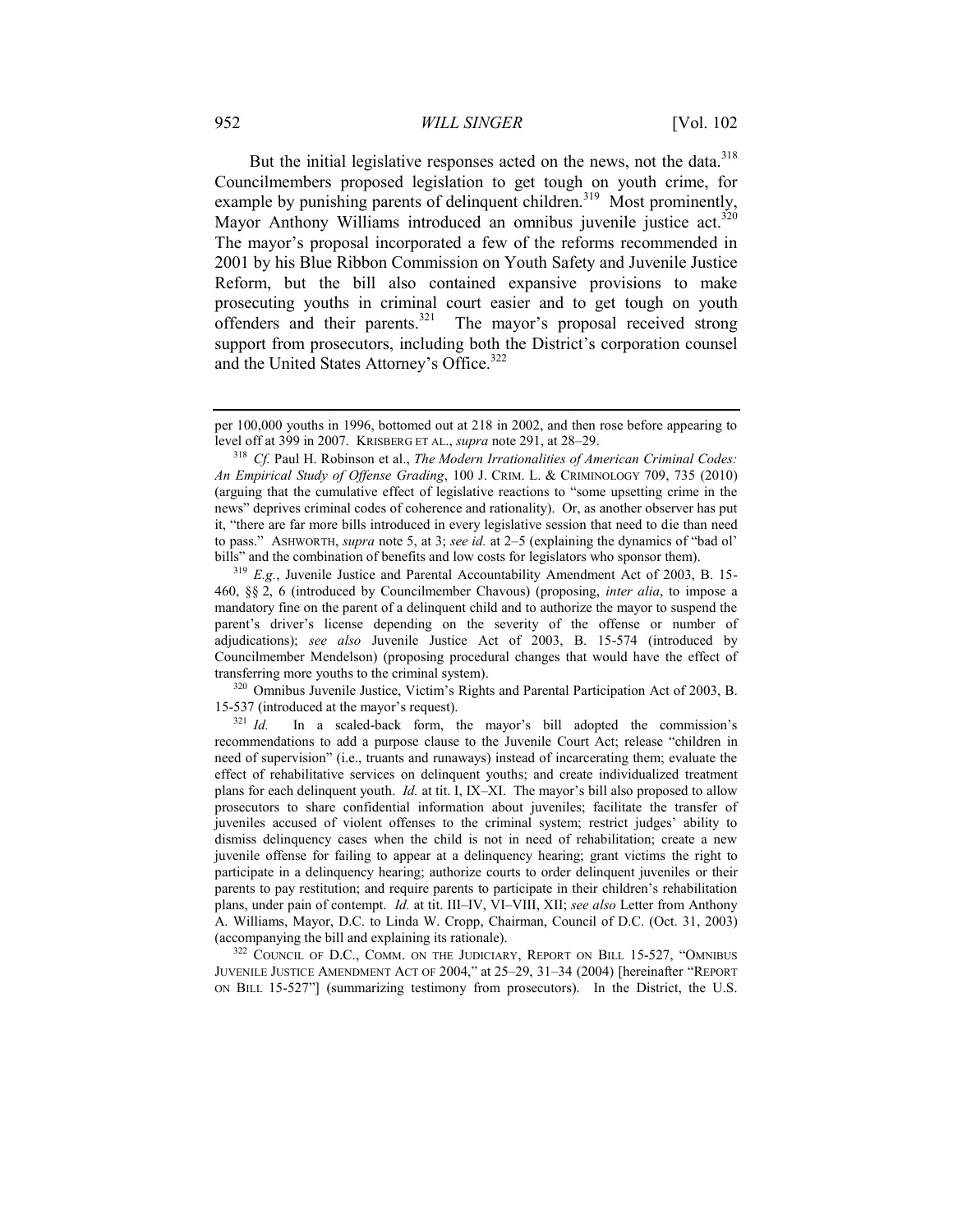But the punitive legislation was opposed by a coalition of youth advocates who had successfully organized themselves earlier to influence the commission.<sup>323</sup> Now the coalition turned to getting the council to pay attention to the commission's report.<sup>324</sup> The commission's recommendations—including its most concrete proposal, the closure of Oak Hill—purposefully aligned with *Jerry M*.'s goal of transitioning to smaller, safer facilities designed for rehabilitation rather than warehousing.<sup>325</sup> At the coalition's urging, Councilmember Adrian Fenty introduced a bill based closely on the commission's recommendations.<sup>326</sup>

In the end, the commission's recommendations were a major influence on the bill that came out of committee.<sup>327</sup> Having set out to get tough in response to growing fears about youth crime, the council adopted a more balanced omnibus bill that required replacing the crumbling Oak Hill facility with a new, rehabilitation-oriented model. $328$ 

<span id="page-53-0"></span>Again, Stuntz was right to describe surface politics as an "ebb and flow."<sup>329</sup> The confluence of political factors that produced this legislative act was bound to change.<sup>330</sup> As Jerome Miller might have put it: Even if

<sup>325</sup> *See* BLUE RIBBON COMM'N, *supra* note [262,](#page-43-0) at 14–15 (framing the commission's recommendation to close Oak Hill as "a new rallying cry" to satisfy the city's obligations under the *Jerry M.* consent decree).

<sup>326</sup> Blue Ribbon Juvenile Justice and Youth Rehabilitation Act of 2004, B. 15-673 (introduced by Councilmember Fenty); *see* RYAN & SCHINDLER, *supra* not[e 208,](#page-33-0) at 10–11.

<sup>327</sup> RYAN & SCHINDLER, *supra* not[e 208,](#page-33-0) at 22. Councilmember Kathy Patterson, chair of the council's judiciary committee, made significant changes to the omnibus bill that tempered its punitive aspects and incorporated more of the commission's report. *See* REPORT ON BILL 15-527,*supra* not[e 322,](#page-52-0) at 9.

<sup>328</sup> *See* Omnibus Juvenile Justice Act of 2004, 52 D.C. Reg. 1188, D.C. Law 15-261 (effective Mar. 17, 2005) (codified at D.C. CODE § 24-941 (LexisNexis 2001)); REPORT ON BILL 15-527, *supra* not[e 322,](#page-52-0) at 16–21.

<sup>329</sup> Stuntz, *supra* note [306,](#page-50-0) at 510.

<sup>330</sup> For one, the union representing Oak Hill's correctional staff had no involvement in this debate. Later, the union would make its position on reforms clearly known. *E.g.*, Elissa Silverman, *Brown Wins Endorsement of Union for Youth Jailers*, WASH. POST, Sept. 1, 2006,

Attorney prosecutes all crimes except misdemeanors; the District's corporation counsel (since renamed the District's attorney general) brings delinquency petitions.

<sup>&</sup>lt;sup>323</sup> The Justice for D.C. Youth Coalition consisted of national advocacy groups, including the Youth Law Center and the Justice Policy Institute, as well as local service organizations such as the Latin American Youth Center and the Alliance of Concerned Men. RYAN & SCHINDLER, *supra* not[e 208,](#page-33-0) at 10.

 $324$  One councilmember, apparently unaware of the Blue Ribbon Commission and its 2001 report, introduced a bill "[t]o establish a Juvenile Justice Task Force for the purpose of recommending improvements in the District of Columbia's criminal justice system as it applies to juveniles." *See* Juvenile Justice Task Force Establishment Act of 2003, B. 15-573 (introduced by Councilmember Brazil).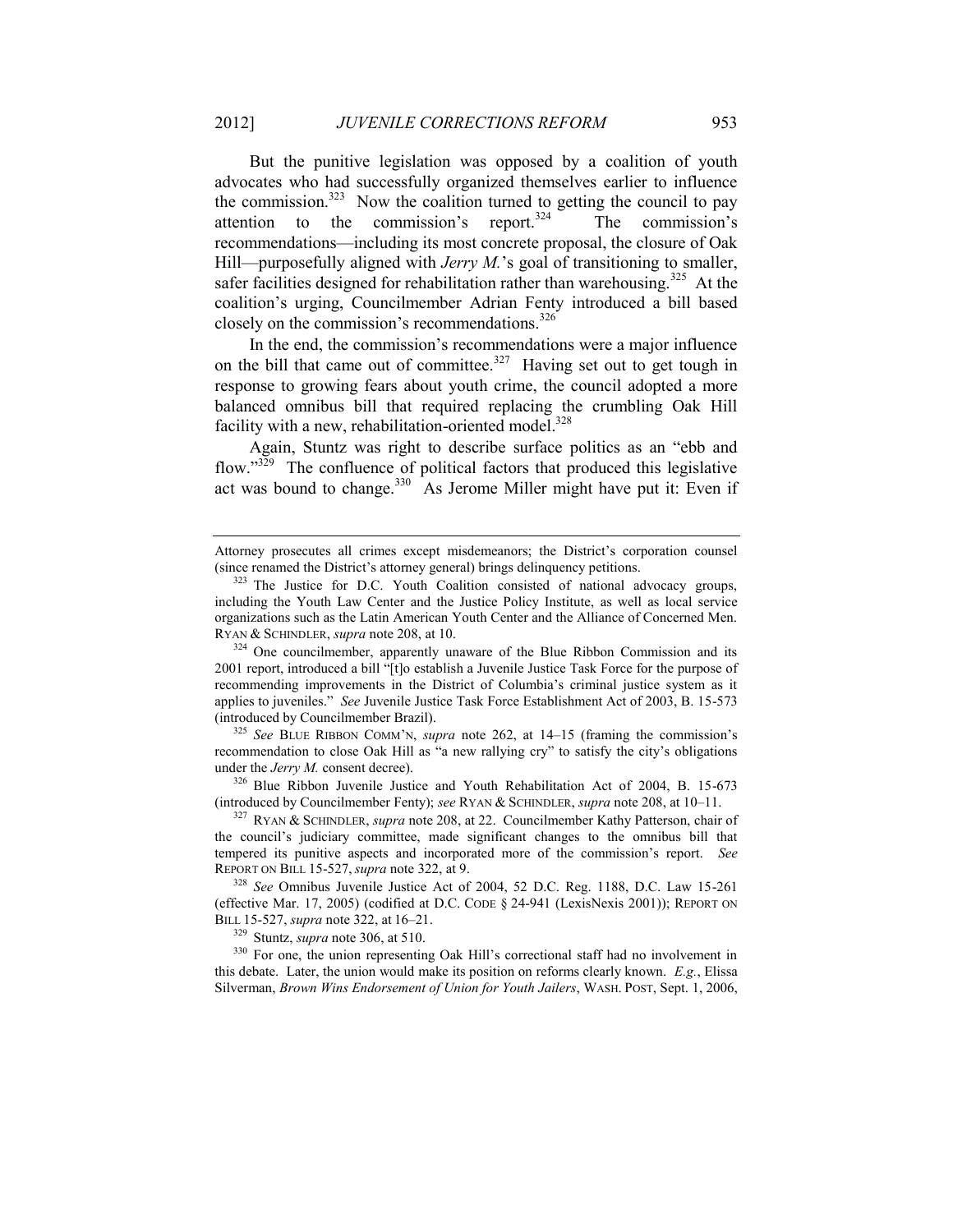surface politics can allow reform to begin, they will also ensure that sustained support for reform "will not be based on results, but will be a matter of chance, of happenstance, of politics and mood."<sup>331</sup>

#### *2. Deep Politics*

In the surface-politics story of legislative responses to public opinion, *Jerry M.* had a quiet presence largely confined to the background. But from the perspective of deep politics, the lawsuit's existence alters the power balance among the institutions of government. This rebalancing does not flow from the court's orders, and its effect is noticeable even when the court does not order the legislature to take action.

The most obvious illustration of this effect is the legislature's common and well-documented tendency to increase the budget of the target agency in an institutional reform lawsuit.<sup>332</sup> The District's city council needed only a cursory reference to *Jerry M.* to approve budget increases for the youth corrections agency.<sup>333</sup> But what accounts for the legislature's usual readiness to reward troubled agencies with additional resources?

Because its members are publicly accountable, a legislature seeks to avoid blame. $334$  Conveniently, a legislature cannot be blamed for institutional reform litigation arising from faulty execution of the law. But when it appears that inadequate funding is a cause of the agency's compliance problems, the legislature becomes exposed to a risk of blame.

<sup>333</sup> *See, e.g.*, Fiscal Year 2005 Operating Cash Reserve Allocation Emergency Act of 2005, 52 D.C. Reg. 3162 (Apr. 1, 2005) (authorizing DYRS to spend, in addition to its approved annual budget, nearly \$3.3 million "to cover increased costs of court ordered requirements"). This supplemental funding increased DYRS's \$51.7 million budget by about 6.4%. *Cf.* GOV'T OF D.C., 2 FY 2005 PROPOSED BUDGET AND FINANCIAL PLAN E-7 (June 21, 2004), *available at* http://cfo.dc.gov/cfo/LIB/cfo/budget/2005/pdf/pbfp05\_e\_ hss.pdf (using the term "Youth and Adolescent program" to refer to DYRS).

<sup>334</sup> *See, e.g.*, SILVERSTEIN, *supra* note [113,](#page-18-2) at 3, 28–29 (illustrating policy approaches in other contexts that insulate legislative bodies from blame).

at B4 (reporting that the union representing line staff at Oak Hill endorsed Michael A. Brown in his campaign for mayor "because he supports its calls for the dismissal of department Director Vincent Schiraldi").

<sup>331</sup> MILLER, *supra* note [6,](#page-2-0) at 226.

<sup>332</sup> *See, e.g.*, Schlanger, *supra* note [89,](#page-15-0) at 562–63. With so many D.C. human services agencies operating under some form of court supervision, a leading local policy advocate counted the existence of a reform lawsuit as the first factor to consider when analyzing their proposed budgets. *See* Susie Cambria, *An Objective Tool to Assess the Mayor's Budget and the Council's Changes*, SUSIE'S BUDGET & POL'Y CORNER (Jan. 19, 2011), http://susiecambria.blogspot.com/2011/01/objective-tool-to-assess-mayors-budget.html.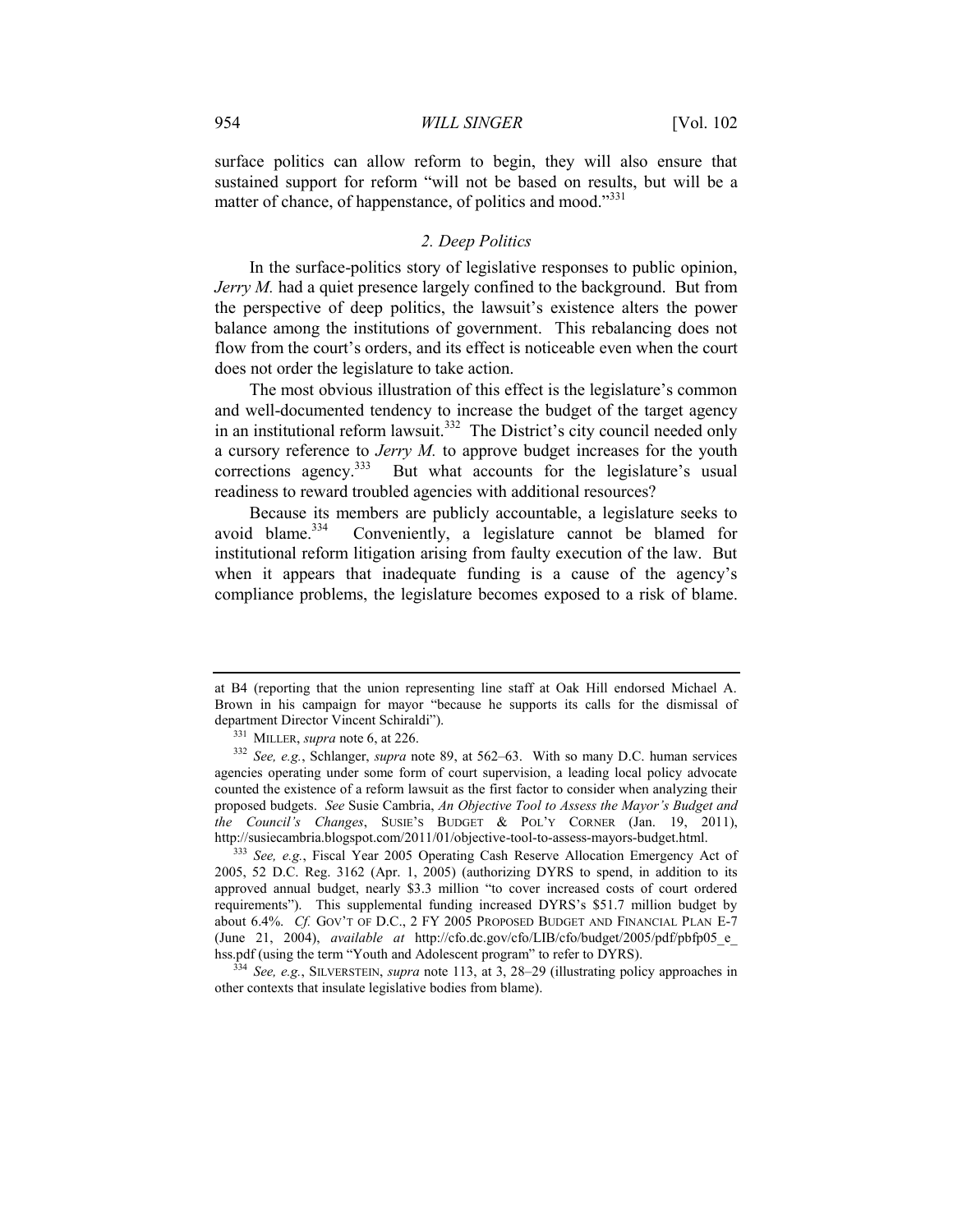In that case, the legislature will typically perceive eliminating the risk of blame as worth the cost of giving the agency additional funding.<sup>335</sup>

As a practical matter, the court's involvement constrains the legislature's allocation of fiscal resources.<sup>336</sup> The lawsuit's constraint is akin to the constraints imposed by federal mandates, voter-imposed tax and expenditure limits, or economic down-cycles.<sup>337</sup> The legislature can perceive the constraint's existence whenever the agency says its funding is inadequate to comply with the decree—whether or not the court has gone so far as to specifically order additional appropriations.

Likewise, the *Jerry M.* court had not ordered the District to close Oak Hill when the council enacted its statutory mandate to do so; the idea came from the 2001 report of the Blue Ribbon Commission on Youth Safety and Juvenile Justice Reform.<sup>338</sup> But the participation of the commission's chairman, Judge Eugene Hamilton, gave the report an unmistakable judicial imprimatur.<sup>339</sup> Two years later, when surface politics prompted the council to do something about the youth-crime problem, the council stood exposed to blame if it ignored the commission's recommendations. The council's statutory mandate and the judiciary's perceived support for it left Mayor Williams with little room to maneuver; his next budget funded a \$34.2 million capital project to replace Oak Hill.<sup>340</sup>

However, in this deep politics story, the court's support for reform means more to the legislature and the executive than it does to the public. Early in *Jerry M.*'s history, it was clear that deinstitutionalization plans

<sup>&</sup>lt;sup>335</sup> When the additional funding would cause or exacerbate a fiscal crisis (i.e., any moment of acute resource scarcity requiring a reordering of major policy priorities), the cost becomes prohibitive and the legislature may not be moved to act. Thus, the court's involvement in *Jerry M.* had little budgetary impact during the District's period of fiscal insolvency from roughly 1993 to 2000; the city lacked both the money to fund priorities and the management capacity to order priorities.

 $336$  From the perspective of the legislature as a funding decisionmaker, this is a "firstorder" constraint because the decision has been taken out of the legislature's hands and treated as a given. *See* GUIDO CALABRESI & PHILIP BOBBITT, TRAGIC CHOICES 19–21 (1978) (differentiating between first- and second-order changes).

<sup>337</sup> *See, e.g.*, NAT'L CONFERENCE OF STATE LEGISLATURES, FUNDAMENTALS OF SOUND STATE BUDGETING PRACTICES, at ch. 2 (1995), *available at* http://www.ncsl.org/issuesresearch/budget-tax/fundamentals-of-sound-state-budgeting-practices.aspx#constrain.

<sup>338</sup> *See supra* text accompanying notes [319](#page-52-1)–[28.](#page-53-0)

<sup>&</sup>lt;sup>339</sup> Judge Hamilton was the chief judge of the D.C. Superior Court from 1993 until assuming senior status in 2000 after thirty years on the bench. Emily Langer & Keith L. Alexander, Obituary, *Judge Sat Atop D.C. Superior Court Bench*, WASH. POST, Nov. 21, 2011, at B6.

<sup>340</sup> COUNCIL OF D.C., COMM. ON HUMAN SERVS., *supra* note [198,](#page-31-0) at 15–16 & n.6; DALY ET AL., *supra* note [47](#page-8-0), at 2 (referring to Oak Hill's closure in May 2009).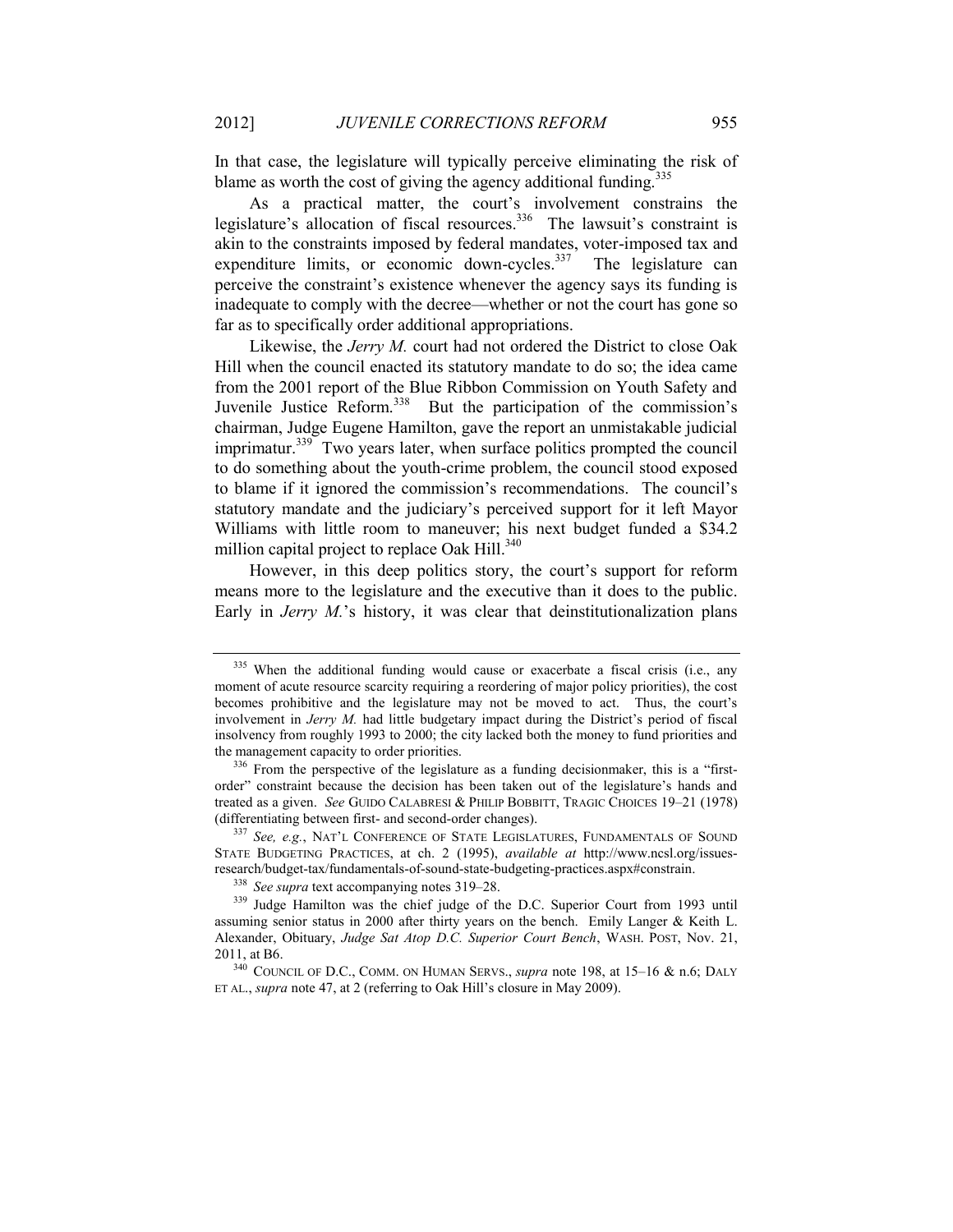#### 956 *WILL SINGER* [Vol. 102

would face a major obstacle: NIMBY opposition from residents opposed to establishing group homes and other community-based alternatives to confinement in their neighborhoods, coupled with an absence of sparsely populated areas in such a compact city.<sup> $341$ </sup> In an op-ed published in the *Washington Post*, three court-appointed experts sought to persuade the city's residents to accept group homes and troubled youths in their neighborhoods; so far as one can tell, their argument had absolutely no effect on public opinion.<sup>342</sup> Like any other political actor, the court's influence has potential and limits.

#### F. THE CHIEF EXECUTIVE

The difficulties agency managers face in obtaining reliable information about operations or issuing orders and having them executed are compounded at the chief executive level. $343$  As a practical matter, a chief executive's role in juvenile corrections litigation is limited to only a few actions: selecting and supporting the director of the youth corrections agency.<sup>344</sup>

<sup>341</sup> *See, e.g.*, Virginia Mansfield, *Barry Says More Group Homes Will Open Throughout the City*, WASH. POST, Aug. 1, 1985, at DC1 (describing hostility in many neighborhoods to community-based placement of delinquent youths, prisoners, foster children, and people with mental illness or developmental disabilities). I embrace Lydia DePillis's descriptive (rather than pejorative) use of the label:

NIMBY: Not In My Back Yard. As in, "I don't object to this [homeless shelter/windmill/trash transfer station/Walmart/meth clinic] in *principle*, but I'd rather not have to deal with it in my neighborhood." That definition holds true even for the people who would add, "because my neighborhood is already a dumping ground for that kind of crap" or "it's just not the right place for that kind of thing."

Lydia DePillis, *What I Talk About When I Talk About NIMBYism*, WASH. CITY PAPER (Aug. 2, 2011, 6:29 PM), http://www.washingtoncitypaper.com/blogs/housingcomplex/2011/08/ 02/what-i-talk-about-when-i-talk-about-nimbyism/ (brackets in original).

<sup>342</sup> *See* Marty Beyer, Robert E. Brown & Paul DeMuro, Op-Ed, *How to Help Delinquents Help Themselves*, WASH. POST, Oct. 18, 1987, at D8. The three coauthors were the members of the *Jerry M.* panel; *see* text accompanying *supra* not[e 27.](#page-6-0)

<sup>343</sup> *See, e.g.*, NEUSTADT, *supra* note [139,](#page-22-1) at 34–35 (describing the institutional antagonism between a president and cabinet members, who respond to different constituencies).

<sup>344</sup> *Id.* at 7–8 (conceiving of the presidential role as that of a mere clerk, who labors to administer formalities (such as signing bills or executive orders) on behalf of the subordinate departments that actually perform work). On the distinction between labor and work, see ARENDT, HUMAN CONDITION, *supra* not[e 66,](#page-11-0) at 7, 144–152.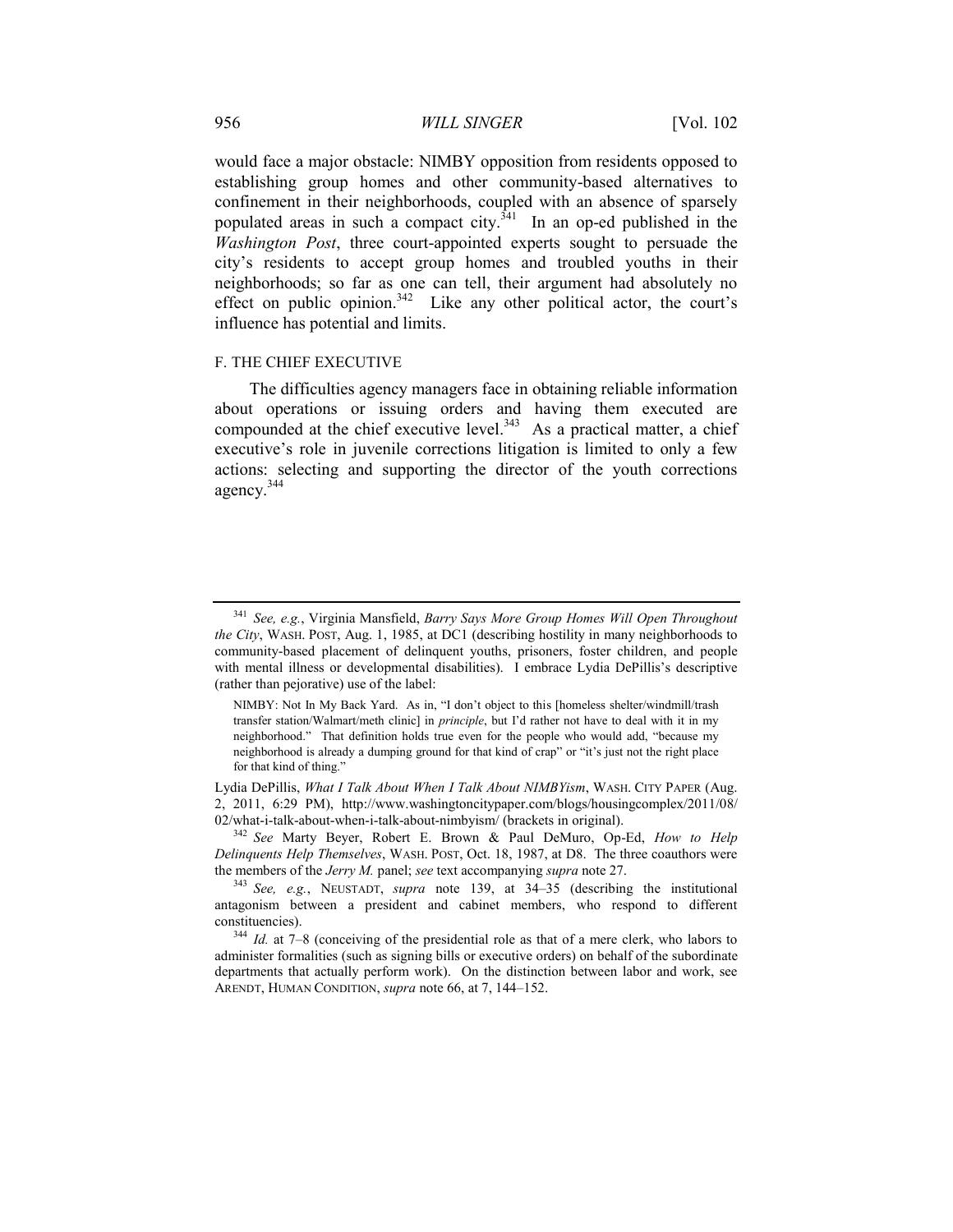Depending on the circumstances, a chief executive might either welcome or resist an institutional reform lawsuit.<sup>345</sup> Newly elected executives are especially likely to embrace a lawsuit because doing so tends not to reflect poorly on their own administration's record.<sup>346</sup> But even an incumbent executive can find cooperating with the lawsuit advantageous.

<span id="page-57-0"></span>In 1986, with Mayor Marion Barry facing a genuine challenge for a third term in office, one might have expected some hostility towards the *Jerry M.* plaintiffs from an administration keen to avoid negative news coverage of another lawsuit.<sup>347</sup> Instead, Mayor Barry was generally receptive to negotiating with plaintiffs.<sup>348</sup> The election provided an extra reason for him to negotiate a consent decree quickly, because a lengthy trial on juvenile corrections conditions would only "keep[] public attention focused on the problems of the city during the campaign season."<sup>349</sup> By 1989, when the *Jerry M.* court began fining the District for its contemptuous failure to comply with the decree, Barry felt free to openly deny the lawsuit's legitimacy.<sup>350</sup> Especially to the extent that these events destroyed the District's credibility with the court, the conduct of the firstgeneration chief executive, like that of the first-generation administrators,  $351$ 

<sup>345</sup> *See* Sabel & Simon, *supra* note [93,](#page-16-2) at 1062–63 (mentioning instances where elected executives, including D.C. Mayor Anthony Williams, conceded the deficiencies of public institutions and welcomed litigation as a means of correcting problems).

<sup>346</sup> *Id.* at 1063.

<sup>&</sup>lt;sup>347</sup> At the time, many of the District's public care systems operated under court oversight. *See* Toni Locy, *In D.C., It's Often Government by Decree*, WASH. POST, Oct. 3, 1994, at A1 (stating that Barry's successor, Mayor Sharon Pratt (née Kelly), was confrontational and uncooperative towards institutional reform lawsuits generally).

<sup>&</sup>lt;sup>348</sup> See id. (quoting Peter Nickles, whose work at the time included representation of plaintiffs in separate reform suits involving mental health and prison systems, assessing Barry's involvement). *But cf. id.* (stating that judges in the suits "have blamed the former mayor [Barry] for the deterioration of some city agencies, which hindered compliance with the decrees").

<sup>&</sup>lt;sup>349</sup> Engel & Weiser, *supra* note [165,](#page-27-0) at B1. Barry went on to win reelection to a third four-year term, which was a disaster. *See* HARRY S. JAFFE & TOM SHERWOOD, DREAM CITY: RACE, POWER, AND THE DECLINE OF WASHINGTON, D.C. 176–199, 230–268 (1994) (chronicling Barry's out-of-control drug use during the 1986 campaign and his inattention to governing, culminating in his famous arrest in January 1989).

<sup>350</sup> Victoria Churchville, *D.C. Youth Service Chief Quits*, WASH. POST, June 8, 1989, at C1 ("We must not allow court orders to continue to supplant our own initiatives. What we must do is use creative management strategies to make youth services more cost-effective, more efficient and more accountable." (quoting a written statement issued by Barry)).

<sup>351</sup> *Cf. supra* Par[t IV.A.1](#page-25-1) (profiling the District's first-generation administrators).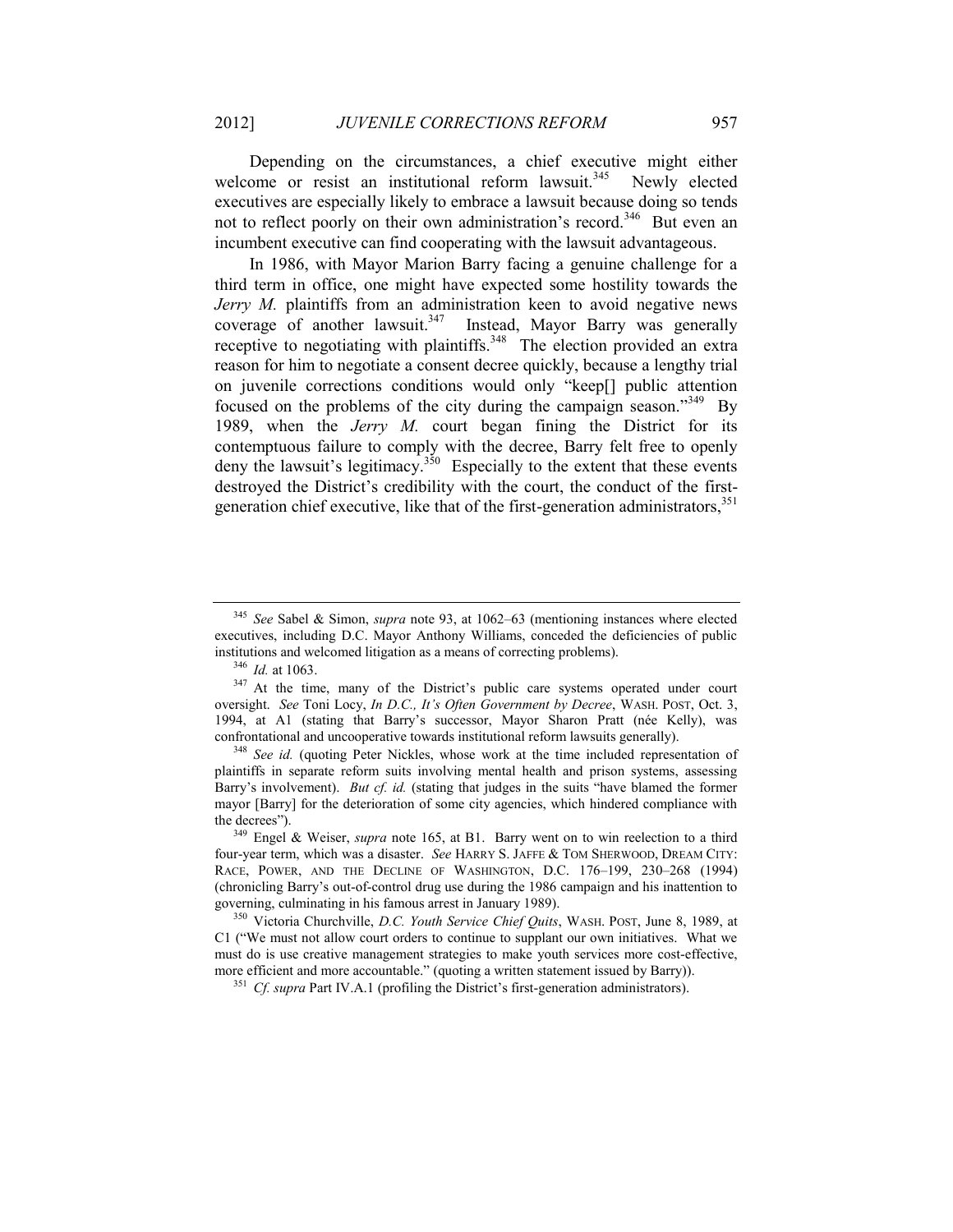<span id="page-58-0"></span>retains an outsized influence over the enduring lawsuit as it shifts to the implementation phase. $352$ 

Much later, Mayor Williams created his Blue Ribbon Commission on Youth Safety and Juvenile Justice Reform.<sup>353</sup> Mayor Williams's action aligned with his broader effort to reclaim the vast powers the District had lost to institutional reform lawsuits.<sup>354</sup> The commission took a broad view of its mandate and boldly recommended the closure of Oak Hill.<sup>355</sup> At least initially, the administration appeared to have more interest in ending the lawsuit than in extensive juvenile justice reform.<sup>356</sup> Still, the commission's recommendations retained an independent vitality; politically, the mayor could hardly oppose the city council's later effort to enact the commission's recommendations into law.<sup>357</sup>

As far as juvenile corrections litigation is concerned, the single most productive action a chief executive can take is the appointment of a capable agency director who will embrace and implement reform. So it is worth noting that the District only reluctantly hired Schiraldi; it first offered the

<sup>&</sup>lt;sup>352</sup> One might also conclude that the government's interest in managing long-term risks (such as the possibility that court supervision beginning in 1986 could continue through 2011 and beyond) is similar to its interest in caring for incarcerated youths, in that neither interest has an electorally important constituency.

<sup>&</sup>lt;sup>353</sup> Williams created the commission at the urging of prominent Washington lawyer Charles F.C. Ruff, who had served as the District's corporation counsel in the mid-1990s. RYAN & SCHINDLER, *supra* not[e 208,](#page-33-0) at 8, 10.

<sup>&</sup>lt;sup>354</sup> "Williams (D) has made the return of city agencies from judicial supervision to full local control a top goal of his administration." Sewell Chan, *Study Panel Backs Closing of Oak Hill*, WASH. POST, July 25, 2001, at B1 (disclosing that the Blue Ribbon Commission appointed by Mayor Williams would recommend closing Oak Hill, and quoting a deputy mayor's tentative statement that the administration "is open to all recommendations from the commission").

<sup>355</sup> The Annie E. Casey Foundation funded the commission's paid staff. RYAN & SCHINDLER, *supra* note [208,](#page-33-0) at 19–20. The commission's chair, Eugene N. Hamilton, was a former Chief Judge of the D.C. Superior Court; he described the commission's purpose as follows:

The vested interest in the existing system is one of the most substantial obstacles to change and improvement .... We're out looking for the best solutions for the children of the District of Columbia, a system that treats them in the most humane fashion during the time they're in the juvenile justice system and which is most preventive on the front end and most rehabilitative on the back end.

Chan, *supra* note 354, at B1–B4 (internal quotation marks omitted).

<sup>356</sup> *See* D.C. AFFAIRS SECTION OF THE D.C. BAR, STATEMENT IN SUPPORT OF THE BLUE RIBBON JUVENILE JUSTICE AND YOUTH REHABILITATION ACT OF 2004 (Mar. 17, 2004), *available at* http://www.dcbar.org/for\_lawyers/sections/district\_of\_columbia\_affairs/ statements/juvenile.cfm ("Nearly three years have elapsed and virtually none of the Commission's recommendations have been adopted.").

<sup>357</sup> *See* DALY ET AL., *supra* not[e 47,](#page-8-0) at 4–5.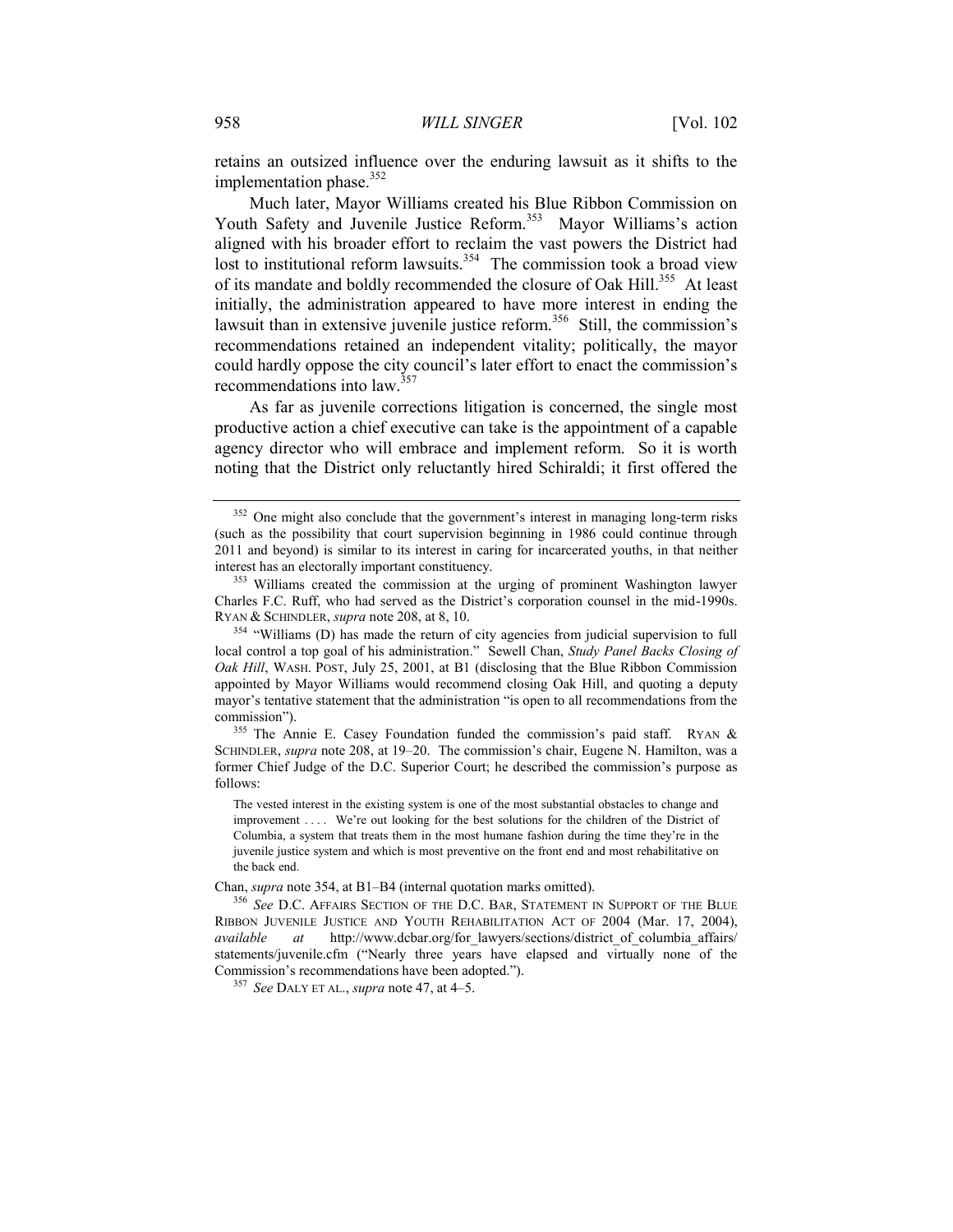<span id="page-59-2"></span>job to three other candidates who were unlikely to attempt the reforms Schiraldi envisioned.<sup>358</sup> Finally, it must be remembered that the executive actions that most promoted reform are also examples in which events differed substantially from the executive's apparent intentions. By implication, the chief executive's control of the government is far more tenuous than theorists of institutional reform litigation commonly suppose.

#### <span id="page-59-1"></span>G. EPILOGUE

This Comment's consideration of juvenile correctional reform in the District of Columbia has focused almost exclusively on conditions that led to the lawsuit and efforts to reform the system between 2005 and 2009. Both the judiciary and actors within the political branches are capable of advancing reform—but not without difficulty. However, the political branches are more likely than a court to second-guess their own support for reform. To underscore that point, this epilogue outlines the turbulent events of 2010, a year in which the agency's leadership disintegrated.

<span id="page-59-0"></span>At the beginning of 2010, Schiraldi left DYRS to accept a job as director of prisons and probation in New York City.<sup>359</sup> Schiraldi was succeeded by his top aide, Marc Schindler, and the special arbiter commended the agency for a smooth leadership transition that sustained and in some respects improved the agency's performance.<sup>360</sup> But Schindler was appointed director on an interim basis, without being nominated for

<sup>358</sup> *See* Michael Bochenek & Marc Schindler, Op-Ed, *Wrong Man for the Job*, WASH. POST, Oct. 26, 2003, at B8 (criticizing District officials who made Lamont Flanagan their top candidate, in light of his eleven-year record as director of the Baltimore City Jail); *see also* Theola Labbé, *Behind Oak Hill's Fences, Violence and Uncertainty*, WASH. POST, Aug. 2, 2004, at B1 (reporting the city administrator's statement that the District had sought unsuccessfully to lure Leonard Dixon from the juvenile detention center in Wayne County, Michigan). According to Marc Schindler, Jasper Ormond of the District's probation agency was also offered the job but declined.

Notably, a committee selected reformer Jerome Miller to lead the Massachusetts youth corrections agency, defying the governor's wishes. *See* MILLER, *supra* note [6,](#page-2-0) at 34 ("Governor Sargent bluntly told me I wasn't his first choice.").

<sup>359</sup> *E.g.*, Editorial, *A D.C. Reformer Departs*, WASH. POST, Dec. 4, 2009, at A26 (noting that Schiraldi "was both hailed and vilified for his emphasis on rehabilitating, rather than confining, juveniles convicted of crimes" and recognizing that the agency had made both "dramatic improvements" and "serious missteps").

<sup>&</sup>lt;sup>360</sup> The Special Arbiter's Report to the Court Regarding Defendants' Progress Toward Meeting Certain Requirements of the Revised Final Approved Amended Comprehensive Work Plan at 3, Jerry M. v. District of Columbia, C.A. No. 1519-85 (D.C. Super. Ct. July 8, 2010).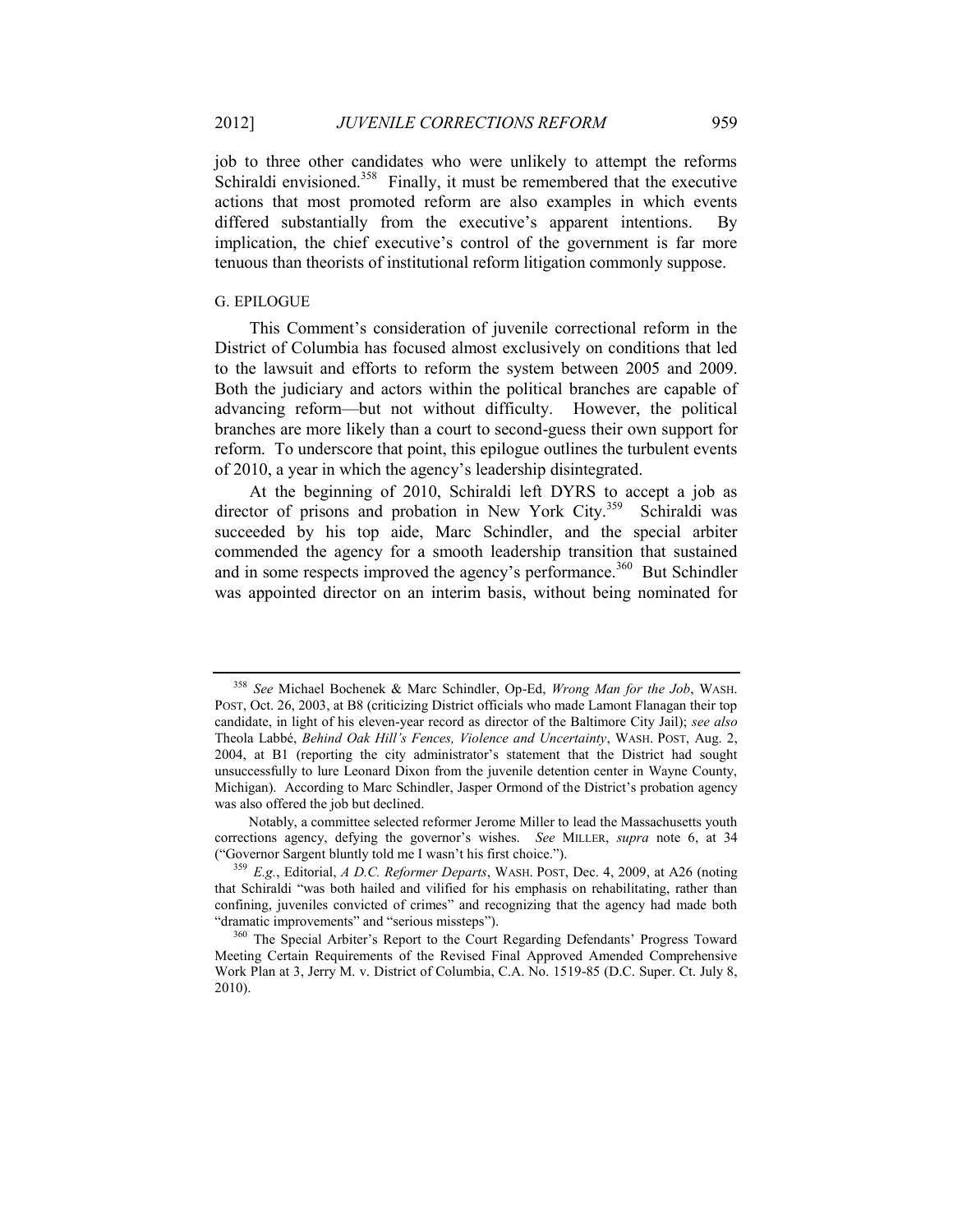council confirmation.<sup>361</sup> Although Mayor Fenty "showed enormous resolve in backing Mr. Schiraldi," Schindler's interim status foreshadowed an erosion of political support for the agency's rehabilitative approach to youth corrections.<sup>362</sup>

By the summer of 2010, the agency endured a storm of media criticism rivaling the exposures of the agency's abuses in the 1980s. First, a tragic and brazen shooting, which killed three teenagers and injured six others, was initially linked to a teenager in DYRS custody who had run away from a community-based group home.<sup>363</sup> Though it was later proven that the teenager had no involvement in the shooting, media coverage of the incident severely damaged the agency's reputation.<sup>364</sup> Later, three eighteenyear-old youths under DYRS supervision were charged with murdering the popular principal of a D.C. public school.<sup>365</sup> Finally, *Washington Post* columnist Colbert King demanded in frequent opinion pieces that DYRS stop coddling young offenders and return to a tougher approach.<sup>366</sup>

<span id="page-60-1"></span>Despite the headlines, youth advocates, academics, and counsel to the *Jerry M.* plaintiffs each urged Fenty to nominate Schindler to lead the agency on an ongoing basis.<sup>367</sup> But Peter Nickles, the District's attorney general and a longtime Fenty confidant, soured on DYRS management and its perceived laxity toward youths, according to a memo he wrote that was highly critical of the agency.<sup>368</sup>

<sup>365</sup> Editorial, *A Shrouded Justice System: Betts Murder Raises Questions About How D.C., Courts Handle Young Offenders*, WASH. POST, May 7, 2010, at A26.

<sup>366</sup> *See, e.g.*, sources cited *supra* note[s 153](#page-24-0) & [284.](#page-46-1)

<sup>368</sup> *See* PETER J. NICKLES, MEMORANDUM TO HON. ADRIAN M. FENTY, MAYOR, REVIEW OF DYRS RECORDS REGARDING COMMITTED YOUTH ARRESTED FOR MURDER OR ASSAULT WITH INTENT TO MURDER IN 2009–2010, at 6 (May 20, 2010) *available at* http://voices.washingtonpost.com/debonis/dyrs\_report\_oag.pdf (examining fewer than two

<sup>361</sup> Mayor's Order 2010-23, Appointment: Interim Director, Department of Youth Rehabilitation Services, 57 D.C. Reg. 1275 (Feb. 5, 2010).

<span id="page-60-0"></span><sup>362</sup> Editorial, *A D.C. Reformer Departs*, *supra* not[e 359,](#page-59-0) at A26.

<sup>363</sup> The news media published extensive coverage of the shooting, including the *Washington Post*'s two-part, front-page series. *See* Paul Duggan, *Nine Days: The Story Behind the Southeast Shootings*, WASH. POST, June 3, 2010, at A1; Paul Duggan, *Steely Determination, Deadly Retaliation*, WASH. POST, June 4, 2010, at A1.

<sup>364</sup> *See, e.g.*, Henri Cauvin, *Fenty Picks New Chief of Juvenile Justice*, WASH. POST, July 20, 2010, at B1.

<sup>367</sup> *See, e.g.*, Cauvin, *supra* note [364,](#page-60-1) at B1 (referring to Schindler's supporters outside the administration); Testimony of Peter Edelman before the D.C. Council, Committee on Human Services, June 14, 2010 (on file with the author); Letter from Alan A. Pemberton, attorney, Covington & Burling, LLP to Adrian Fenty, Mayor, D.C. (June 22, 2010) (on file with the author) ("On behalf of Plaintiffs' counsel in the *Jerry M*. case, I write to urge you to appoint Marc Schindler as the permanent director of DYRS. He has our unequivocal support.").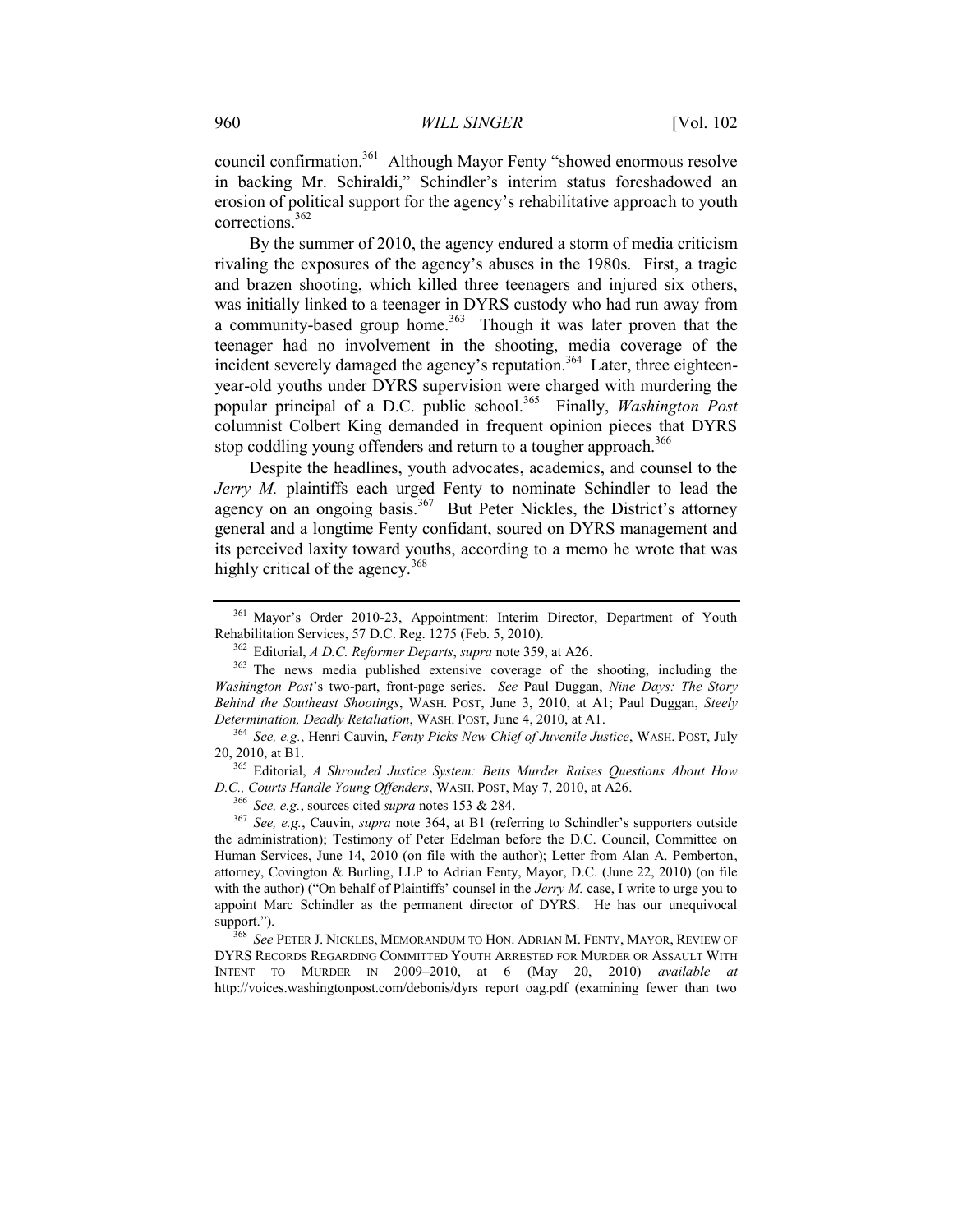Finally, Fenty fired Schindler and replaced him with Robert Hildum, a prosecutor who believed that New Beginnings was much too small and that more youths should be confined in locked custody.<sup>369</sup> Two of DYRS's top managers immediately resigned.<sup>370</sup>

The abrupt firing of Schindler occurred at a time when Fenty's campaign for reelection sputtered. $371$  There is circumstantial evidence that Fenty's campaign strategy to win the *Washington Post*'s support influenced his decision to fire Schindler. As the election grew closer, Fenty's electoral hopes increasingly relied on receiving overwhelming support from white and affluent neighborhoods, where the *Washington Post*'s endorsement is believed to carry the greatest weight.<sup>372</sup> Alternatively (or simultaneously), Fenty may have concluded from accounts such as Nickles's memo that a change in policy or personnel was needed.

In either case, Fenty fired Schindler the day before meeting with the Post editorial board to seek the newspaper's endorsement.<sup>373</sup> Columnist King quickly praised Schindler's dismissal in a *Post* op-ed, concluding: "I've written more than 30 columns critical of DYRS since 2007. Fenty can't say he wasn't warned. Credit him with finally acting."<sup>374</sup> The same column referenced Nickles's memo and explained, "Fenty was confronted

dozen cases and concluding that "systemic" problems "seem to be related to a lack of supervision, guidance, documentation, and overall management of the DYRS program"); *cf.* DEP'T OF YOUTH REHAB. SERVS. (D.C.), UNDATED MEMORANDA ADDRESSING THE REPORT'S METHODOLOGY AND CORRECTING THE REPORT'S FACTUAL MISSTATEMENTS, *available at* http://voices.washingtonpost.com/debonis/dyrs\_response.pdf.

<sup>369</sup> *See, e.g.*, Cauvin, *supra* note [364,](#page-60-1) at B1; Jeffrey Anderson & Matthew Cella, *'Anti-Prison' at Root of DYRS Problems*, WASH. TIMES (Nov. 21, 2010), http://www.washingtontimes.com/news/2010/nov/21/anti-prison-at-root-of-dyrsproblems/?page=all (quoting Hildum).

<sup>370</sup> *E.g.*, Cauvin, *supra* note [364,](#page-60-1) at B1.

<sup>371</sup> Mike DeBonis, Analysis, *After '06 Landslide, an Apparent Reversal*, WASH. POST, Aug. 30, 2010, at B1. Although public confidence in government performance reached record highs, a large portion of the District's residents, especially in the black community, perceived Fenty as aloof. *Id.*

<sup>372</sup> *Id.*; *see* Alan Suderman, Post*ing Up*, WASH. CITY PAPER (Dec. 14, 2011, 6:24 PM), http://www.washingtoncitypaper.com/blogs/looselips/2011/12/14/posting-up/ (supposing that the city's richest, whitest ward "is probably home to the most *Post* editorial readers").

<sup>373</sup> *See* Mike DeBonis, *DeMorning DeBonis: July 21, 2010*, WASH. POST (July 21, 2010, 1:00 PM), http://voices.washingtonpost.com/debonis/2010/07/demorning\_debonis\_july\_21\_ 2010.html (stating that Fenty met with the editorial board on July 20).

<sup>374</sup> Colbert I. King, Op-Ed, *D.C.'s Long-Overdue Juvenile Justice Shakeup*, WASH. POST, July 24, 2010, at A13. ("Woefully misinformed are those who claim that Mayor Adrian Fenty's removal this week of Marc Schindler as interim director of the Department of Youth Rehabilitation Services, and the departure of two Schindler deputies, are a setback for juvenile reforms.").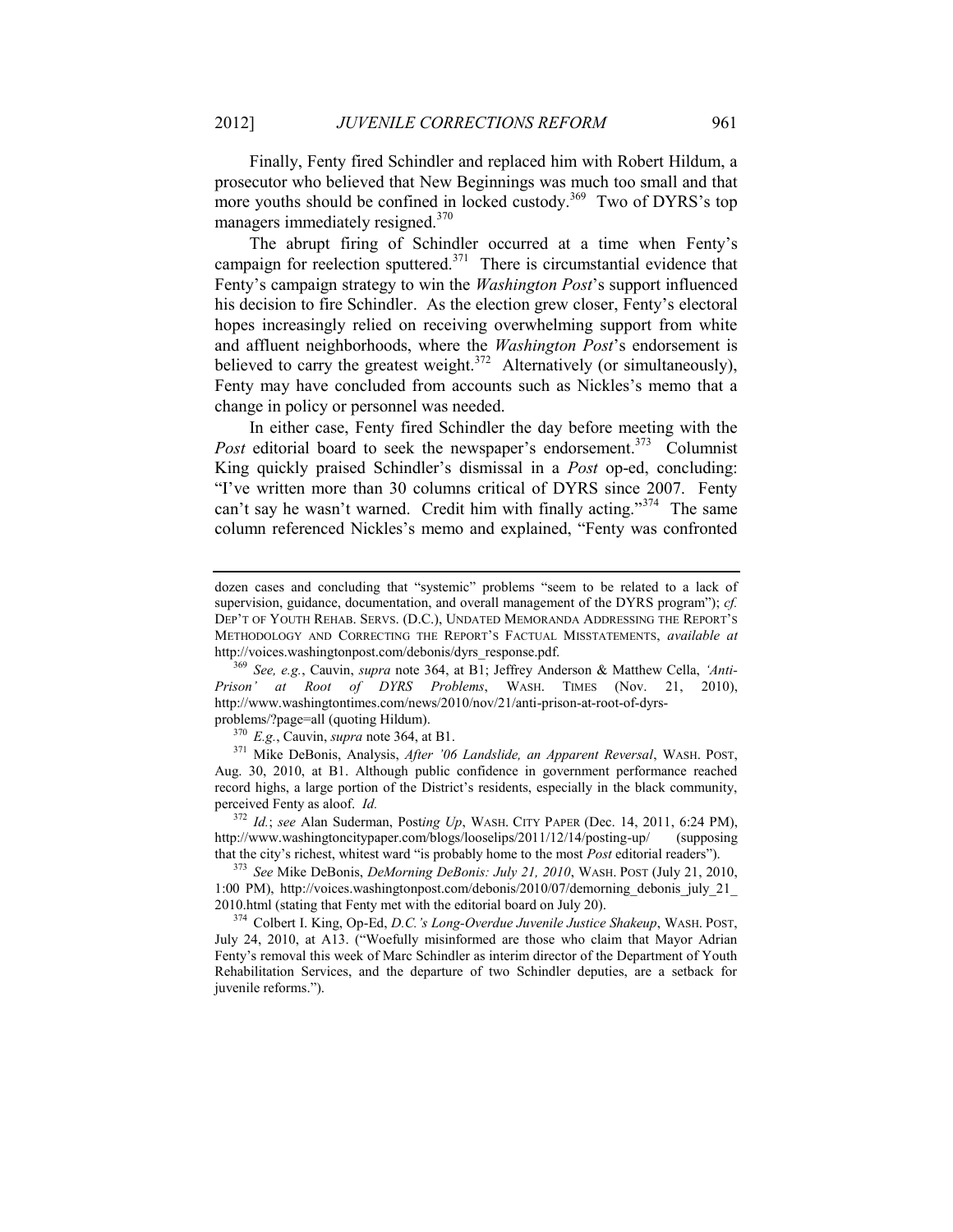<span id="page-62-1"></span>with overwhelming evidence of serious and recurring DYRS management problems that threaten public safety. He reacted, as a chief executive should."<sup>375</sup> Fenty indeed received the *Post*'s endorsement, but it was not enough to save the campaign. $376$ 

<span id="page-62-0"></span>The new mayor, Vincent Gray, chose not to retain Hildum; instead he nominated Neil Stanley, the DYRS general counsel, to run the agency.<sup>377</sup> So far, Stanley has expressed support for a more careful balance of rehabilitation and discipline.<sup>378</sup> For his part, King has continued to rail against leniency towards delinquent youths and pilloried Stanley as "Vinny Schiraldi-lite." $379$  In a public hearing, the new chairman of the committee overseeing DYRS complained that the agency provided a "rest home for young thugs."<sup>380</sup> Despite testimony in support of Stanley's nomination from the *Jerry M.* plaintiffs' counsel, the committee recommended disapproving it and the nomination ultimately was "deemed approved" without action by the full council. $381$ 

From here, the District's juvenile justice reforms can persist, stall, or regress. This Part has shown that elected officials and their appointees can make great changes in this field—in other words, that political actors can drive reform.<sup>382</sup> But political success can be fragile.

<sup>375</sup> *Id.*

<sup>376</sup> Tim Craig & Nikita Stewart, *D.C. Mayor's Race: Voters Appear to Embrace Conciliatory Style of Governing*, WASH. POST, Sept. 15, 2010, at A1; Editorial, *A Vote for Adrian Fenty*, WASH. POST, Aug. 1, 2010, at A18; *see also* Fred Hiatt, Op-Ed, *How We Endorse, and Why*, WASH. POST, Sept. 11, 2006, at A17 (mentioning King's important role on the editorial board with respect to District election endorsements).

<sup>&</sup>lt;sup>377</sup> See Director of the Department of Youth Rehabilitation Services Neil A. Stanley Confirmation Resolution of 2011, P.R. 19-128 (introduced Mar. 22, 2011) (on file with the author) (introduced at the mayor's request).

<sup>378</sup> *See* Tom Howell Jr., *DYRS Hearing Probes Agency's Internal Friction*, WASH. TIMES (May 7, 2011), http://www.washingtontimes.com/news/2011/may/7/dyrs-hearing-probesagencys-internal-friction/.

<sup>379</sup> Colbert I. King, *With New Beginnings, Same Old DYRS*, WASH. POST, June 3, 2011, at A13.

<sup>380</sup> Howell, *supra* not[e 378](#page-62-0) (quoting Councilmember Jim Graham).

<sup>381</sup> *See* COUNCIL OF D.C., COMM. ON HUMAN SERVS., REPORT ON P.R. 19-128, at 1–2 (July 8, 2011).

<sup>&</sup>lt;sup>382</sup> The Missouri Division of Youth Services has built and maintained the nation's model juvenile justice system while "sustain[ing] political support for nearly three decades under governors from both political parties—including tough-on-crime conservatives such as former U.S. Attorney General John Ashcroft, who served as Missouri's governor from 1985–93." MENDEL, MISSOURI MODEL, *supra* not[e 9,](#page-2-2) at 12.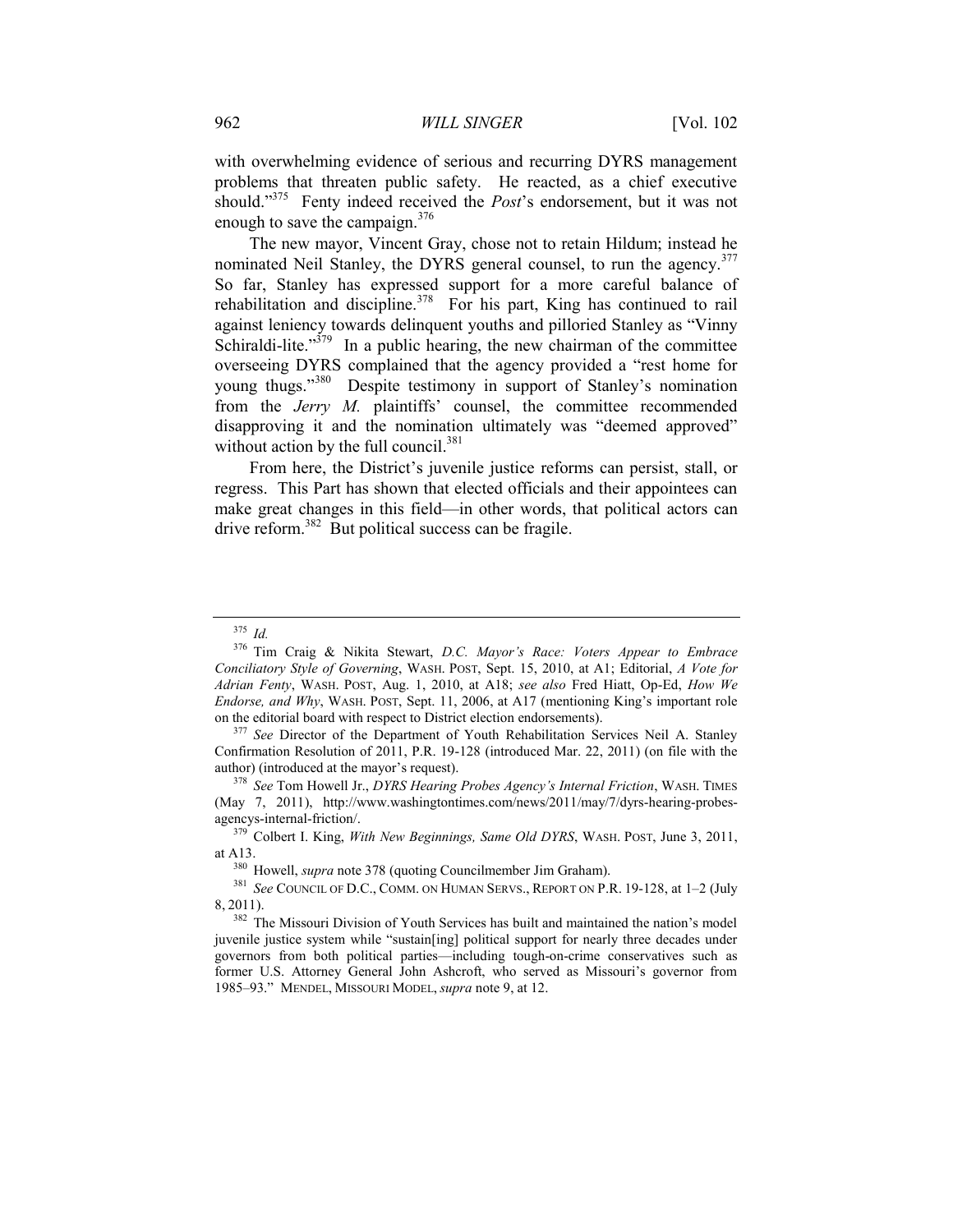#### V. CONCLUSION

<span id="page-63-0"></span>This Comment tells the story of a consent decree that could not by itself fix a broken system. What does it mean for the court and the parties in a future juvenile corrections lawsuit?

When adjudicating a single delinquency case, the conscientious juvenile court judge seeks to understand why a youth has offended and how he can be rehabilitated.<sup>383</sup> So it would be natural for the *Jerry M*. court to closely oversee compliance with a highly detailed consent decree, as if the defendant's rehabilitation is complete when the defendant complies with each term of the decree. That judicial effort was admirable, but it was not effective.

Instead of treating the law-breaking government like a delinquent child, a better approach would treat the law-breaking government as a fully capable adult who ought to act responsibly. That means a consent decree should be focused, setting the fewest possible requirements needed to fulfill the constitutional and statutory rights of the youths in the agency's care. A responsible government agency figures out on its own how to do its work.

What would this look like in practice? One contemporary remedial injunction is a model of simplicity. In *Brown v. Plata*, after a consent decree failed to bring about the desired changes, the plaintiffs and the court required California to meet a population cap to satisfy the inmates' Eighth Amendment right to medical care.<sup>384</sup> But the parties resisted the temptation to dictate *how* the state must satisfy the target.<sup>385</sup> The injunction focuses on a single, clearly defined result and preserves the defendants' flexibility in meeting it.

This minimalist approach can be tailored to meet an agency's most fundamental problem—even one that is difficult to quantify, such as a lack of effective leadership. It may simply be exceedingly rare for a chief executive to choose and stand behind a true reformer in the mold of a Mark Steward, Jerome Miller, or Vincent Schiraldi.<sup>386</sup> A remedial injunction, then, can assign the plaintiffs an advice-and-consent power over any prospective nominee to run the agency; that is, it can bind the chief executive to obtain the plaintiffs' consent to the selection of an agency head before the chief executive sends the nomination to the legislature for its own advice and consent.

<sup>383</sup> *See* Julian W. Mack, *The Juvenile Court*, 23 HARV. L. REV. 104, 107 (1909).

<sup>384</sup> Brown v. Plata, 131 S. Ct. 1910, 1922, 1923 (2011) (describing the population cap imposed by a three-judge panel convened pursuant to the PLRA).

<sup>385</sup> *Id.* at 1940–41.

<sup>386</sup> *See supra* text accompanying notes [358](#page-59-2)–[75.](#page-62-1)